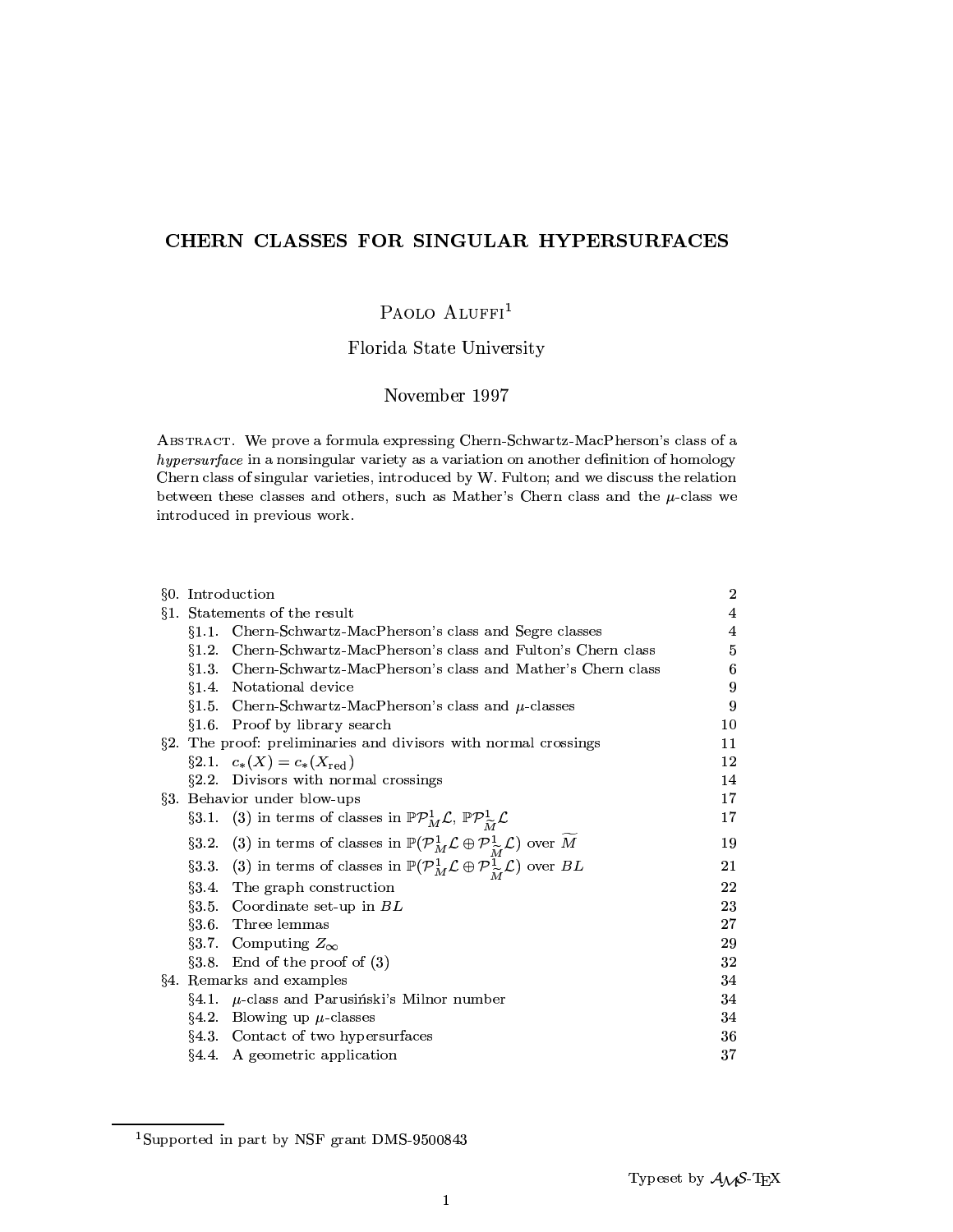#### §0. Introduction

There are several candidates for a notion of homology 'Chern class' of a (possibly singular) algebraic variety  $X$ , agreeing with the class obtained as dual of the total Chern class of the tangent bundle of X if X is nonsingular. One such notion was introduced by R. MacPherson [MacPherson], agreeing (as it was later understood) with a class introduced earlier by M.-H. Schwartz, and enjoying good functorial properties. A different class was defined by W. Fulton ([Fulton],  $4.2.6$ ), in a different and somewhat more general setting. The main purpose of this note is to prove a precise relation between Schwartz-MacPherson's and Fulton's class of a hypersurface X of a nonsingular variety. We denote these two classes by  $c_{SM}(X), c_F(X)$ respectively.

A summary of the context and essential definitions is given in  $\S1$ , where we present several different statements of the result. The version which expresses more directly the link between the two classes mentioned above goes as follows. Fulton's class for a subscheme X of a nonsingular variety  $M$  is defined by

$$
c_F(X) := c(TM|_X) \cap s(X, M) \quad ,
$$

that is, by capping the total Chern class of the ambient space against the *Segre* class of the subscheme (it is proved in [Fulton], 4.2.6 that this definition does not depend on the choice of the ambient variety  $M$ ). For a hypersurface X of a nonsingular variety  $M$ , let Y be the 'singular subscheme' of X (locally defined by the partial derivatives of an equation of X). For integer  $k > 0$  we can consider the k-th thickening  $X^{(k)}$  of X along Y, and then consider its Fulton's class  $c_F(X^{(k)})$ . It is easily seen that  $c_F(X^{(k)})$  is a polynomial in k (with coefficients in the Chow group  $A_*(X)$ , so it can be formally evaluated at negative k's. We can then define a class

$$
(\ast) \qquad \qquad c_*(X) := c_F(X^{(-1)})
$$

The main result of this note is

THEOREM.  $c_*(X)$  equals Chern-Schwartz-MacPherson's class of X.

This result is quite distant in spirit from both Schwartz's original definition of  $c_{\text{SM}}(X)$ , which depends on a suitable stratification of X, and MacPherson's definition, which involves adding Chern-Mather's classes of subvarieties of X weighted according to their own singularity, as measured by 'local Euler obstructions'. The formula seems at first equally distant from the good functoriality properties which make  $c_{SM}$  effectively computable: as pointed out in [Fulton], p. 377, functoriality properties of  $c_F$  are somewhat elusive. However, our proof will precisely consist of showing that the 'twisted'  $c_F$  does enjoy enough of these functoriality properties to force it to equal  $c_{SM}$ .

We do not know whether our result is an essential feature of hypersurfaces, or whether a formula similar to  $(*)$  may compute Schwartz-MacPherson's class of arbitrary varieties. While this is a natural question, the approach of this paper does not seem well suited to address it. One reason for presenting several different formulations of the result is indeed that we do not see at the moment which formulation is more suited to be generalized to arbitrary varieties.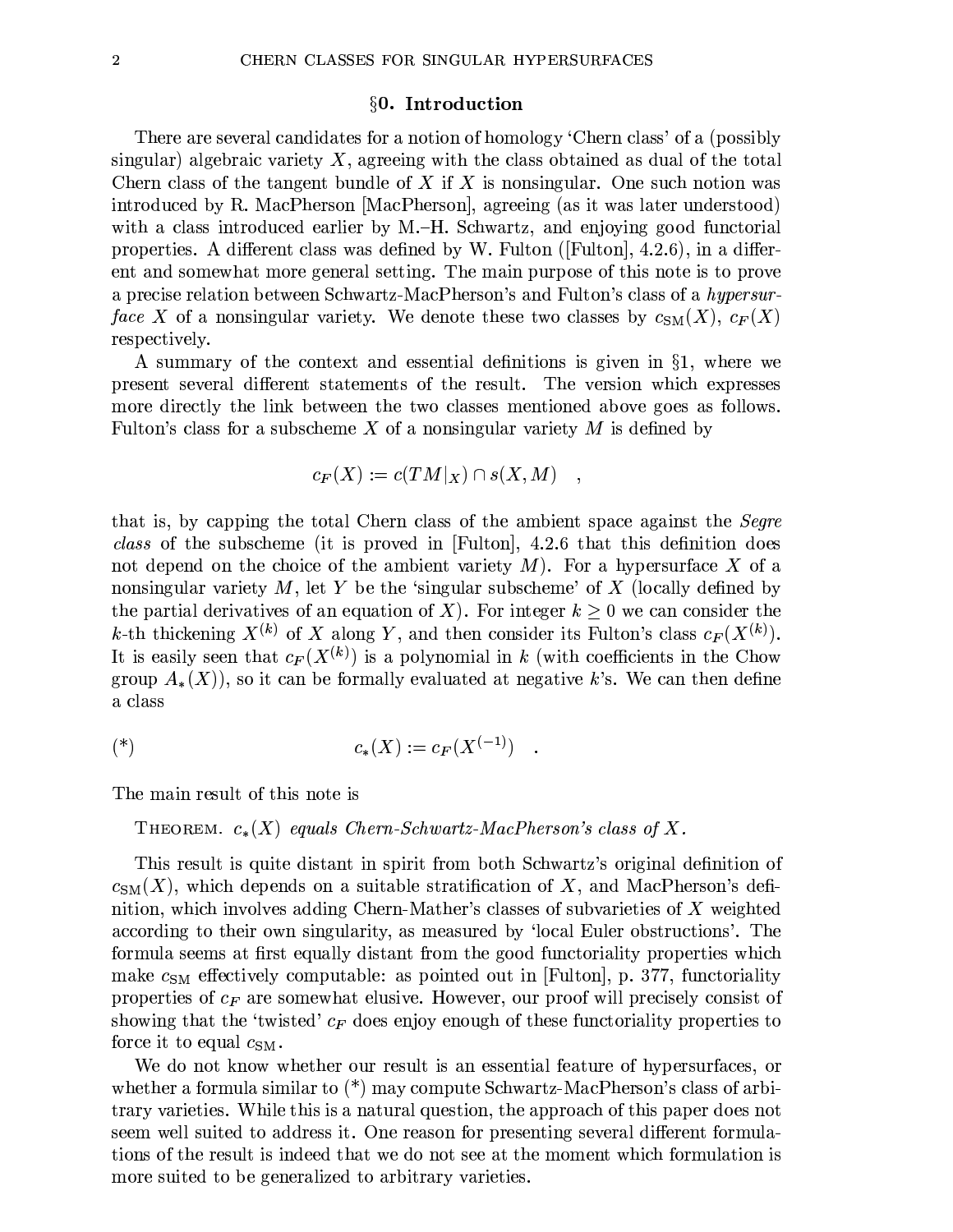These statements are given in §1, Theorem I.1–5, where we offer several alternative formulations for the class  $c_*(X)$ . More specifically:

—an explicit form in terms of Segre classes is given in  $\S 1.1$ ;

 $-\text{in }$  \$1.2 we give the form presented above; this was conjectured in [Aluffi2], where we were putting restrictions on the line bundle  $\mathcal{L} = \mathcal{O}(X)$  of X and we could only prove the conjectured equality 'numerically', that is after taking degrees with respect to  $\mathcal L$ . The result proved in this note holds in the Chow group of X, and without hypotheses on  $\mathcal{O}(X)$ ;

 $\frac{1}{2}$  = in §1.3 we discuss a form which attempts to put under the same umbrella Schwartz-MacPherson's class together with Fulton's and Chern-Mather's class, by expressing all in terms of natural classes on the blow-up of the ambient variety along the singular subscheme of  $X$ ;

 $-\text{in }$  \$1.4 we introduce notations which we use elsewhere and in the proof of the main Theorem, and give a formulation of the statement in term of these notations;

—finally, in §1.5 we express  $c_*(X)$  as an explicit formula in terms of a  $\mu$ -class we introduced in [Aluffi1]. In this form, and using the notations introduced in  $\S1.4$ , the result is:

$$
c_{\text{SM}}(X) = c_F(X) + c(\mathcal{L})^{\dim X} \cap (\mu_{\mathcal{L}}(Y)^{\vee} \otimes_M \mathcal{L})
$$

and therefore interprets the  $\mu$ -class essentially as the difference between  $c_F(X)$  and  $c_{SM}(X)$ . In fact this is the form in which we first produced the result; the key technical step in proving the main result of this paper can be written as a formula describing the behavior of the  $\mu$ -class under blow-ups (see §4.2).

The equivalence of the different formulations is straightforward and is proved along the way in §1. The proof of the main result is in §§2 and 3. We show that a class satisfying the functorial properties prescribed by Grothendieck and Deligne (which motivated MacPherson's work) must necessarily agree with  $c_*(X)$ ; Schwartz-MacPherson's class  $c_{SM}(X)$  is such a class. Our proof uses resolution of singularities, reducing the statement to a computation for a divisor with normal crossing  $(\S_2)$ , and to studying the behavior of the class under blow-ups along nonsingular centers  $(\S3)$ . This ultimately involves a rather detailed analysis of an adaptation of MacPherson's graph construction applied to our situation: the required equality is expressed in terms of the vanishing of the contribution of a 'cycle at infinity' obtained in the construction, and this contribution can be evaluated explicitly.

While this proof is elementary, and tailored for our set-up (Chow groups of algebraic varieties over a field of characteristic  $0$ , it is admittedly rather long and involved for what it aims to show. We sketch a much shorter argument in  $\S1.6$ , which hinges on the index formula of [BDK]. This reduces the proof to the computation of a characteristic cycle (see the Fact in  $\S1.6$ ), which we leave to the expert reader. This alternative argument relies on a more powerful framework than the longer proof given in  $\S$ ? and 3, and in a sense clarifies 'why' the main theorem of this note is true. We suspect that a suitable generalization of the result to arbitrary singular varieties will necessarily have to employ this more powerful technology.

I am very grateful to the referee of a previous version of this work for detailed suggestions leading to the present  $§1.6$ .

§4 collects a few consequences of the main theorem. For example, in its raw form (presented in §1.1), the result writes  $c_{\text{SM}}(X)$  as a certain combination of Segre classes of the singular subscheme of X in the ambient variety  $M$ . The good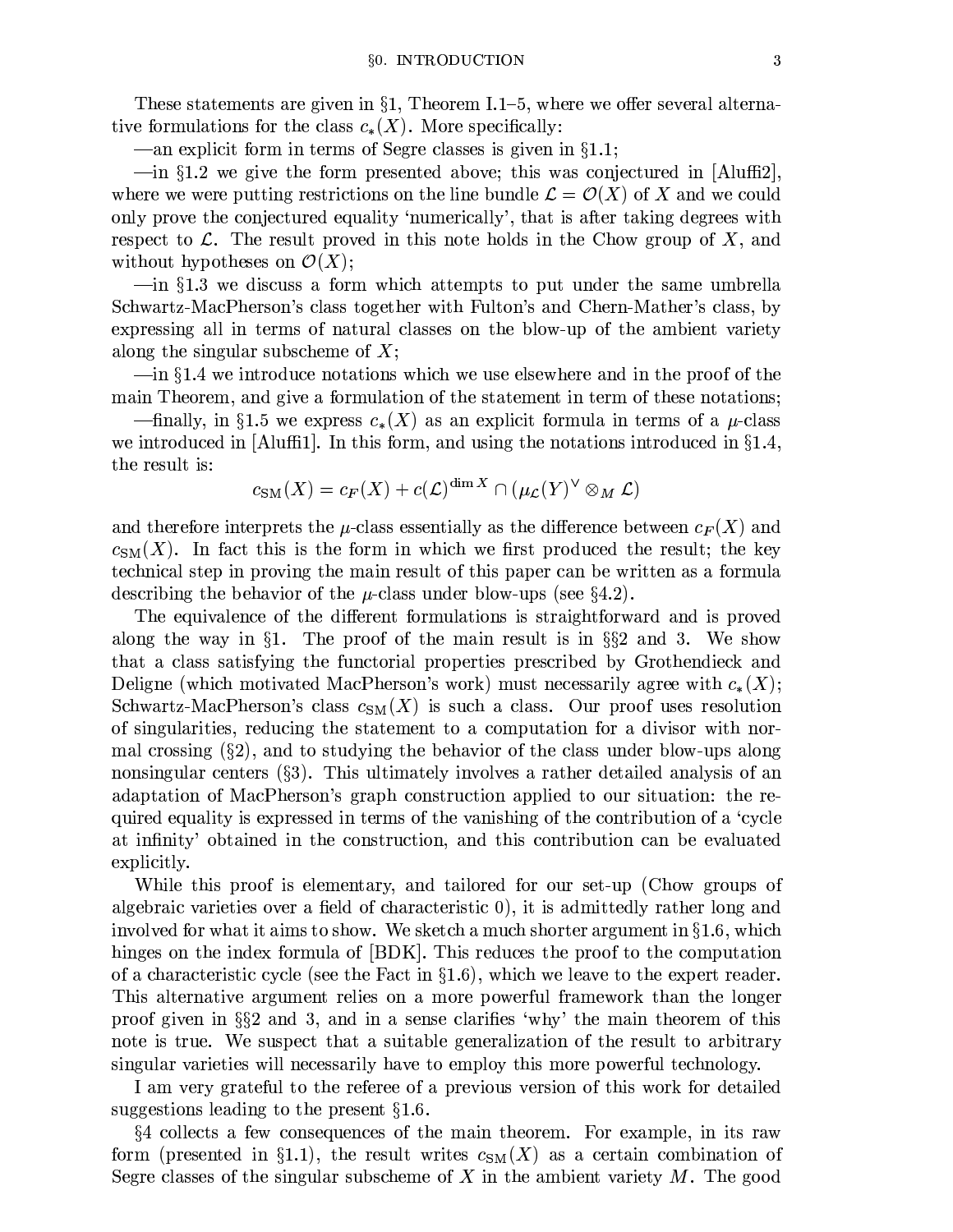functoriality properties of  $c_{SM}(X)$  translate then into properties of these Segre classes, which often we are not able to prove more directly. We give one (rather technical) example of such phenomena in  $\S 4.3$ .

Properties of Segre classes frequently have concrete geometric applications. Here is a simple example of such an application, which can be proved easily as a consequence of the main Theorem (see  $\S 4.4$  for details):

**PROPOSITION.** Let  $M_1$ ,  $M_2$  be two hypersurfaces in  $\mathbb{P}^N$ , and assume the contact scheme of  $M_1$  and  $M_2$  is nonsingular (as a scheme) and positive-dimensional. Then  $\deg M_1 = \deg M_2.$ 

Here the 'contact scheme' is the singularity subscheme of  $M_1 \cap M_2$  (in the above sense), a scheme supported on the locus where  $M_1$  and  $M_2$  are tangent. This corollary thus states that if two hypersurfaces of projective space are *tangent*—in the strong 'schemey' sense specified above—along a nonsingular positive-dimensional locus, then their degree must be equal: to our knowledge, this observation is new (although not difficult to prove otherwise: Robert Varley kindly showed us an alternative argument).

The paper is organized so that a hasty reader who is willing to trust us on the main technical step of the elementary proof can skip  $\S$  at first: the notations introduced in §3 are not used elsewhere. In fact, an even more trusting reader could skip all but the beginning of  $\S$ 2. The experts will probably be content with the sketch of proof given in  $\S1.6$ , and will want to stop there.

Notations are gravely abused in this paper (pull-backs are usually omitted, etc.). The worst abuse occurs when we ask the reader to interpret a class defined a priori on an ambient variety  $M$ , but supported on a subvariety  $X$ , as a class defined on  $X$ : this will mean that there is only one reasonable way to interpret the class as a push-forward of a class from  $A_{*}X$ , and that the given formula is a short-hand for the latter class. This saves us a great amount of notational grief, especially in  $\S3$ ; the reader who feels uncomfortable about this choice will only believe our result after push-forward to the ambient variety  $M$ .

I thank Barbara Fantechi, William Fulton, Roberto Silvotti, and Tatsuo Suwa for useful comments.

### §1. Statements of the result

 $\S1.1.$  Chern-Schwartz-MacPherson's class and Segre classes. A constructible function on an algebraic variety  $X$  is an integral linear combination of characteristic functions of closed subvarieties. Over the complex numbers one can define a functor assigning to X the group of constructible functions on  $X$ ; for any proper morphism  $f: X \to Y$ , the push-forward  $f_*$  is defined by setting

$$
f_*(1_V)(p) = \chi(f^{-1}(p) \cap V)
$$

for V a subvariety of X and  $p \in Y$ , and extending by linearity; here  $\chi$  denotes topological Euler characteristic. Grothendieck and Deligne conjectured, and MacPherson proved ([MacPherson]), that there exists a natural transformation from this functor to homology, which, for X nonsingular, sends the constant  $1_X$  to the total homology Chern class of  $X$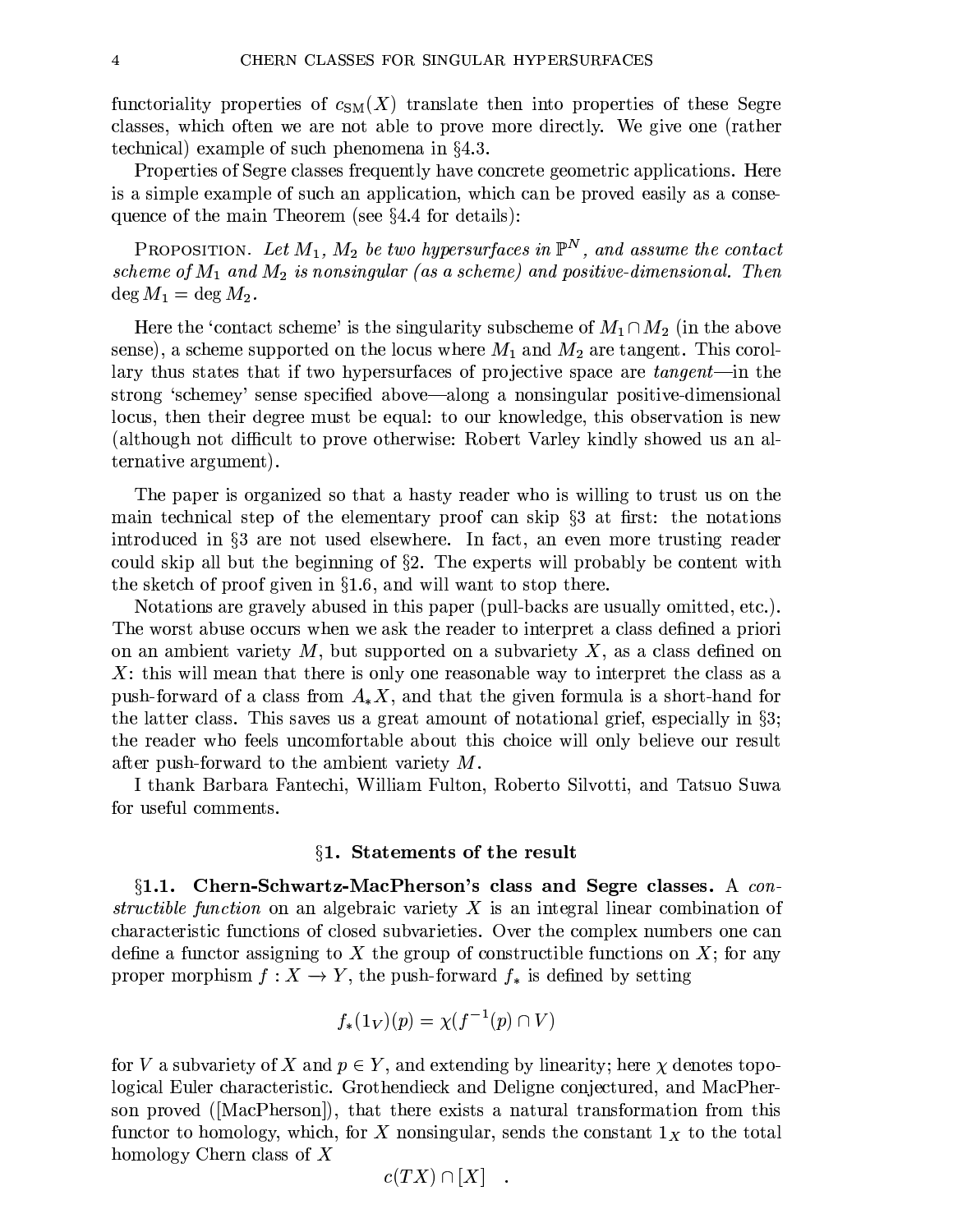It is then natural to consider the image of  $1_X$  for arbitrary X; we call this class *(Chern-)Schwartz-MacPherson's class of X, denoted*  $c_{SM}(X)$ , as the class was later shown to agree with a class previously defined by M.–H. Schwartz (Schwartz, B-S. S. After work of C. Sabbah and G. Kennedy ([Kennedy]), this definition can be extended to varieties over arbitrary fields of characteristic 0; and  $c_{\text{SM}}(X)$  lives in the Chow group  $A_{*}X$  of cycles modulo rational equivalence. Also, for possibly nonreduced X, we define  $c_{SM}(X) = c_{SM}(X_{\text{red}})$ .

The main Theorem in this note will give explicit formulas for  $c_{SM}(X)$ , in the case where X is a hypersurface of an *n*-dimensional nonsingular variety  $M$ , that is, the zero-scheme of a nonzero section F of a line bundle  $\mathcal L$  on M. We give the result in its raw form in terms of Segre classes in this  $\S 1.1$ ; however, the result is more significant if the formula is rewritten to emphasize its relation with other definitions of characteristic classes for singular hypersurfaces. This is done in the rest of this  $\S1$ . In  $\S1.4$  we will also introduce a notation which makes some of the formulas easier to handle. A quick sketch of an argument proving the main theorem is presented in  $\S1.6$ ; a complete and elementary (but longer) proof is given in  $\S\S2$ and 3.

Assume  $c_{SM}$  satisfies the above functoriality condition, and assume resolution of singularities à la Hironaka holds (for example,  $c_{SM}$  can be Schwartz-MacPherson's class, in characteristic zero). By the *singularity (sub)scheme* of a hypersurface  $X \subset M$  as above we mean the subscheme of M defined locally by F and its first partial derivatives—that is, by the *jacobian ideal* of  $X$ . (Note: the definition of singularity scheme of X given in [Aluffi1],  $\S1.1$ , fails to include F among the local generators of its ideal. The definition given here is the 'correct' one; all the results in [Aluffi1] hold for this notion.) The singular scheme of X depends on X only, and not on a specific realization of  $X$  as a hypersurface of a nonsingular variety.

For  $Y \subset X$ , we define a class  $s(X \setminus Y, M) \in A_*X$  by setting its dimension-m component to be

$$
s(X \setminus Y, M)_m = s(X, M)_m + (-1)^{n-m} \sum_{j=0}^{n-m} {n-m \choose j} X^j \cdot s(Y, M)_{m+j}
$$

(here and in the following,  $s(Y, M)$  denotes the *Segre class* of Y in M in the sense of [Fulton], Chapter 4.

THEOREM I.1. Let X be a hypersurface in a nonsingular variety  $M$ , and let Y be its singular scheme. Then  $c_{\text{SM}}(X) = c_*(X)$ , where

$$
c_*(X) = c(TM) \cap s(X \setminus Y, M)
$$

The reader will notice a similarity among the class  $s(X \setminus Y, M)$  defined above and formulas for residual intersections (cf.  $|F$ ulton, §9.2). Of course this is not accidental. The connection will be clarified in the next subsection.

### §1.2. Chern-Schwartz-MacPherson's class and Fulton's Chern class.

Let X be a scheme embeddable in a nonsingular variety  $M$ . Fulton shows ([Fulton],  $4.2.6$ ) that the class

$$
c(TM)\cap s(X,M)
$$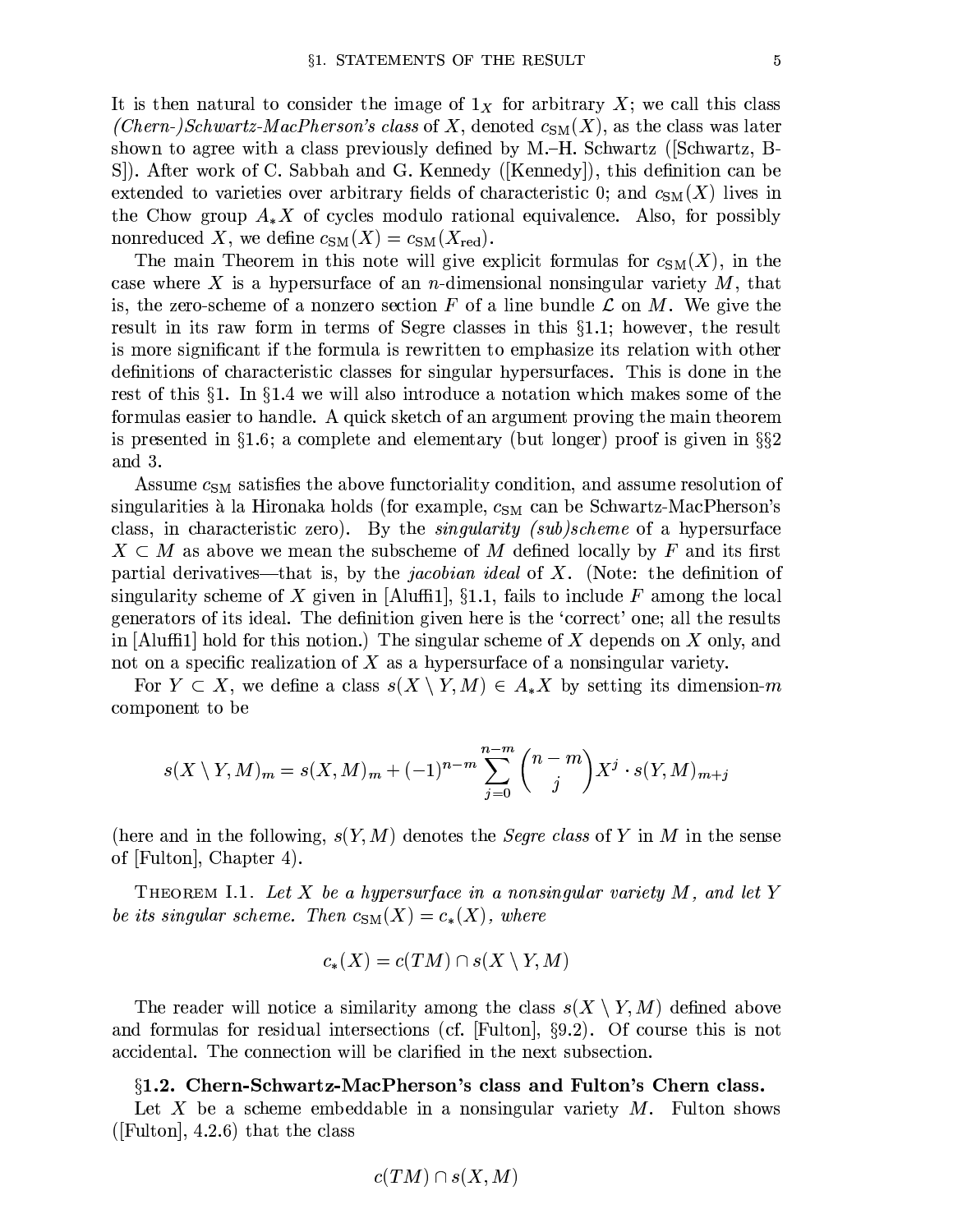only depends on X (and not on the choice of the ambient variety  $M$ ). We will call this class Fulton's Chern class of X, denoted  $c_F(X)$ .

Let now X again denote a divisor in a nonsingular variety M of dimension n,  $\mathcal L$  its line bundle, and let Y be its singular subscheme. Fix an integer  $k > 0$  and consider the scheme  $X^{(k)}$  obtained by 'thickening X k times along Y': more precisely, if  $\mathcal{I}_Y$ denotes the ideal of Y and J is the locally principal ideal of X, then  $X^{(k)}$  is the subscheme of M defined by the ideal  $\mathcal{J} \cdot \mathcal{I}_{Y}^{k}$ . We may then consider the class

$$
c_F(X^{(k)}) \,
$$

in  $A_*X$ . We observed in [Aluffi2] that this class is a *polynomial* in k with coefficients in  $A_{*}X$ , so it can be formally evaluated for arbitrary k. It is also clear from the definition that

$$
c_F(X) = c_F(X^{(0)})
$$

The main Theorem of this note can then be stated as:

THEOREM I.2. Let X be a hypersurface in a nonsingular variety  $M$ , and let  $c_F(X^{(k)})$  be defined as above. Then  $c_{\text{SM}}(X) = c_*(X)$ , where

$$
c_*(X) = c_F(X^{(-1)})
$$

To see that this statement is equivalent to the one given in  $\S 1.1$  amounts to applying standard residual intersection formulas to compute  $s(X^{(k)}, M)$ : by Proposition 9.2 in [Fulton], the  $m$ -dimensional component of this class is

$$
s(X^{(k)}, M)_m = s(X, M)_m + \sum_{j=0}^{n-m} \binom{n-m}{j} (-X)^j \cdot k^{n-m-j} s(Y, M)_{m+j}
$$

That is,  $s(X^{(-1)}, M)$  is the class  $s(X \setminus Y, M)$  introduced above, and it follows that the two expressions for  $c_*(X)$  in the two statements of the Theorem agree.

#### §1.3. Chern-Schwartz-MacPherson's class and Mather's Chern class.

Another notion of Chern classes for possibly singular varieties can be defined as follows. For a reduced pure-dimensional X embedded in a nonsingular  $M$ , let  $X^{\circ}$  denote the nonsingular part of X. The Nash blow-up NB of X is the closure in Grass<sub>dim X</sub> $(TM|_X)$  of the image of the map associating with every  $p \in X^{\circ}$  the tangent space to  $X^{\circ}$  at p; it comes equipped with a natural map  $\pi$  to X. The universal subbundle  $\mathcal T$  of Grass<sub>dim X</sub> $(TM|_X)$  restricts to  $TX^{\circ}$  over  $X^{\circ} \subset NB(X)$ , so it is rather natural to consider the class

$$
\pi_*(c(\mathcal{T}) \cap [X])
$$

Again, one proves this is independent of the choice of  $M$ ; this class is called Mather's *Chern class* of X, and we will denote it  $c_M(X)$ . MacPherson computes  $c_{SM}(X)$  as a suitable combination of Mather's Chern classes of subvarieties of X.

The definition of  $c_M(X)$  can be rewritten in a slightly different way. If X is a reduced hypersurface in  $M, x_1, \ldots, x_n$  are local parameters for  $M$ , and  $F = 0$  is a local equation for X, then Grass<sub>dim X</sub> $(TM) = \mathbb{P}T^*M$ , the projectivized cotangent bundle to  $M$ , and the map from  $X^{\circ}$  is written in natural coordinates

$$
p \mapsto \left(p; \frac{\partial F}{\partial x_1}|_p : \cdots : \frac{\partial F}{\partial x_n}|_p\right)
$$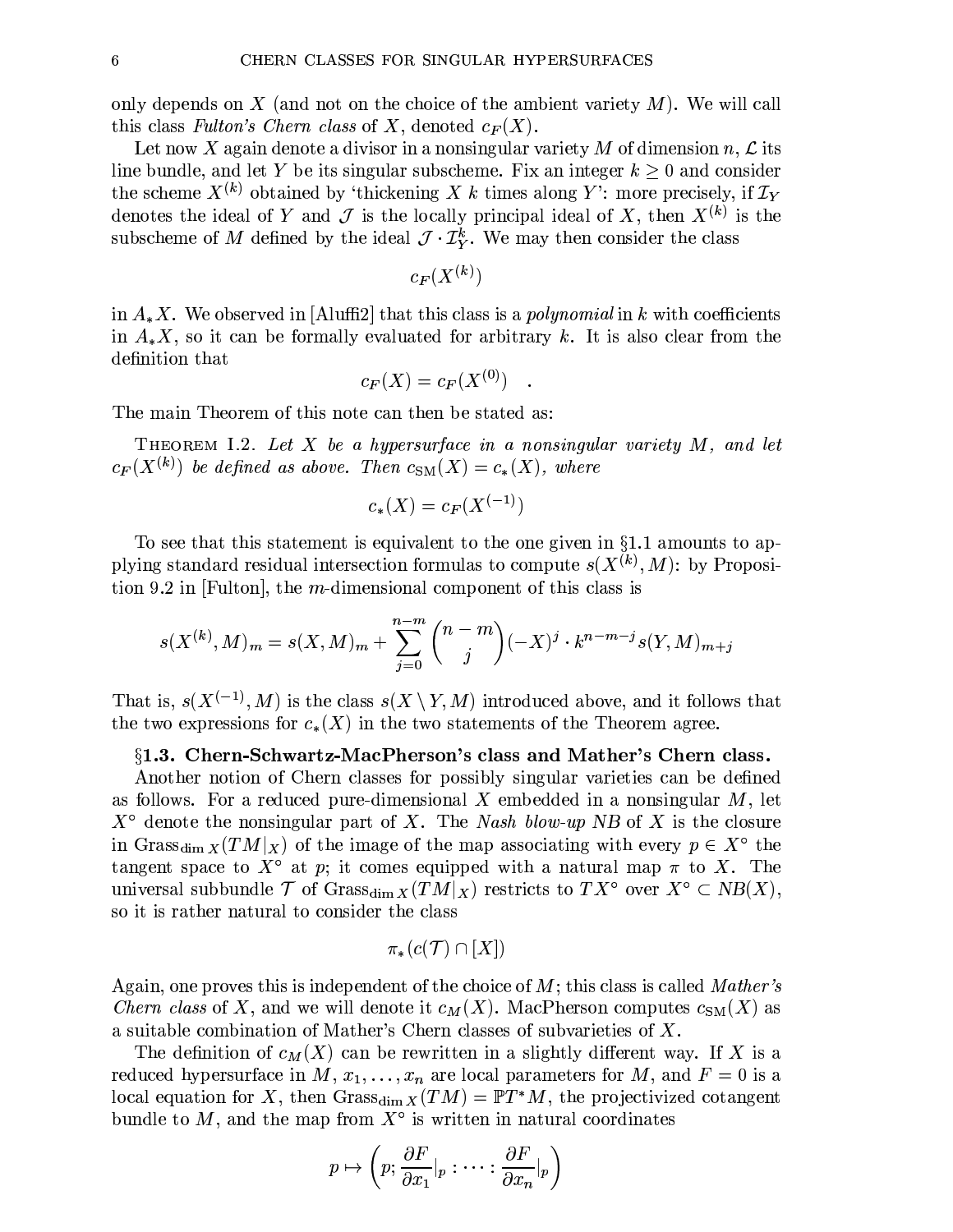It follows that locally  $NB$  can be recovered as the blow-up of X along the ideal of partials of the section of  $\mathcal{L} = \mathcal{O}(X)$  defining X in M (cf. also [Nobile], where a corresponding observation is worked out for more general  $X$ ). We need a global version of this observation.

LEMMA I.1. Let X be a reduced hypersurface of a nonsingular variety  $M$ , and let Y be the singular subscheme of X. Then NB is the proper transform of X in the blow-up  $B\ell_Y M \stackrel{\pi}{\rightarrow} M$  of M along Y. Further, there is a bundle  $\mathcal T$  on  $B\ell_Y M$ such that

$$
c_M(X) = \pi_*(c(\mathcal{T}) \cap [NB])
$$

PROOF. Let  $\mathcal{P}_{M}^{1}\mathcal{L}$  denote the *bundle of principal parts of*  $\mathcal{L}$  *over*  $M$ , where  $\mathcal{L} =$  $\mathcal{O}(X)$  as above, and consider the section  $M \to \mathcal{P}_{M}^{\bar{1}} \mathcal{L}$  determined by  $F \in H^{0}(M, \mathcal{L});$ locally we can write this as

$$
p \mapsto \left(p; F(p) : \frac{\partial F}{\partial x_1}|_p : \cdots : \frac{\partial F}{\partial x_n}|_p\right)
$$

(recall that  $\mathcal{P}_{M}^{1}\mathcal{L}$  fits into an exact sequence

$$
0 \to T^*M \otimes \mathcal{L} \to \mathcal{P}_M^1 \mathcal{L} \to \mathcal{L} \to 0 \quad .
$$

It follows that the closure of the image of the corresponding rational map

$$
M \dashrightarrow \mathbb{P} \mathcal{P}_M^1 \mathcal{L}
$$

is the blow-up  $B\ell_Y M \stackrel{\pi}{\rightarrow} M$  along the singular scheme Y of X defined in §1.1. Over X this reproduces (up to tensoring by  $\mathcal{L}$ ) the map to  $\mathbb{P}T^*M$  considered above, and the first part of the statement follows.

For the second part, let Q be the universal quotient bundle of  $\mathbb{P}P^1_M\mathcal{L}$ , and consider  $\mathcal{T} = \mathcal{Q}^{\vee} \otimes \mathcal{L}$ . Observe that the universal subbundle  $\mathcal{O}(-1)$  of  $\mathbb{P}P^1_M\mathcal{L}$  is  $\subset T^*M \otimes \mathcal{L}$  over NB (since this dominates X, and  $F \equiv 0$  over X), so there is a sequence

$$
0\to \mathcal{Q}'\vert_{NB}\to \mathcal{Q}\vert_{NB}\to \mathcal{L}\to 0
$$

where  $Q'$  is the universal quotient bundle of  $\mathbb{P}(T^*M\otimes\mathcal{L}|_X)$ . Chasing the identification

$$
\mathrm{Grass}_{n-1}(TM|_X)\cong \mathbb{P}(T^*M|_X)\cong \mathbb{P}(T^*M\otimes \mathcal{L}|_X)
$$

shows that  $Q'^{\vee}\otimes \mathcal{L}$  is the bundle used above in the definition of  $c_M$ , and  $\mathcal{T} = Q^{\vee}\otimes \mathcal{L}$ differs from this by a trivial factor.

The next Lemma gives Mather's class in an alternative form, which highlights a remarkable analogy with Schwartz-MacPherson's class. Still assuming X reduced, in  $B\ell_Y M$  we have the proper transform NB of X; X itself pulls back to a Cartier divisor of  $B\ell_Y M$ , which we still denote X; also, we have the exceptional divisor  $\mathcal{Y}$ , and we note that  $\mathcal{O}(\mathcal{Y})$  is the restriction of  $\mathcal{O}(-1)$  from  $\mathbb{P}P^1_M\mathcal{L}$ .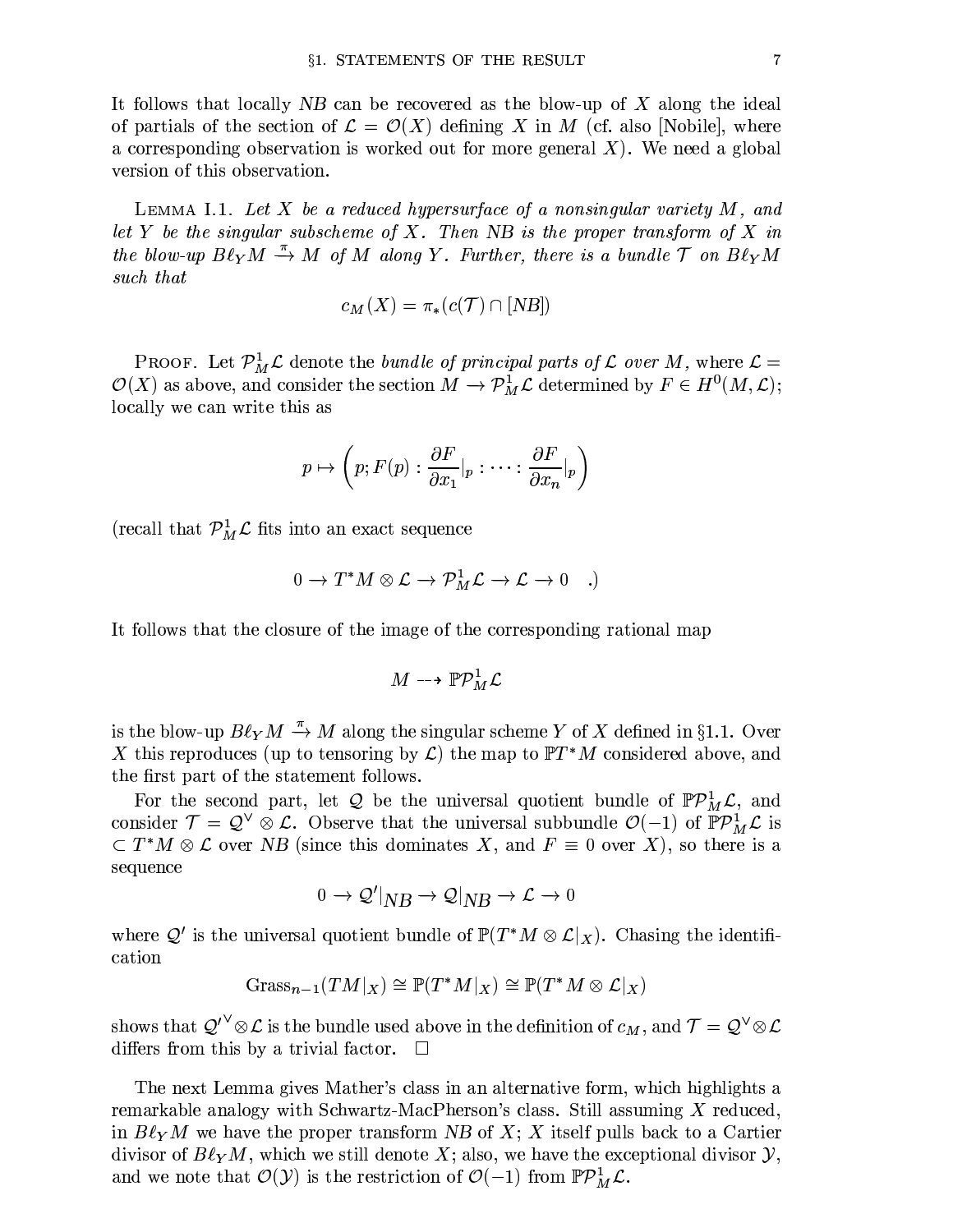LEMMA I.2. With notations as above,

$$
c_M(X) = c(TM) \cap \pi_* \left( \frac{[NB]}{1+X-\mathcal{Y}} \right)
$$

PROOF. From the proof of Lemma I.1, we know

$$
c_M(X) = \pi_*\left(c\left(\left(\frac{\mathcal{P}_M^1 \mathcal{L}}{\mathcal{O}(-1)}\right)^\vee \otimes \mathcal{L}\right) \cap [NB]\right)
$$

Using  $c(\mathcal{L}) = 1 + X$ ,  $c(\mathcal{O}(1)) = 1 - \mathcal{Y}$ , and  $c(\mathcal{P}_{M}^{1}\mathcal{L}) = c(T^{*}M \otimes \mathcal{L})c(\mathcal{L})$ , this gives

$$
c_M(X) = \pi_* \left( \frac{c((\mathcal{P}_M^1 \mathcal{L})^{\vee} \otimes \mathcal{L})}{1 + X - \mathcal{Y}} \cap [NB] \right)
$$
  
=  $\pi_* \left( c(TM \otimes \mathcal{L}^{\vee} \otimes \mathcal{L}) c(\mathcal{L}^{\vee} \otimes \mathcal{L}) \cap \frac{[NB]}{1 + X - \mathcal{Y}} \right)$   
=  $c(TM) \cap \pi_* \left( \frac{[NB]}{1 + X - \mathcal{Y}} \right) \qquad \Box$ 

With this understood, the third form of the result of this paper should appear more significant: it says that Schwartz-MacPherson's class can be obtained similarly to Mather's class, by replacing the class  $[NB]$  of the proper transform of X with the residual to the exceptional divisor in the whole inverse image of  $X$ . In other words, under the same hypotheses of the first and second statement of the main Theorem:

THEOREM I.3. Let X be a hypersurface in a nonsingular variety M, and let  $\pi$ , y be as defined above. Then  $c_{\text{SM}}(X) = c_*(X)$ , where

$$
c_*(X) = c(TM) \cap \pi_*\left(\frac{[X] - [\mathcal{Y}]}{1 + X - \mathcal{Y}}\right)
$$

Note:  $X$  may be nonreduced here.

To see that Theorem I.3 is equivalent to the other statements, we have to show that

$$
(\ast) \qquad \qquad \pi_*\left(\frac{[X]-[{\cal Y}]}{1+X-{\cal Y}}\right)=s(X\setminus Y,M)
$$

One way to see this is to consider for all  $k$  the class

$$
\pi_*\left(\frac{[X]+k\left[\mathcal{Y}\right]}{1+X+k\left[\mathcal{Y}\right]}\right)
$$

 $\ddot{\cdot}$ 

for  $k \geq 0$ ,  $[X] + k[\mathcal{Y}]$  is the cycle of the inverse image of the scheme  $X^{(k)}$  considered in  $\S1.2$ , hence by the birational invariance of Segre classes

$$
\pi_*\left(\frac{[X]+k\,[\mathcal{Y}]}{1+X+k\,\mathcal{Y}}\right)=s(X^{(k)},M)
$$

for  $k \geq 0$ . Both sides are polynomials in k, so they must agree for  $k = -1$ , and this is what  $(*)$  claims.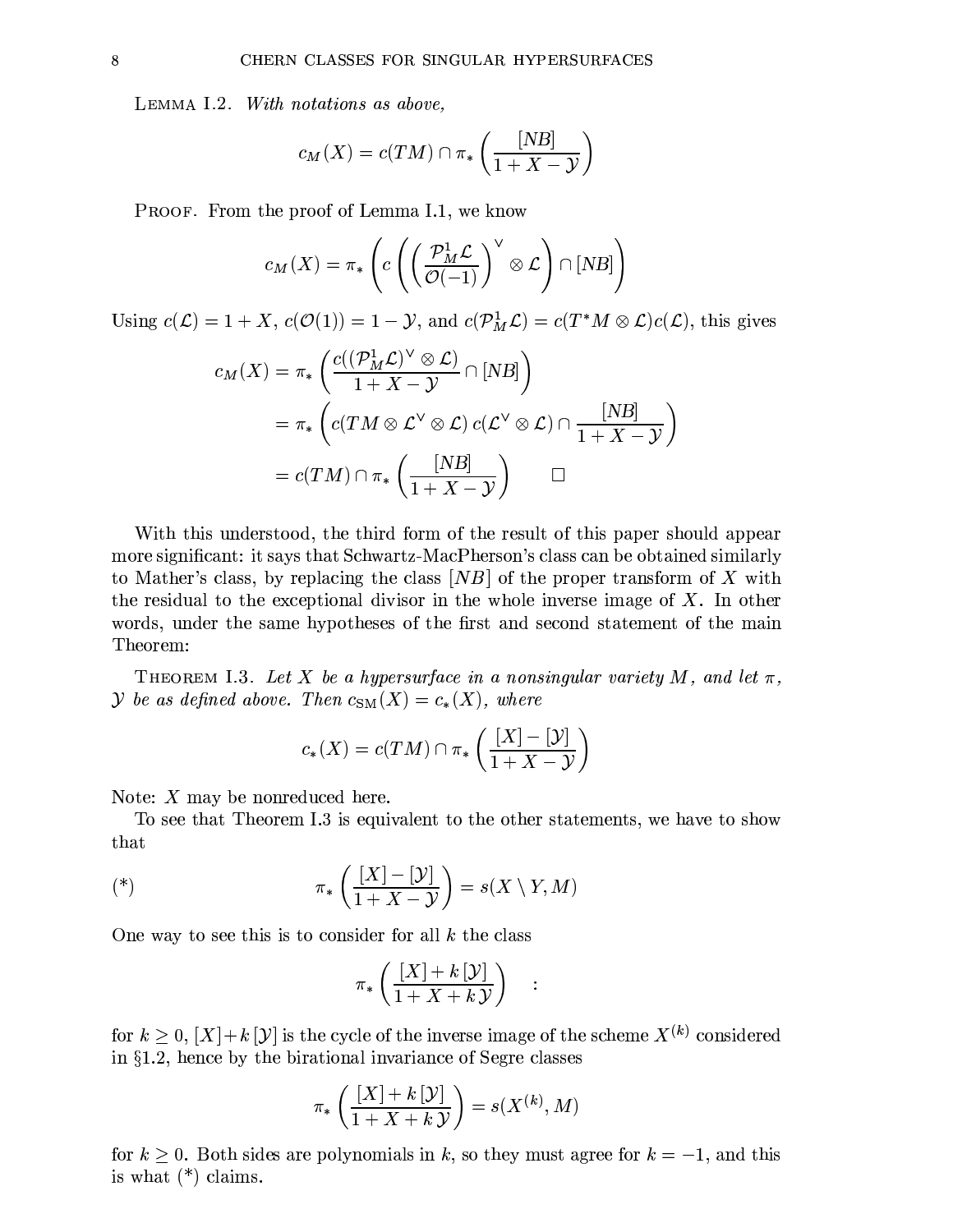$\S$ 1.4. Notational device. The following notations will be helpful in writing the arguments needed in our proof of the Theorem stated above. In fact they simplify considerably the first formulation we gave, by giving a summation-free alternative definition for the class  $s(X \setminus Y, M)$ .

DEFINITION. If  $A = \bigoplus_i a^i$  is a rational equivalence class on a scheme, indexed by codimension, we let

$$
A^{\vee} = \sum_{i \geq 0} (-1)^{i} a^{i} ,
$$

the *dual* of A; also, for a line bundle  $\mathcal{L}$  we let

$$
A\otimes\mathcal{L}=\sum_{i\geq 0}\frac{a^i}{c(\mathcal{L})^i}\quad,
$$

the tensor of A by L. We put a subscript to  $\otimes$  to denote the ambient in which the codimension is computed (which may be larger than the scheme on which the class lives), if this doesn't seem otherwise clear from the context.

These notations were introduced in  $[A\text{luff12}]$ , where we also proved simple compatibilities with standard vector bundle operations (Prop. 1 and 2 in [Aluffi2],  $\S$ 2). We will freely use those properties in this note (especially in  $\S 2$ ).

LEMMA I.3. With notations as above,

$$
s(X \setminus Y, M) = s(X, M) + c(\mathcal{L})^{-1} \cap (s(Y, M)^{\vee} \otimes_M \mathcal{L})
$$

PROOF. This is detailed in [Aluffi2] (section 2), so we will not reproduce it here. It is a good exercise for the reader interested in acquiring some familiarity with the notations introduced above: if  $X \subset W \subset M$ , with X, M as above, and R is the residual scheme to  $X$  in  $W$ , show that

$$
s(W, M) = s(X, M) + c(\mathcal{L})^{-1} \cap (s(R, M) \otimes_M \mathcal{L})
$$

Applying to  $X^{(k)}$  (as in §1.2 above) and setting  $k = -1$  gives the statement. Details may be found in [Aluffi2].  $\square$ 

By Lemma I.3, the main Theorem can be formulated:

THEOREM I.4. Let X be a hypersurface in a nonsingular variety  $M$ , and let Y be its singular scheme. Then  $c_{\text{SM}}(X) = c_*(X)$ , where

$$
c_*(X) = c(TM) \cap (s(X, M) + c(\mathcal{L})^{-1} \cap (s(Y, M)^{\vee} \otimes_M \mathcal{L}))
$$

§1.5. Chern-Schwartz-MacPherson's class and  $\mu$ -classes. Another formulation of the main result of this paper can be given in terms of the  $\mu$ -class introduced in [Aluffi1].

If Y is a singular subscheme of a hypersurface X in a nonsingular variety  $M$ , with  $\mathcal{L} = \mathcal{O}(X)$ , the *µ*-class of Y with respect to  $\mathcal{L}$  is defined by

$$
\mu_{\mathcal{L}}(Y) = c(T^*M \otimes \mathcal{L}) \cap s(Y, M)
$$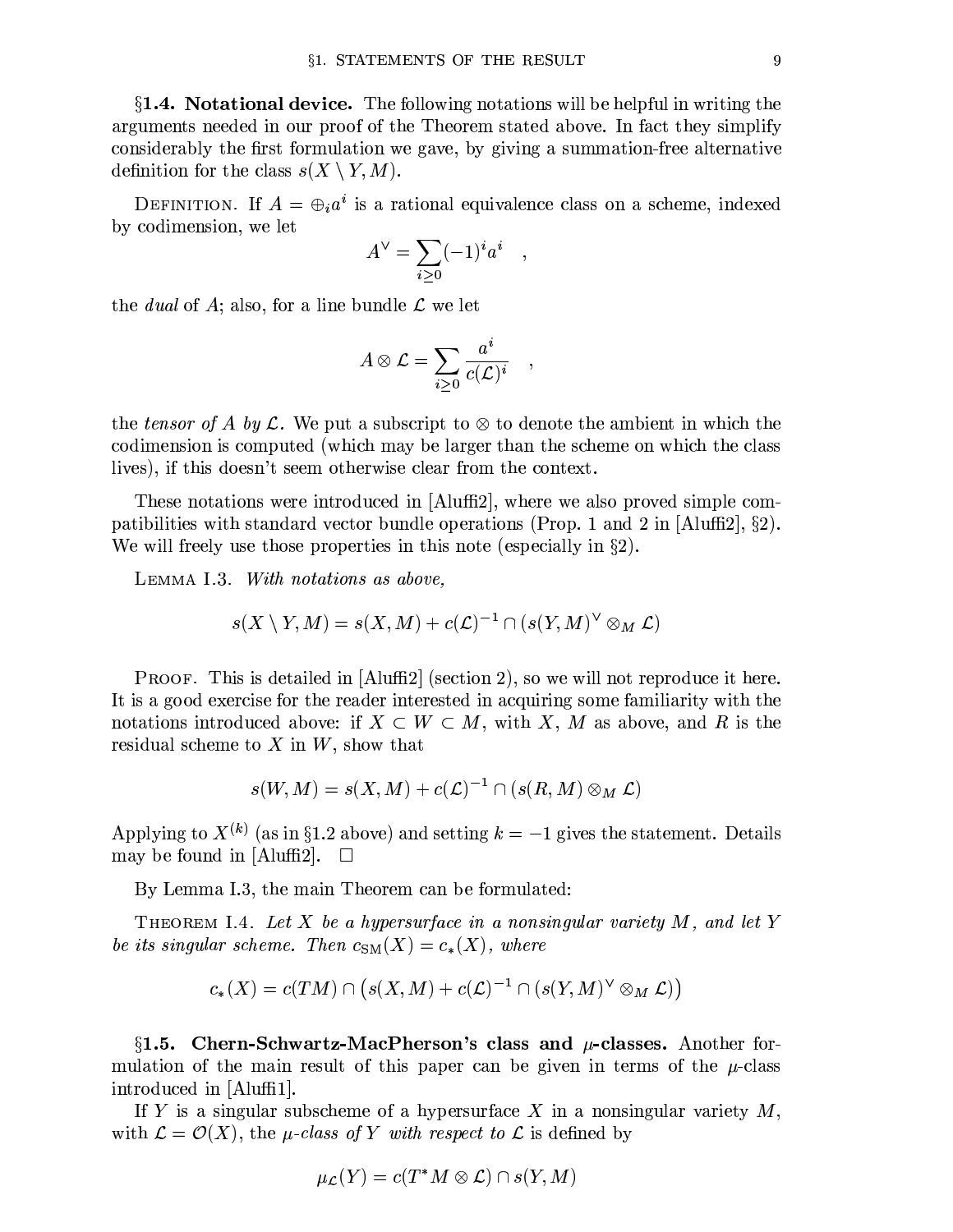This class does not depend on the specific realization of Y as a singular scheme of a hypersurface (Corollary 1.7 in [Aluffi1]). Note that if  $Y \subset M$  is nonsingular, and with the notations introduced in  $\S 1.4$ :

$$
c({\mathcal L})^{\dim M} \cap (\mu_{\mathcal L}(Y)^\vee \otimes_M {\mathcal L}) = (-1)^{\operatorname{codim}_M Y} c(TY) \cap [Y]
$$

(this isn't entirely obvious from the definition; it follows from Corollary 1.8 in  $\lceil \text{Aluff1} \rceil$ . Of course this formula fails spectacularly unless one assumes Y is realized as the singular scheme of a hypersurface in M.) That is, the  $\mu$ -class can be used to define yet another class extending the notion of Chern class to (certain) possibly singular varieties. It turns out that this class gives a precise 'correction term' for the class of the hypersurface of which  $Y$  is the singular scheme. The precise statement is

**THEOREM** 1.5. Let X be a hypersurface in a nonsingular variety M, let Y be its singular scheme, and  $\mathcal{L} = \mathcal{O}(X)$ . Then  $c_{\text{SM}}(X) = c_*(X)$ , where

$$
c_*(X) = c(TM) \cap s(X,M) + c(\mathcal{L})^{\dim X} \cap (\mu_{\mathcal{L}}(Y)^{\vee} \otimes_M \mathcal{L})
$$

This statement is equivalent to Theorem I.1–4; showing this amounts to showing that

$$
c(\mathcal{L})^{\dim X} \cap (\mu_{\mathcal{L}}(Y) \otimes_M \mathcal{L}) = c(TM) \cap s(X \setminus Y, M)
$$

This is a good exercise in the notations of  $\S1.4$ , and we leave it to the reader.

The full proof of Theorem I.1–5 occupies  $\S 2$  and  $\S 3$ :  $\S 2$  reduces it to showing that the class  $c_*$  introduced in this section satisfies a simple blow-up formula (3) in §2), and  $\S3$  proves this formula. In the next subsection we summarize an alternative (and shorter) approach to a proof of the main theorem.

 $\S1.6$ . Proof by library search. In principle, the main theorem should follow directly from the extensive current literature on singularities. We include here a sketch of an argument along these lines, pointing to a proof of the theorem as stated in  $\S1.3$ . While we are not attempting here to fill-in the details involved in proving the key step (the Fact below), the expert will probably find this sketch more insightful than the rather long-winded argument of  $\S$ 2 and 3. On the other hand, the longer argument gives full details, works over any algebraically closed field of characteristic 0, and puts fewer demands on the background of the reader.

Working in the analytic category over  $\mathbb{C}$ , let  $\mathcal{S} = \{S_{\alpha}\}\$ be a Whitney stratification of the hypersurface X in M, and denote by  $d_{\alpha}$  the codimension of  $S_{\alpha}$  in X. Bounded complexes of sheaves  $\mathcal{F}^{\bullet}$  on X, constructible with respect to S, have a *characteristic* cycle in  $T^*M$ 

$$
\operatorname{Ch}(\mathcal{F}^{\bullet}) = \sum_{\alpha} m_{\alpha} \overline{N_{S_{\alpha}}^* M} ,
$$

a combination of the cycles of the closures of the conormal bundles to  $S_{\alpha}$  in M (see for example [Massey], p. 356). We view the projectivization  $\mathbb{P}Ch(\mathcal{F}^{\bullet})$  as a cycle in  $\mathbb{P}(\mathcal{P}_{M}^{\perp}\mathcal{L}),$  via

$$
\mathbb{P}(T^*M)\cong \mathbb{P}(T^*M\otimes \mathcal{L})\subset \mathbb{P}(\mathcal{P}^1_M\mathcal{L})
$$

Assume now that the Euler characteristic  $\chi(\mathcal{F}_{p}^{\bullet})$  of the stalks of  $\mathcal{F}^{\bullet}$  is the characteristic function  $1_X$  of X. Then a particular case of Theorem 2 in [BDK] yields that

$$
1_X = \sum_{\alpha} (-1)^{d_{\alpha}} m_{\alpha} \mathrm{Eu}_{\overline{S_{\alpha}}}
$$

 $\,$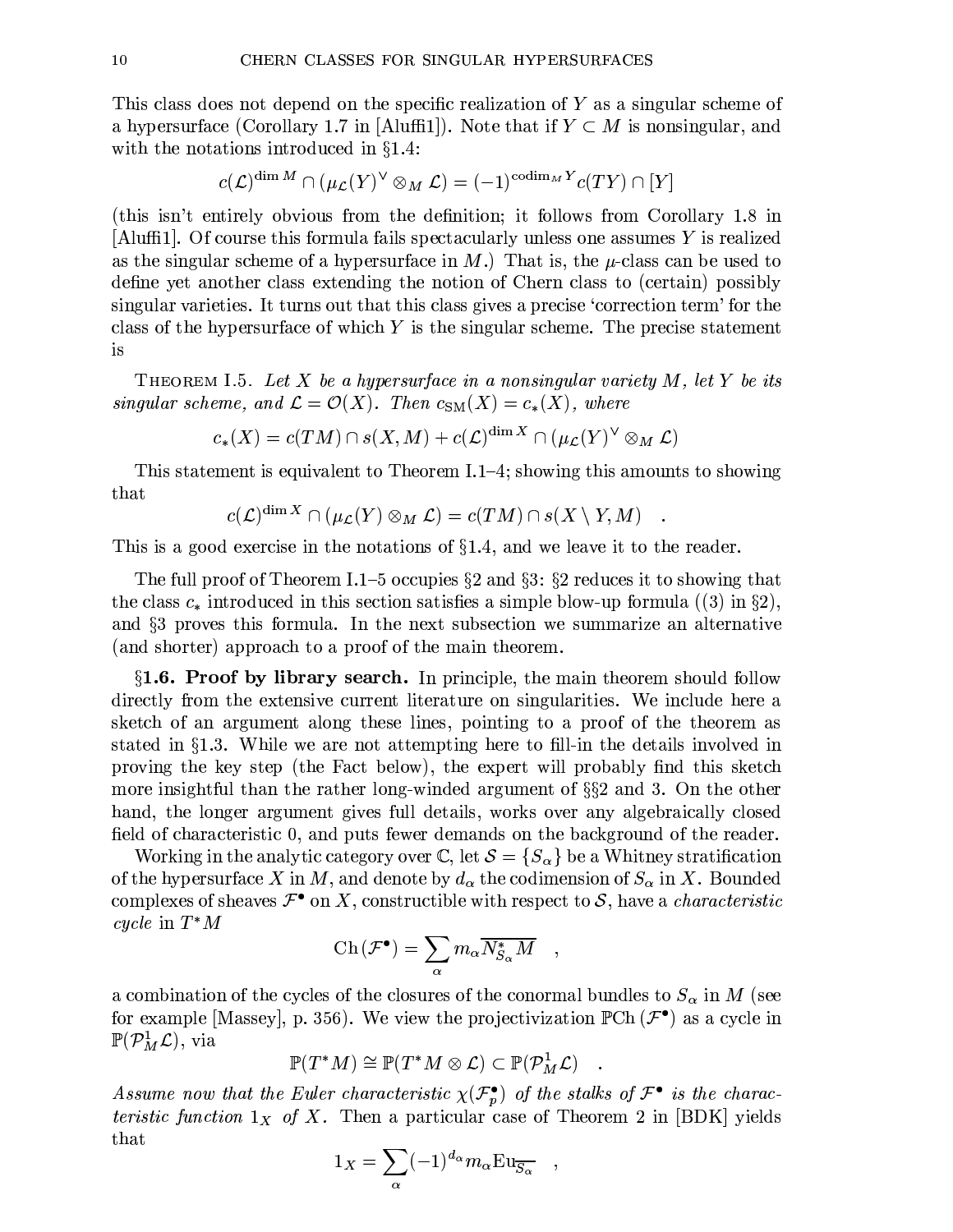where  $Eu_{\overline{S_{\alpha}}}$  denotes the local Euler obstruction of  $\overline{S_{\alpha}}$ . Applying MacPherson's natural transformation gives that

$$
c_{\rm SM}(X) = \sum_{\alpha} (-1)^{d_{\alpha}} m_{\alpha} c_M(\overline{S_{\alpha}})
$$

arguing as in Lemma I.2, we can write

$$
c_M(\overline{S_{\alpha}}) = (-1)^{d_{\alpha}} c(TM) \cap \pi_* \left( \frac{[\mathbb{P} \overline{N_{S_{\alpha}}^* M}]}{1+X-\mathcal{Y}} \right)
$$

(where, as in §1.3,  $\pi$  is the projection from  $\mathcal{P}_{M}^{1}\mathcal{L}$ , and  $\mathcal{Y}$  denotes the exceptional divisor of the blow-up of M along the singular subscheme of X) and therefore

$$
c_{\rm SM}(X) = c(TM) \cap \pi_* \frac{\sum_{\alpha} m_{\alpha} [\overline{\mathbb{P}N_{S_{\alpha}}^* M}]}{1 + X - Y}
$$

$$
= c(TM) \cap \pi_* \left( \frac{\mathbb{P} \text{Ch}\left(\mathcal{F}^{\bullet}\right)}{1 + X - Y} \right) .
$$

Comparing with the statement of Theorem I.3, we see that in order to prove the main theorem, it would suffice to show

FACT. For any complex  $\mathcal{F}^{\bullet}$  as above,

$$
\mathbb{P} \mathrm{Ch}\,(\mathcal{F}^\bullet) = [X] - [\mathcal{Y}] \quad.
$$

This is where we leave the expert. This statement looks reasonable set-theoretically, for example by Theorem 3.3 in [Lê-Mebkhout]. It has been suggested to us that the necessary multiplicity computation can be extracted from results in [Parusing ki2], but this does not seem immediate.

In a more general set-up, formulas for characteristic cycles can be found in [BMM]. Excellent accounts on the beautiful circle of ideas surrounding characteristic cycles and index formulas are [Sabbah], [Ginsburg], and [Massey].

#### $\S$ 2. The proof: preliminaries

In this section we set up our strategy for a more elementary proof of the main Theorem, by reducing it to the proof of one property (property  $(3)$ ) below describing the behavior of  $c_*$  under blow-ups along nonsingular subvarieties. Section 3 is devoted to the proof of  $(3)$ .

We will need here neither the full functorial picture summarized in the beginning of §1 nor the details of MacPherson's construction. We will only consider the following three properties of a class  $c_*$ :

(1) If X is a hypersurface, and the support  $X_{\text{red}}$  of X is nonsingular, then

$$
c_*(X) = c(TX_{\text{red}}) \cap [X_{\text{red}}] \quad ;
$$

(2) Normal crossings: if  $X = X_1 \cup X_2$ , where  $X, X_2$  are divisors with normal crossings in a nonsingular ambient variety  $M$ , and  $X_1$  is a nonsingular hypersurface of  $M$ , then

$$
c_*(X) = c_*(X_1) + c_*(X_2) - c_*(X_1 \cap X_2)
$$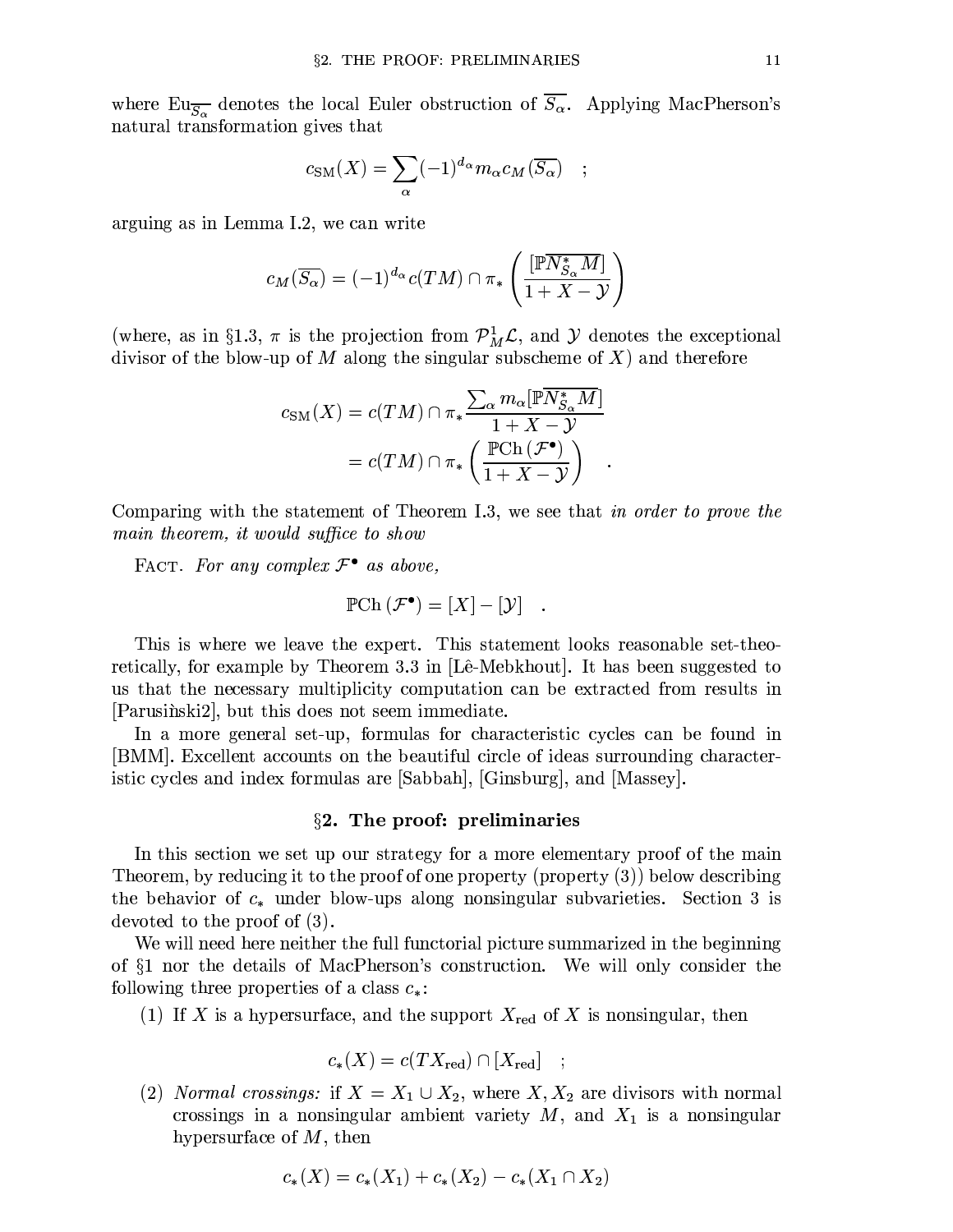(note: we say that a divisor has normal crossings if its support does);

(3) *Blow-up:* if X is a hypersurface of a nonsingular variety  $M, Z \subset X \subset M$  is a nonsingular subvariety of codimension d in  $M, \pi : \overline{M} \to M$  is the blow-up of M along Z, and X' denotes the (scheme-theoretic) inverse image of X in  $M$ , then

$$
(\pi_{|X'})_*(c_*(X')) = c_*(X) + (d-1) c_*(Z)
$$

(We often abuse notations and omit obvious push-forwards and pull-backs, as above.) It is easy to see that Schwartz-MacPherson's class satisfies these properties: (2) follows from the analogous relation between characteristic functions (in fact, with no restrictions on what  $X_1, X_2$  may be); for (3), consider the map

$$
f: X' \amalg Z \to X
$$

restricting to  $\pi_{X'}$  on X' and to the inclusion i into X on Z; and define the constructible function  $\aleph = 1_{X'} - (d-1) 1_Z$  on X' II Z. Then for  $p \in X$ 

$$
f_*(\aleph)(p) = (\pi_{|X'})_*(1_{X'})(p) - (d-1)i_*(1_Z)(p) = \begin{cases} 1 - 0 = 1 & \text{for } p \notin Z \\ d - (d-1) = 1 & \text{for } p \in Z \end{cases}
$$

since for  $p \in Z$ ,  $\pi^{-1}(p) \cong \mathbb{P}^{d-1}$  has Euler characteristic d. This shows  $f_*(\aleph) = 1_X$ , and (3) follows for  $c_{SM}$ .

It is also clear from embedded resolution of singularities that the class is uniquely determined by  $(1)$ ,  $(2)$ ,  $(3)$  for hypersurfaces X of nonsingular varieties M. For this, let  $M_s \to M_{s-1} \to \ldots \to M_1 \to M_0 = M$  be a sequence of blow-ups at non singular centers such that the inverse image  $X_s$  of  $X_0 = X$  is a divisor with nonsingular components and normal crossings. Then (1) and (2) determine the class for  $X_s$ ; and, for  $i = s, \ldots, 1, X_i \rightarrow X_{i-1}$  is a map as in (3), so the value of the class at  $X_{i-1}$  is determined by its value at  $X_i$ .

Summarizing: in order to prove the main Theorem, it suffices to show that the class  $c_*(X)$  introduced in the statements of Theorem I in §1 satisfies properties (1),  $(2), (3)$  above.

The rest of this section is devoted to the proof of  $(1)$  and  $(2)$  for this class. Property  $(3)$  is technically more demanding, and we will devote the entire  $\S 3$  to its proof.

§2.1.  $c_*(X) = c_*(X_{\text{red}})$ . Here we prove that under good hypotheses the hypersurface may be assumed to be *reduced*. Note: it will be a consequence of the main Theorem that in fact this holds for all hypersurfaces, but we do not know how to prove this directly in general. The following lemma suffices for (1) above, and simplifies the work required to prove  $(2)$ .

The context of the lemma is as follows: we want to show that if the components of a hypersurface are sufficiently transversal, then the class of their union is independent of the multiplicity with which the components appear.

LEMMA II.1. Let  $X_1, X_2$  be two hypersurfaces in a nonsingular variety M, and assume that at every point of  $M$  there are local parameters  $x_1,\ldots,x_n$  such that  $X_1$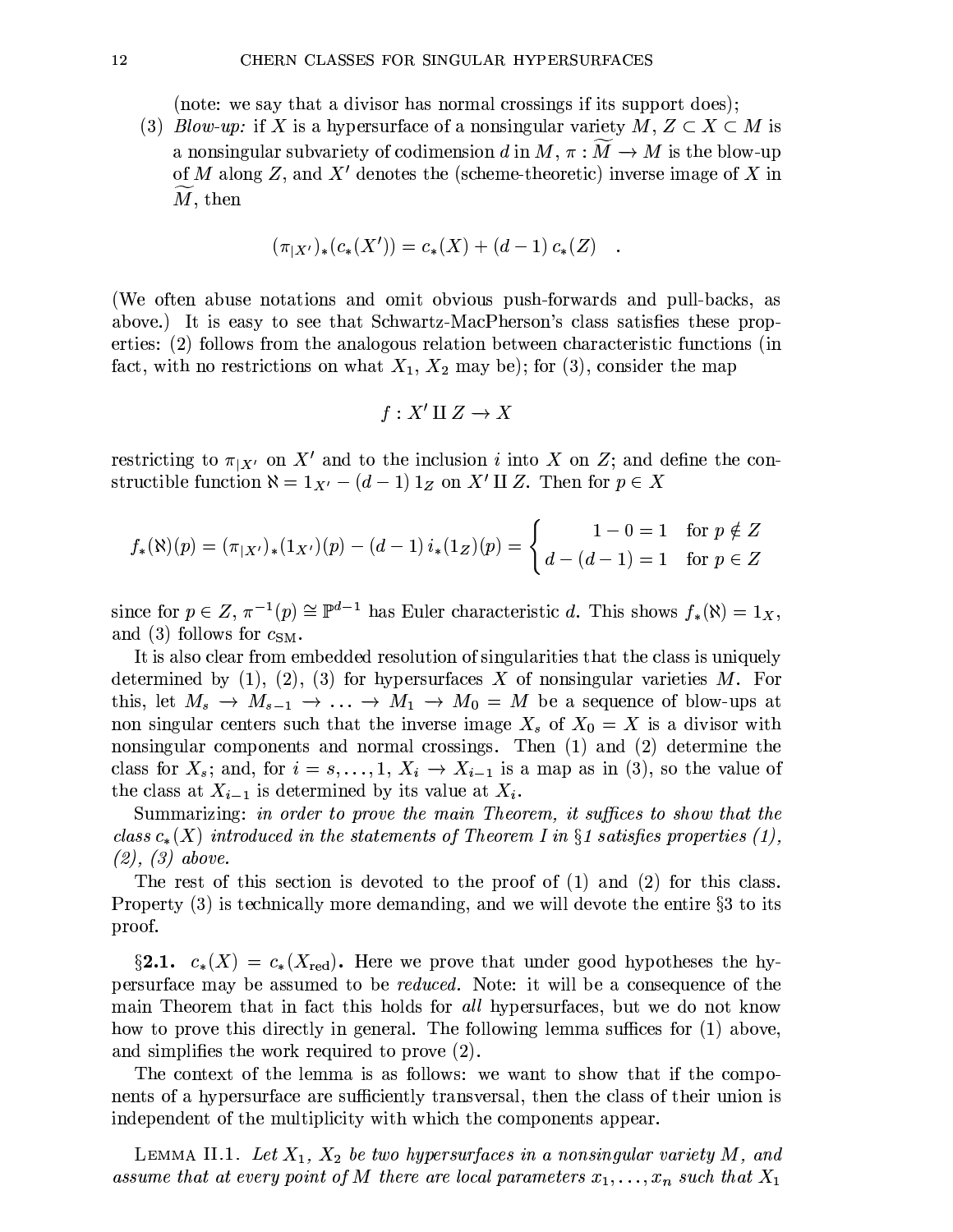has equation  $x_1 = 0$ , and  $X_2$  has equation  $f(x_2, \ldots, x_n) = 0$ . Also denote by  $X_{(m)}$ the hypersurface locally defined by the ideal  $(x_1^m f)$ . Then

$$
c_*(X_{(m)}) = c_*(X_{(1)}) \quad \text{for all } m \ge 1
$$

**PROOF.** The jacobian ideal of  $X_{(m)}$  is given locally by

$$
x_1^{m-1} \left( f, x_1 \frac{\partial F}{\partial x_i} \right)_{i \ge 2}
$$

 $\ddot{\cdot}$ 

that is, it consists of the  $(m-1)$ -multiple of  $X_1$  and of a residual R independent of  $m$ . But then

$$
B\ell_{Y_{(m)}}M\cong B\ell_R M\stackrel{\pi}\to M
$$

is independent of m, while the exceptional divisor in  $B\ell_{Y_{(m)}}$  is

$$
\mathcal{Y}_{(m)} = (m-1)X_1 + \mathcal{Y}
$$

where Y denotes the exceptional divisor in  $B\ell_R M$ . Using the expression for  $c_*$  in Theorem I.3:

$$
c_{*}(X_{(m)}) = c(TM) \cap \pi_{*} \frac{|X_{(m)}| - |\mathcal{Y}_{(m)}|}{1 + X_{(m)} - \mathcal{Y}_{(m)}}
$$
  
= 
$$
c(TM) \cap \pi_{*} \frac{(m[X_{1}] + [X_{2}]) - ((m - 1)[X_{1}] + [\mathcal{Y}])}{1 + (mX_{1} + X_{2}) - ((m - 1)X_{1} + \mathcal{Y})}
$$
  
= 
$$
c(TM) \cap \pi_{*} \frac{|X_{1}| + [X_{2}] - [\mathcal{Y}]}{1 + X_{1} + X_{2} - \mathcal{Y}}
$$

is also independent of  $m \geq 1$ , as needed.  $\square$ 

Lemma II.1 implies  $(1)$ :

COROLLARY II.1. If the support  $X_{\text{red}}$  of X is nonsingular, then

$$
c_*(X) = c(TX_{\text{red}}) \cap [X_{\text{red}}]
$$

**PROOF.** Taking  $X_2 = \emptyset$  in Lemma II.1 yields  $c_*(X) = c_*(X_{\text{red}})$ : so we may assume X is reduced and nonsingular. Then its singular scheme is  $Y = \emptyset$ , so  $s(X \setminus Y, M) = s(X, M)$ . Finally  $s(X, M) = c(N_X M)^{-1} \cap [X]$  (the inverse Chern class of the normal bundle of  $X$ ), so

$$
c_*(X) = c(TM)c(N_XM)^{-1} \cap [X] = c(TX) \cap [X] \qquad \Box
$$

By a *divisor with normal crossings* we mean a union of smooth distinct hypersurfaces  $X_1 \cup \cdots \cup X_r$  such that at each point of intersection of some of the  $X_i$ , say of  $X_1, \ldots, X_k$ , there are local coordinates  $(x_1, \ldots, x_n)$  for the ambient variety so that  $x_1 = 0, \ldots, x_k = 0$  are equations for  $X_1, \ldots, X_k$  respectively. In fact we must allow the  $X_i$ 's to come with multiplicity: the plan is to apply resolution of singularities to an arbitrary hypersurface  $X \subset M$ , and this will produce a nonsingular variety mapping to  $M$ , in which the (scheme-theoretic) inverse image of X is a divisor with normal crossings, whose components will appear with multiplicity. Lemma II.1 implies that at this stage we will be able to discard the extra multiplicity information: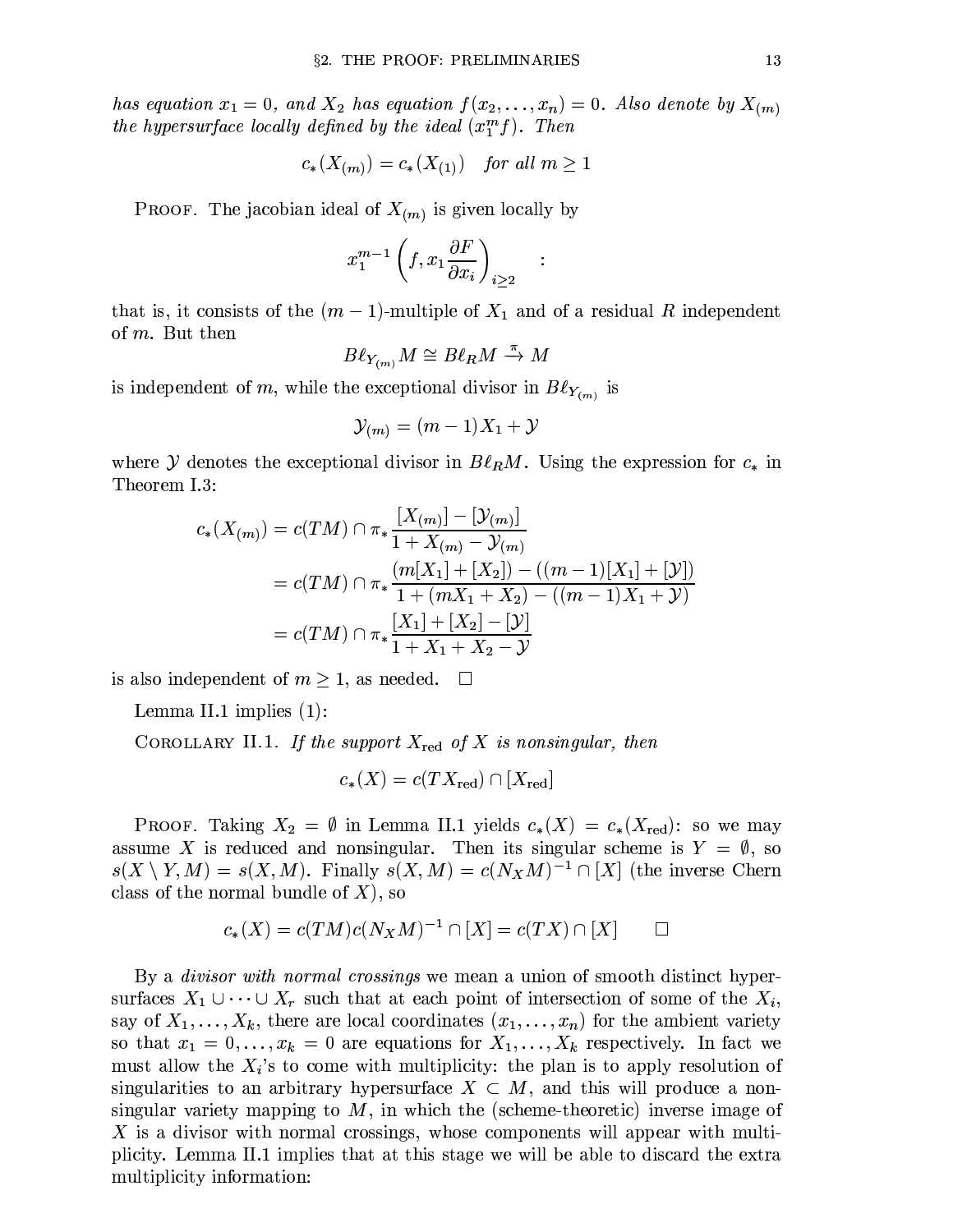COROLLARY II.2. If X is a (possibly nonreduced) divisor with normal crossing, then

$$
c_*(X)=c_*(X_{\rm red})
$$

**PROOF.** This follows by repeatedly applying Lemma II.1, taking for  $X_1$  each component of the divisor in turn.  $\square$ 

It will follow from the main Theorem that in fact Corollary II.2 holds for arbitrary hypersurfaces. Again, we do not know how to prove directly this more general statement.

§2.2. Divisors with normal crossings. Here we prove that  $c_*$  satisfies property  $(2)$  above. We first translate  $(2)$  into the exact form proved below.

Let  $X = X_1 \cup \cdots \cup X_r$  be a divisor with normal crossings. By Corollary 2 above, in computing  $c_*(X)$  we may assume X is reduced. As usual, Y denotes the singular scheme of X and  $\mathcal{L} = \mathcal{O}(X)$ . Also, we write  $\mathcal{L}_i$  for  $\mathcal{O}(X_i)$ .

LEMMA II.2. In order to prove  $(2)$ , it suffices to show that

$$
s(Y, M) = \left( \left( 1 - \frac{c(\mathcal{L}^{\vee})}{c(\mathcal{L}^{\vee}_1) \cdots c(\mathcal{L}^{\vee}_r)} \right) \cap [M] \right) \otimes_M \mathcal{L}
$$

Here the reader must interpret the right-hand-side as a class supported in  $Y$ , that is, obvious cancellations must be performed on the right-hand-side. This will be assumed implicitly in the following.

**PROOF.** Assuming  $s(Y, M)$  is given by the expression in the statement, we derive

$$
s(Y, M)^{\vee} \otimes_M \mathcal{L} = \left(1 - \frac{c(\mathcal{L})}{c(\mathcal{L}_1) \cdots c(\mathcal{L}_r)}\right) \cap [M]
$$

and therefore (using the expression for  $c_*$  given in Theorem I.4, and after simple manipulations)

$$
c_*(X) = c(TM) \cdot \left(1 - \frac{1}{(1+X_1)\cdots(1+X_r)}\right) \cap [M]
$$

Thus showing (2) for this class amounts to showing that

$$
c(TM) \left(1 - \frac{1}{(1+X_1)\cdots(1+X_r)}\right) \cap [M] = c(TX_1) \cap [X_1] + c(TM) \cdot \left(1 - \frac{1}{(1+X_2)\cdots(1+X_r)}\right) \cap [M] - c(TX_1) \left(1 - \frac{1}{(1+X_2)\cdots(1+X_r)}\right) \cap [X_1]
$$

since  $X_1 \cap (X_2 \cup \cdots \cup X_r)$  is also a reduced divisor with normal crossings (in  $X_1$ , which is assumed to be nonsingular). Now the right-hand-side can be written

$$
c(TM)\left(\frac{X_1}{(1+X_1)\cdots(1+X_r)}+1-\frac{1}{(1+X_2)\cdots(1+X_r)}\right)\cap [M]
$$

and this is immediately seen to equal the left-hand-side, as needed.  $\Box$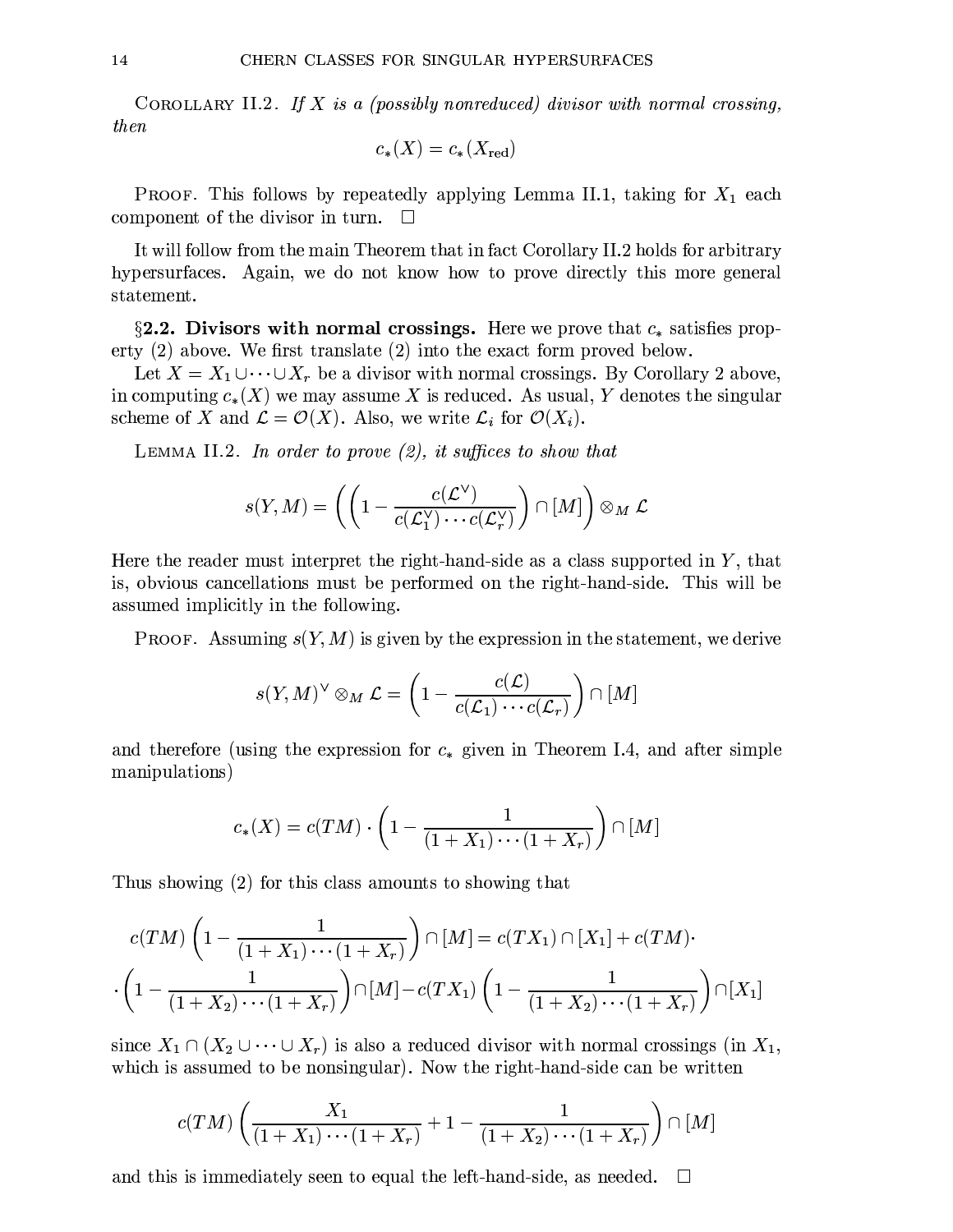In passing we note that since  $c_{SM}$  satisfies (2), the following formula must hold for Schwartz-MacPherson's class of a reduced divisor  $X = X_1 \cup \cdots \cup X_r \subset M$  as above:

(\*) 
$$
c_{\text{SM}}(X) = c(TM) \cdot \left(1 - \frac{1}{(1 + X_1) \cdots (1 + X_r)}\right) \cap [M]
$$

Taking degrees in  $(*)$  yields an expression for the Euler characteristic of X equivalent to the Claim in §3 of [Silvotti]. In fact,  $(*)$  shows that if X is a normal crossing divisor as above,  $c_{SM}(X)$  maps to the dual of

$$
(c(\Omega_M) - c(\Omega_M(\log X))) \cap [M]
$$

in  $A_{*}M$ , where  $\Omega_M(\log X)$  denotes the sheaf of logarithmic 1-forms along X. Theorem 3.1 in [Silvotti] (that is, 'Gauss-Bonnet for the complement of a divisor') follows by taking degrees in this expression.

Returning to the proof of (2) for  $c_*,$  by Lemma II.2 we are reduced to showing

$$
s(Y, M) = \left( \left( 1 - \frac{c(\mathcal{L}^{\vee})}{c(\mathcal{L}^{\vee}_1) \cdots c(\mathcal{L}^{\vee}_r)} \right) \cap [M] \right) \otimes_M \mathcal{L}
$$

for Y the singular scheme of a reduced divisor  $X = X_1 \cup \cdots \cup X_r$  with nonsingular components and normal crossings.

**PROOF** OF (2). As a set, Y is the union of all the  $X_i \cap X_j$  with  $i \neq j$ ; X has multiplicity k along the intersection of k components,  $X_I = X_{i_1} \cap \cdots \cap X_{i_k}$   $(k = |I|)$ , provided that this is nonempty. We will work by induction on the number  $N$  of nonempty such intersections  $X_I, |I| \geq 2$ .

The statement is clear if this number is 0, that is if Y is empty:  $c(\mathcal{L}_1^{\vee} \otimes \cdots \otimes \mathcal{L}_r^{\vee}) =$  $c(\mathcal{L}_1^{\vee})\cdots c(\mathcal{L}_r^{\vee})$  if the  $X_i$ 's do not intersect. Assume then  $Y\neq\emptyset$ , and consider an  $X_I$  of minimal dimension, say  $Z = X_1 \cap \cdots \cap X_k$ . Locally along Z,  $X_i$  has then equation  $x_i = 0$  (for  $i \leq k$ ), where the  $x_i$ 's are part of a system of parameters; so the hypersurface is  $x_1 \cdots x_k = 0$  along Z, and Z has (local) ideal  $(x_1, \ldots, x_k)$ ; along  $Z, Y$  has ideal

$$
\left(\frac{x_1\cdots x_k}{x_1},\ldots,\frac{x_1\cdots x_k}{x_k}\right)
$$

Note that if some other hypersurface of the lot came in at some point of  $Z$  not covered by the above chart, this would determine a smaller nonempty intersection, against the minimality of Z. In other words,  $X_i \cap Z = \emptyset$  for  $i > k$ .

Now blow-up M along Z; with a suitable choice of coordinates  $\tilde{x}_i$  in the blow-up, we can write the blow-up map as

$$
\begin{cases}\nx_1 = \tilde{x}_1 \\
x_2 = \tilde{x}_1 \tilde{x}_2 \\
\dots \\
x_k = \tilde{x}_1 \tilde{x}_k\n\end{cases}
$$

and the inverse image of  $Y$  has ideal

$$
\left(\frac{\tilde{x}_1^k \cdots \tilde{x}_k}{\tilde{x}_1}, \frac{\tilde{x}_1^k \cdots \tilde{x}_k}{\tilde{x}_1 \tilde{x}_2}, \dots, \frac{\tilde{x}_1^k \cdots \tilde{x}_k}{\tilde{x}_1 \tilde{x}_k}\right) = \tilde{x}_1^{k-1}\left(\frac{\tilde{x}_2 \cdots \tilde{x}_k}{\tilde{x}_2}, \dots, \frac{\tilde{x}_2 \cdots \tilde{x}_k}{\tilde{x}_k}\right)
$$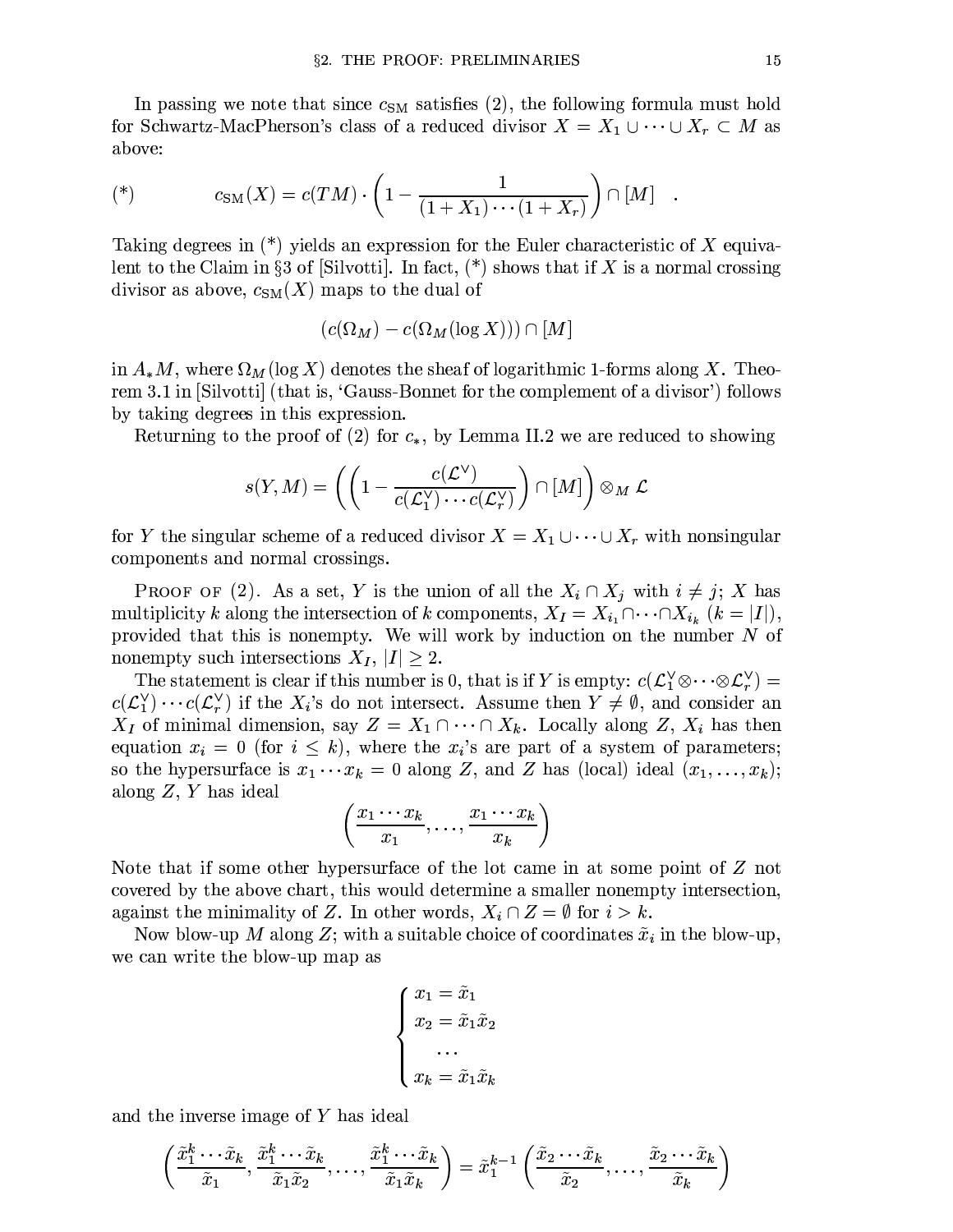in this chart. Now this says that the residual of  $(k-1)$  times the exceptional divisor in the inverse image of  $Y$  is (in this chart) the *singular scheme of the proper transform of the hypersurface.* This must in fact hold globally on  $Z$ , as the behavior on the other charts is identical to the one shown above.

Now the key is that the proper transform of the hypersurface is again a divisor with normal crossing, but for which the number  $N$  considered above is one less than for the original hypersurface; therefore by induction we know the Segre class of its singular scheme from Lemma II.2:

$$
1 - \frac{1 - (X_1 - E) - \cdots - (X_k - E) - X_{k+1} - \cdots - X_r}{(1 - X_1 + E) \cdots (1 - X_k + E)(1 - X_{k+1}) \cdots (1 - X_r)} \otimes \mathcal{O}(X_1 + \cdots + X_r - kE)
$$

where  $E$  is the class of the exceptional divisor.

Using Proposition 3 from [Aluffi2] to include the  $(k-1)$ -multiple E, and using the birational invariance of Segre classes, we get that  $s(Y, M)$  is the push-forward to  $M$  of

$$
\frac{(k-1)E}{(1+(k-1)E)} + \frac{1}{1+(k-1)E} \cdot \left(1 - \frac{1-X_1 - \dots - X_r + kE}{(1-X_1+E)\dots(1-X_k+E)(1-X_{k+1})\dots(1-X_r)} \otimes \mathcal{O}(X_1 + \dots + X_r - E)\right)
$$

that is

$$
1 - \frac{1}{1 + (k-1)E} \cdot \left( \frac{1 - X_1 - \dots - X_r + kE}{(1 - X_1 + E) \dots (1 - X_k + E)(1 - X_{k+1}) \dots (1 - X_r)} \otimes \mathcal{O}(X_1 + \dots + X_r - E) \right)
$$

and using  $[Aluffi2], \S2$ , this is manipulated into

$$
1 - \left(\frac{1 - X_1 - \dots - X_r + E}{1 - X_1 - \dots - X_r + kE} \cdot \frac{1 - X_1 - \dots - X_r + kE}{(1 - X_1 + E) \dots (1 - X_k + E)(1 - X_{k+1}) \dots (1 - X_r)} \otimes \mathcal{O}(X_1 + \dots + X_r - E)\right)
$$
  
= 
$$
1 - \left(\frac{1 - X_1 - \dots - X_r + E}{(1 - X_1 + E) \dots (1 - X_k + E)(1 - X_{k+1}) \dots (1 - X_r)} \otimes \mathcal{O}(X_1 + \dots + X_r - E)\right)
$$
  
= 
$$
1 - \left(\frac{(1 - X_1 - \dots - X_r)}{(1 - X_1) \dots (1 - X_k)} \cdot \frac{(1 - E)^{r-1}}{(1 - X_{k+1} - E) \dots (1 - X_r - E)} \otimes \mathcal{O}(X_1 + \dots + X_r)\right)
$$

Now we claim that

(\*) 
$$
\frac{(1-E)^{r-1}}{(1-X_{k+1}-E)\dots(1-X_r-E)}
$$

pushes forward to

$$
(*)\qquad \qquad \frac{1}{(1-X_{k+1})\dots(1-X_r)}
$$

Indeed, any term involving both E and some of the  $X_i$ 's,  $i > k$ , is necessarily 0 since these  $X_i$ 's do not meet Z; so (\*) equals

$$
(1-E)^{k-1} - 1 + \frac{1}{(1-X_{k+1})\dots(1-X_r)} \quad ;
$$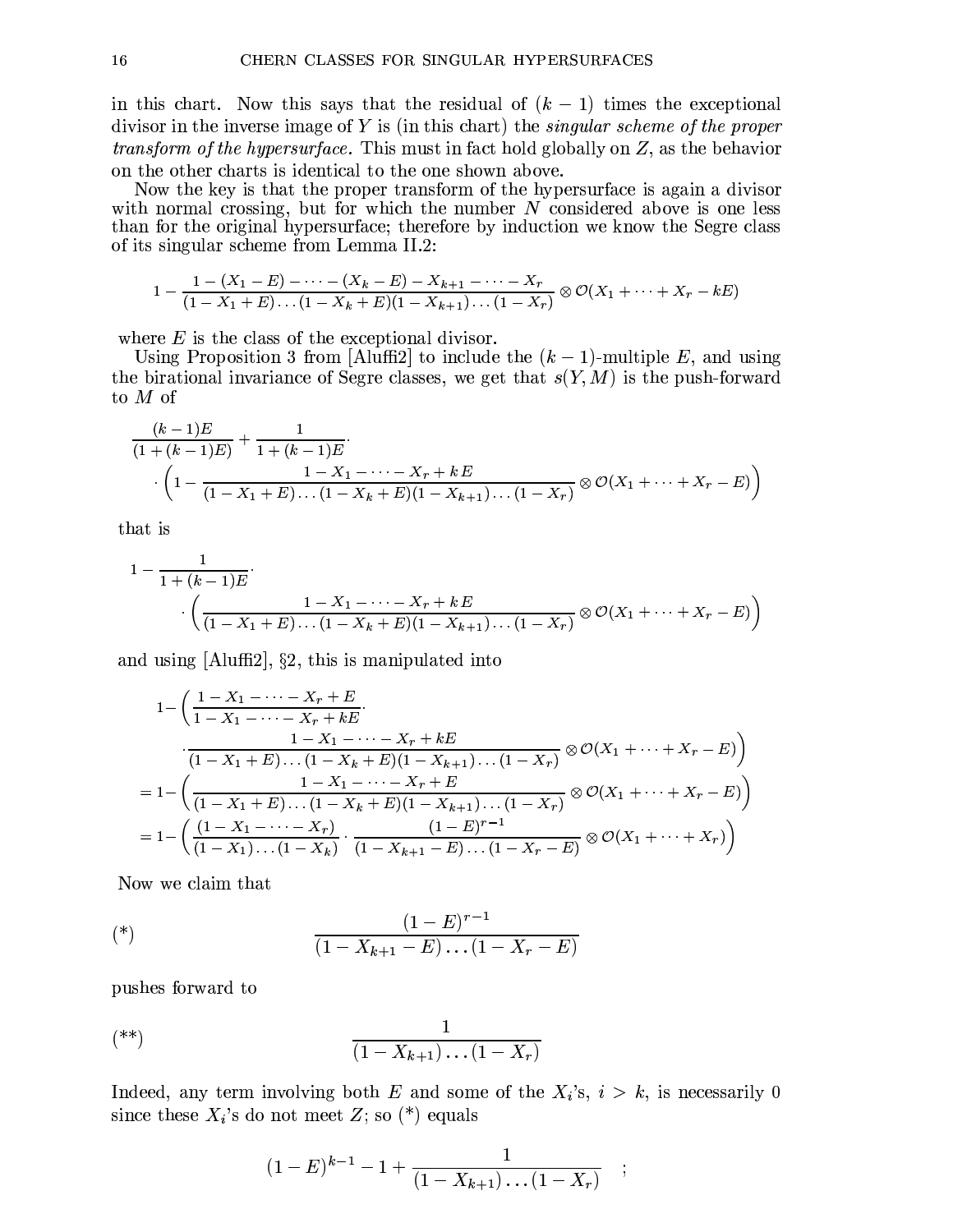and all powers  $E^i$  with  $0 < i < k$  push forward to 0 because Z has codimension k. So  $(**)$  is all that survives the push-forward.

In conclusion, this shows that  $s(Y, M)$  equals

$$
[M] - \frac{([M] - [X_1] - \cdots - [X_r])}{(1 - X_1) \cdots (1 - X_r)} \otimes_M \mathcal{O}(X_1 + \cdots + X_r)
$$

completing the induction step.  $\Box$ 

This concludes the proof that the class  $c_*$  of §§1 and 2 satisfies properties (1) and (2) stated at the beginning of this section (and it follows that  $c_*$  and Schwartz-MacPherson's class coincide for hypersurfaces with normal crossing).

 $\S3$  is devoted to the proof of (3), thereby concluding the proof of Theorem I. This will be the most delicate ingredient in the proof of the main Theorem.

#### §3. Behavior under blow-ups

The last ingredient in the elementary proof of the main Theorem is the proof of (3) from §2. We will obtain this by transforming (3) into equivalent and more basic assertions, which however will require more and more notations to be stated. In the end, (3) will follow by an explicit computation of a 'cycle at infinity'  $(Z_{\infty}$  in  $\S$ \$3.4-3.8) arising in a graph construction.

We first reproduce the notations used so far, and the statement of (3) given in §2. Let X be a hypersurface of a nonsingular variety M, and let  $Z \subset X \subset M$ be a nonsingular subvariety of codimension d in M.  $M \stackrel{\pi}{\rightarrow} M$  will be the blow-up of M along Z, E will denote the exceptional divisor of this blow-up, and  $X'$  the scheme-theoretic inverse image of X in M;  $\mathcal L$  will be the line bundle of X (hence its pull-back, also denoted  $\mathcal{L}$ , is the line bundle of  $X'$ , and Y, Y' will respectively denote the singular subschemes of  $X, X'$ . Then (3) states that

$$
\pi_*(c_*(X')) = c_*(X) + (d-1)c_*(Z)
$$

in  $A_{*}X$ . (Note: in this section especially we will often incur in severe notational abuses, of which this formula is a good sample. To interpret this formula correctly, the reader is expected to restrict  $\pi$  to X' before using it to push-forward  $c_*(X')$ ; and to push forward  $c_*(Z)$  from  $A_*Z$  to  $A_*X$ . While this will make some of our statements slightly imprecise, employing full notations would often make them quite unreadable; we opt for the first alternative.)

§3.1. (3) in terms of classes in  $\mathbb{P} \mathcal{P}_M^1 \mathcal{L}$ ,  $\mathbb{P} \mathcal{P}_{\widetilde{M}}^1 \mathcal{L}$ . Here we translate (3) by using the form of  $c_*$  given in Theorem I.3.

We will denote by  $\mathcal{P}_{M}^{1}\mathcal{L}, \mathcal{P}_{\widetilde{M}}^{1}\mathcal{L}$  respectively the bundles of principal parts of  $\mathcal{L}$ over M,  $\widetilde{M}$ . The section F of  $\mathcal L$  over M, M' defining X, X' resp. determine sections

$$
\widetilde{M} \to \pi^* \mathcal{P}_M^1 \mathcal{L} \qquad ; \qquad \widetilde{M} \to \mathcal{P}_{\widetilde{M}}^1 \mathcal{L}
$$

which projectivize to rational maps

$$
\widetilde{M} \dashrightarrow \mathbb{P} \pi^* \mathcal{P}_M^1 \mathcal{L} \qquad ; \qquad \widetilde{M} \dashrightarrow \mathcal{P}_{\widetilde{M}}^1 \mathcal{L}
$$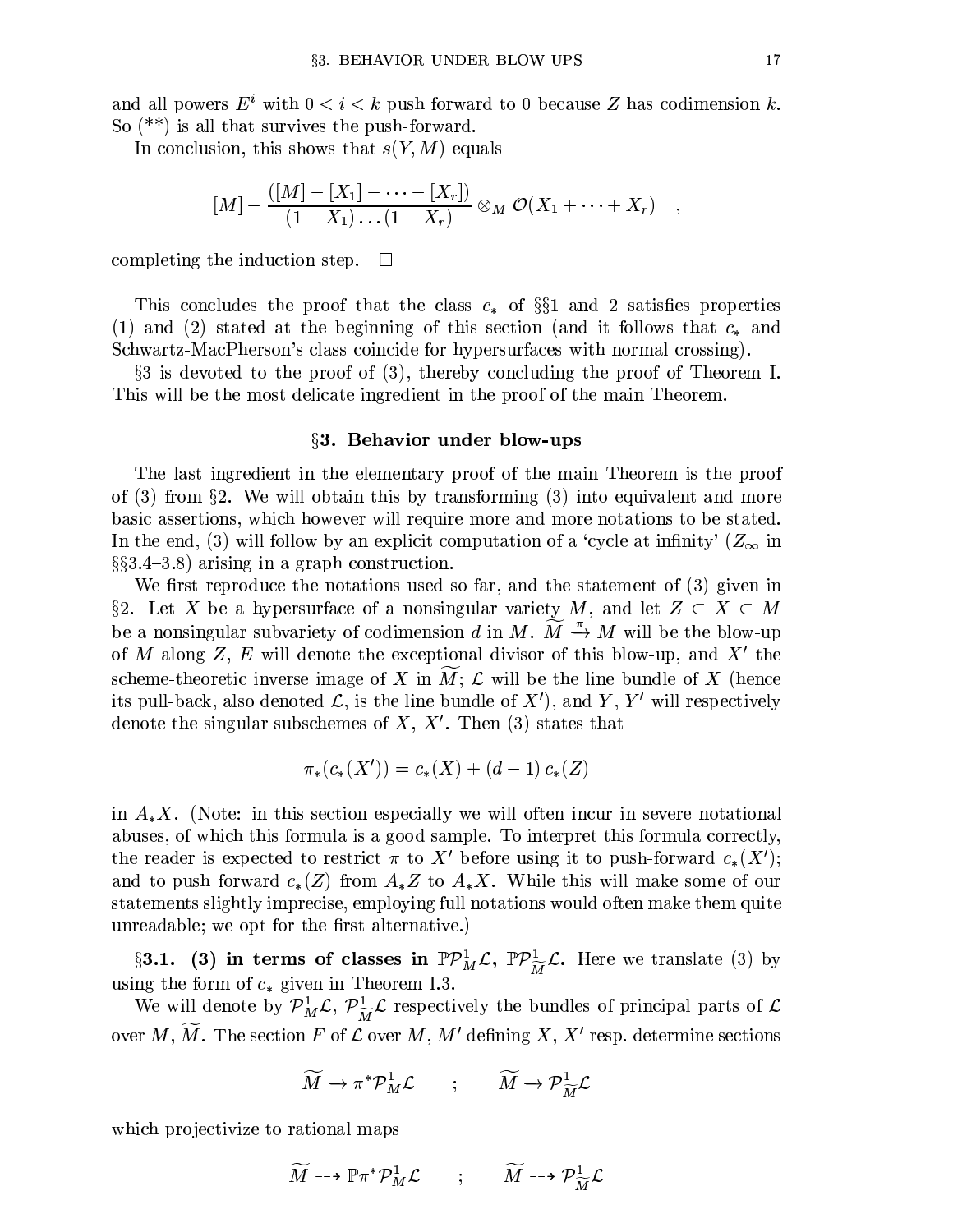The closures of the images of these maps are the blow-ups  $B\ell_{\pi^{-1}Y}\widetilde{M}$ ,  $B\ell_{Y'}\widetilde{M}$ respectively (this follows from staring at local descriptions for the sections, cf.  $\S1.3$ ).

This is the first instance in which we perform two parallel constructions: one on the  $\pi^* \mathcal{P}_M^1 \mathcal{L}$  side, the other on the  $\mathcal{P}_{\widetilde{M}}^1 \mathcal{L}$  side. As a rule, we will put subscripts M,  $\widetilde{M}$  on corresponding objects on the two sides, to keep track of which side they belong to: we start this convention by naming the universal subbundles in  $\mathbb{P} \pi^* \mathcal{P}_M^1 \mathcal{L}$ ,  $\mathbb{P} \mathcal{P}^1_{\widetilde{M}} \mathcal{L}$  respectively  $\mathcal{O}_M(-1)$ ,  $\mathcal{O}_{\widetilde{M}}(-1)$ . Similarly,  $\mathcal{Y}_M$ ,  $\mathcal{Y}_{\widetilde{M}}$  will denote respectively the exceptional divisors in  $B\ell_{\pi^{-1}Y}\widetilde{M}$ ,  $B\ell_{Y'}\widetilde{M}$ ; note that  $\mathcal{O}(\mathcal{Y}_M)$ ,  $\mathcal{O}(\mathcal{Y}_{\widetilde{M}})$  are respectively the restriction of  $\mathcal{O}_M(-1)$ ,  $\mathcal{O}_{\widetilde{M}}(-1)$  to the blow-ups. Also,  $p_M$ ,  $p_{\widetilde{M}}$  will denote respectively the bundle maps on  $\mathbb{P} \pi^* \mathcal{P}_M^1 \mathcal{L}$ ,  $\mathbb{P} \mathcal{P}_M^1 \mathcal{L}$ . Finally, the reader is warned that the  $\pi^*$  employed so far will soon be dropped (as is allowed by various functorialities of pull-backs).

CLAIM III.1. In order to prove  $(3)$ , it suffices to show that

$$
\pi_* p_{M*} \left( c \left( \frac{\mathcal{P}_M^1 \mathcal{L}}{\mathcal{O}_M(-1)} \right) \cap \left[ B \ell_{\pi^{-1} Y} \widetilde{M} \right] \right) = \pi_* p_{\widetilde{M}*} \left( c \left( \frac{\mathcal{P}_{\widetilde{M}}^1 \mathcal{L}}{\mathcal{O}_{\widetilde{M}}(-1)} \right) \cap \left[ B \ell_{Y'} \widetilde{M} \right] \right)
$$

**PROOF.** Writing  $c_*$  as in §1.3, and with the above notations,

$$
c_*(X) = \pi_* \left( c(TM) \cap p_{M*} \left( \frac{[X] - [\mathcal{Y}_M]}{1 + X - \mathcal{Y}_M} \right) \right)
$$

$$
c_*(X') = c(T\widetilde{M}) \cap p_{\widetilde{M}*} \left( \frac{[X'] - [\mathcal{Y}_{\widetilde{M}}]}{1 + X' - \mathcal{Y}_{\widetilde{M}}} \right)
$$

**Now** 

$$
\pi * p_{M*} \left( c \left( \frac{\mathcal{P}_{M}^{1} \mathcal{L}}{\mathcal{O}_{M}(-1)} \right) \cap [B \ell_{\pi^{-1} Y} \widetilde{M}] \right) - \pi * p_{\widetilde{M}*} \left( c \left( \frac{\mathcal{P}_{\widetilde{M}}^{1} \mathcal{L}}{\mathcal{O}_{\widetilde{M}}(-1)} \right) \cap [B \ell_{Y'} \widetilde{M}] \right)
$$
\n
$$
= \pi_* \left( p_{M*} \left( \frac{c(T^* M \otimes \mathcal{L}) c(\mathcal{L})}{1 + \mathcal{Y}_{M}} \cap [B \ell_{\pi^{-1} Y} \widetilde{M}] \right) - p_{\widetilde{M}*} \left( \frac{c(T^* \widetilde{M} \otimes \mathcal{L}) c(\mathcal{L})}{1 + \mathcal{Y}_{\widetilde{M}}} \cap [B \ell_{Y'} \widetilde{M}] \right) \right)
$$
\n
$$
= c(\mathcal{L})^{n+1} \pi_* \left( p_{M*} \left( \frac{c(T^* M)}{1 - X + \mathcal{Y}_{M}} \cap [B \ell_{\pi^{-1} Y} \widetilde{M}] \right) - p_{\widetilde{M}*} \left( \frac{c(T^* \widetilde{M})}{1 - X' + \mathcal{Y}_{\widetilde{M}}} \cap [B \ell_{Y'} \widetilde{M}] \right) \right) \otimes \mathcal{L}
$$

(notations as in §1.4, and properties of the same from  $[A\text{luffi2}]$ ). Thus the equality in the statement is equivalent to

$$
\pi_*\left(p_{M*}\left(\frac{c(T^*M)}{1-X+\mathcal{Y}_M}\cap[B\ell_{\pi^{-1}Y}\widetilde{M}]\right)-p_{\widetilde{M}*}\left(\frac{c(T^*\widetilde{M})}{1-X'+\mathcal{Y}_{\widetilde{M}}}\cap[B\ell_{Y'}\widetilde{M}]\right)\right)=0
$$

Taking duals, this is equivalent to

$$
\pi_*\left(p_{M*}\left(\frac{c(TM)}{1+X-\mathcal{Y}_M}\cap [B\ell_{\pi^{-1}Y}\widetilde{M}]\right)-p_{\widetilde{M}*}\left(\frac{c(T\widetilde{M})}{1+X'-\mathcal{Y}_{\widetilde{M}}}\cap [B\ell_{Y'}\widetilde{M}]\right)\right)=0
$$

that is, to

$$
\pi_* p_{M*} \left( c(T M) \left( 1 - \frac{X - \mathcal{Y}_M}{1 + X - \mathcal{Y}_M} \right) \cap \left[ B \ell_{\pi^{-1} Y} \widetilde{M} \right] \right) - \pi_* p_{\widetilde{M}*} \left( c(T \widetilde{M}) \left( 1 - \frac{X' - \mathcal{Y}_{\widetilde{M}}}{1 + X' - \mathcal{Y}_{\widetilde{M}}} \right) \cap \left[ B \ell_{Y'} \widetilde{M} \right] \right) = 0
$$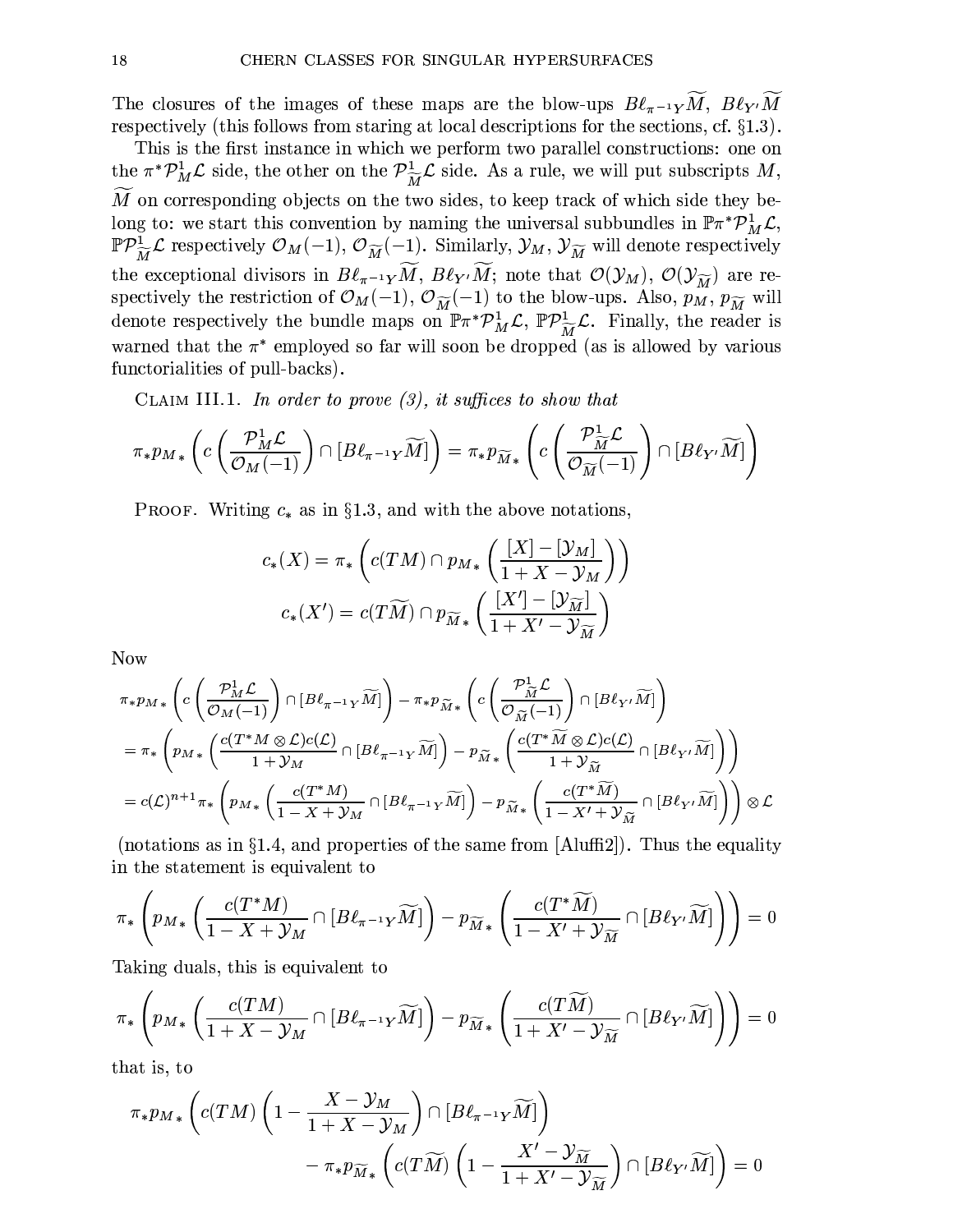or, using the expressions given above for  $c_*,$  to:

$$
\pi_* p_{M*} \left( c(T M) \cap [B \ell_{\pi^{-1} Y} \widetilde{M}] \right) - c_* (X) - \pi_* p_{\widetilde{M}*} \left( c(T \widetilde{M}) \cap [B \ell_{Y'} \widetilde{M}] \right) + \pi_* c_* (X') = 0
$$

and finally, using the projection formula, to

$$
\pi_*c_*(X')=c(X)+\pi_*\left((c(T\widetilde M)-c(TM))\cap[\widetilde M]\right)
$$

**Now** 

$$
\pi_*(c(T\widetilde{M})\cap[\widetilde{M}])-c(TM)\cap[M]=(d-1)\,c(TZ)\cap[Z]
$$

in characteristic 0 this is immediate from the functoriality of Schwartz-MacPherson classes (in fact it holds in arbitrary characteristic, as may be easily checked using Theorem 15.4 in [Fulton]). Therefore the equality in the statement is equivalent to

$$
\pi_* c_*(X') = c(X) + (d-1) c(TZ) \cap [Z]
$$

which is precisely  $(3)$ , as needed.  $\Box$ 

§3.2. (3) in terms of classes in  $\mathbb{P}(\mathcal{P}_{M}^{1} \mathcal{L} \oplus \mathcal{P}_{\widetilde{M}}^{1} \mathcal{L})$  over  $\widetilde{M}$ . Before attacking the equality stated in Claim III.1, we need another notational layer to put both sides in the same place. The general plan is to show they equal by realizing them as cycles arising in a graph construction ([MacPherson], [BFM], or [Fulton],  $\S 18.1$ ]. The natural place to look for something of the sort is

$$
\mathbb{P}(\mathcal{P}_{M}^{1}\mathcal{L}\oplus \mathcal{P}_{\widetilde{M}}^{1}\mathcal{L})
$$

There are two natural embeddings

$$
\mathbb{P}(\mathcal{P}^1_M\mathcal{L})\hookrightarrow \mathbb{P}(\mathcal{P}^1_M\mathcal{L}\oplus \mathcal{P}^1_{\widetilde{M}}\mathcal{L})\quad,\quad \mathbb{P}(\mathcal{P}^1_{\widetilde{M}}\mathcal{L})\hookrightarrow \mathbb{P}(\mathcal{P}^1_M\mathcal{L}\oplus \mathcal{P}^1_{\widetilde{M}}\mathcal{L})
$$

as 'first', resp. 'second' factor. These are the centers of two *families of central* projections

$$
\mathbb{P}(\mathcal{P}_M^1 \mathcal{L} \oplus \mathcal{P}_{\widetilde{M}}^1 \mathcal{L}) \xrightarrow{\rho_{\widetilde{M}}} \mathbb{P}(\mathcal{P}_{\widetilde{M}}^1 \mathcal{L}) , \quad \mathbb{P}(\mathcal{P}_M^1 \mathcal{L} \oplus \mathcal{P}_{\widetilde{M}}^1 \mathcal{L}) \xrightarrow{\rho_M} \mathbb{P}(\mathcal{P}_M^1 \mathcal{L})
$$

respectively. Also, the rational maps from  $\widetilde{M}$  to the bundles (considered above) determine two embeddings

$$
\begin{aligned} B\ell_{\pi^{-1}Y}\widetilde{M} &\hookrightarrow \mathbb{P}(\mathcal{P}^1_M\mathcal{L}) \hookrightarrow \mathbb{P}(\mathcal{P}^1_M\mathcal{L} \oplus \mathcal{P}^1_{\widetilde{M}}\mathcal{L}) \\ B\ell_{Y'}\widetilde{M} &\hookrightarrow \mathbb{P}(\mathcal{P}^1_{\widetilde{M}}\mathcal{L}) \hookrightarrow \mathbb{P}(\mathcal{P}^1_M\mathcal{L} \oplus \mathcal{P}^1_{\widetilde{M}}\mathcal{L}) \end{aligned}
$$

and the cones

$$
G_M = \overline{\rho_M^{-1}(B\ell_{\pi^{-1}Y}\widetilde{M})} \quad , \quad G_{\widetilde{M}} = \overline{\rho_{\widetilde{M}}^{-1}(B\ell_{Y'}\widetilde{M})}
$$

Also denote by  $\mathcal{O}(-1)$  the tautological subbundle of  $\mathbb{P}(\mathcal{P}_{M}^{1} \mathcal{L} \oplus \mathcal{P}_{\widetilde{M}}^{1} \mathcal{L})$ , and note that  $\mathcal{O}(-1)$  restricts to  $\mathcal{O}_M(-1)$ ,  $\mathcal{O}_{\widetilde{M}}(-1)$  on the two factors, and that

$$
N_{\mathbb{P}(\mathcal{P}_M^1 \mathcal{L})} \mathbb{P}(\mathcal{P}_M^1 \mathcal{L} \oplus \mathcal{P}_{\widetilde{M}}^1 \mathcal{L}) = \mathcal{P}_{\widetilde{M}}^1 \mathcal{L} \otimes \mathcal{O}(1)
$$
  

$$
N_{\mathbb{P}(\mathcal{P}_{\widetilde{M}}^1 \mathcal{L})} \mathbb{P}(\mathcal{P}_M^1 \mathcal{L} \oplus \mathcal{P}_{\widetilde{M}}^1 \mathcal{L}) = \mathcal{P}_M^1 \mathcal{L} \otimes \mathcal{O}(1)
$$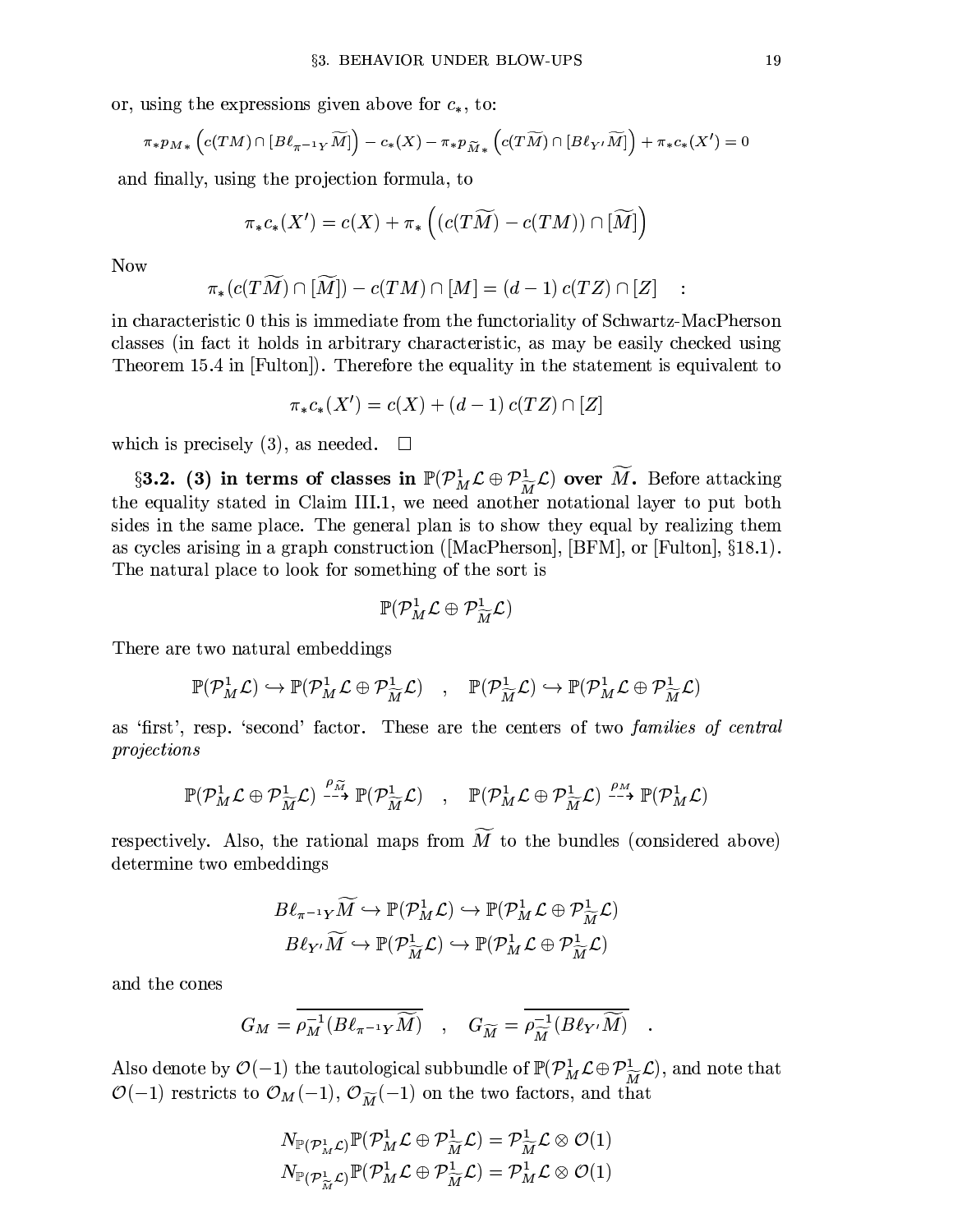(as seen with the aid of standard Euler sequences). Finally,  $p$  will denote the bundle map to  $\widetilde{M}$ . Here are some of the notations in a diagram:



Now we are ready for the new reformulation of what we have to prove: CLAIM III.2. In order to prove  $(3)$ , it suffices to show that

$$
c\left(\frac{\mathcal{P}_{M}^{1}\mathcal{L}\oplus\mathcal{P}_{\widetilde{M}}^{1}\mathcal{L}}{\mathcal{O}(-1)}\right)\cap\left([G_{\widetilde{M}}]-[G_{M}]\right)
$$

pushes forward to  $0$  in  $M$ .

PROOF. This follows immediately from Claim III.1 and the following Lemma: LEMMA III.1.

$$
p_*\left(c\left(\frac{\mathcal{P}_M^1 \mathcal{L} \oplus \mathcal{P}_{\widetilde{M}}^1 \mathcal{L}}{\mathcal{O}(-1)}\right) \cap [G_M]\right) = p_{M*}\left(c\left(\frac{\mathcal{P}_M^1 \mathcal{L}}{\mathcal{O}_M(-1)}\right) \cap [B\ell_{\pi^{-1}Y}\widetilde{M}]\right)
$$

$$
p_*\left(c\left(\frac{\mathcal{P}_M^1 \mathcal{L} \oplus \mathcal{P}_{\widetilde{M}}^1 \mathcal{L}}{\mathcal{O}(-1)}\right) \cap [G_{\widetilde{M}}]\right) = p_{\widetilde{M}*}\left(c\left(\frac{\mathcal{P}_{\widetilde{M}}^1 \mathcal{L}}{\mathcal{O}_{\widetilde{M}}(-1)}\right) \cap [B\ell_{Y'}\widetilde{M}]\right)
$$

PROOF. We check the first equality; the second is entirely similar.

First, observe that since  $G_M \cap \mathbb{P}(\mathcal{P}_M^1 \mathcal{L}) = B\ell_{\pi^{-1}Y} \widetilde{M}$  in  $\mathbb{P}(\mathcal{P}_M^1 \mathcal{L} \oplus \mathcal{P}_{\widetilde{M}}^1 \mathcal{L})$  (and this intersection is transversal):

$$
p_{M*}\left(c\left(\frac{\mathcal{P}_{M}^{1}\mathcal{L}}{\mathcal{O}_{M}(-1)}\right)\cap[B\ell_{\pi^{-1}Y}\widetilde{M}]\right)=p_{*}\left(c\left(\frac{\mathcal{P}_{M}^{1}\mathcal{L}}{\mathcal{O}_{M}(-1)}\right)\cap[\mathbb{P}(\mathcal{P}_{M}^{1}\mathcal{L})]\cdot[G_{M}]\right)
$$

Next,  $\mathcal{O}(1)$  restricts to  $\mathcal{O}_M(1)$  on  $\mathbb{P}(\mathcal{P}_M^1 \mathcal{L})$ ; denote by j its first Chern class. The normal bundle formula above tells us that (with  $n = \dim M$ )

$$
[\mathbb{P}(\mathcal{P}_M^1 \mathcal{L})] \cdot [G_M] = c_{top}(\mathcal{P}_{\widetilde{M}}^1 \mathcal{L} \otimes \mathcal{O}(1)) \cap [G_M]
$$
  
= 
$$
(j^{n+1} + \dots + j c_n(\mathcal{P}_{\widetilde{M}}^1 \mathcal{L}) + c_{n+1}(\mathcal{P}_{\widetilde{M}}^1 \mathcal{L}) ) \cap [G_M]
$$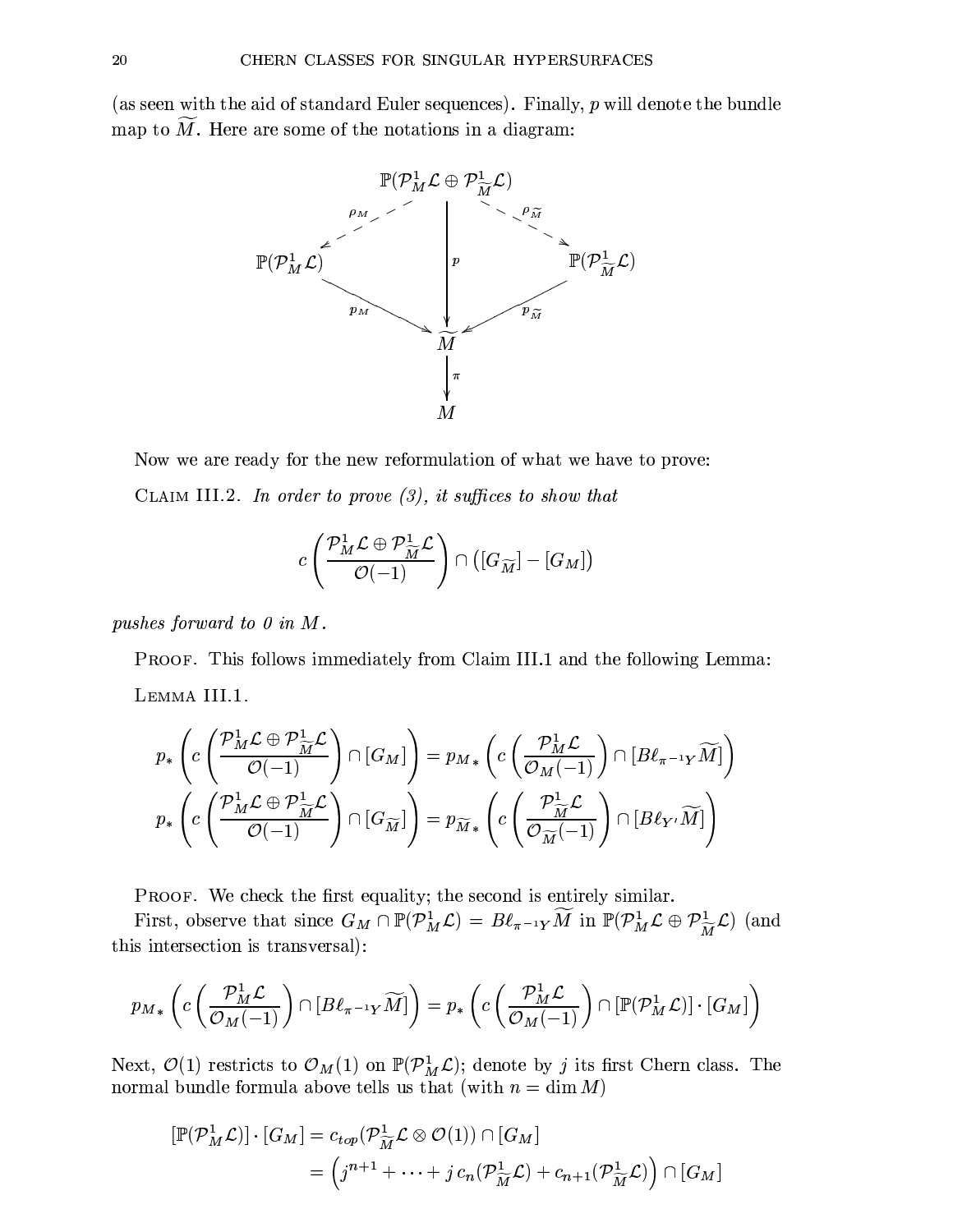Therefore

$$
c\left(\frac{\mathcal{P}_{M}^{1}\mathcal{L}}{\mathcal{O}_{M}(-1)}\right) \cap \left[\mathbb{P}(\mathcal{P}_{M}^{1}\mathcal{L})\right] \cdot \left[G_{M}\right]
$$
  
=  $c(\mathcal{P}_{M}^{1}\mathcal{L})(1+j+j^{2}+\dots)\left(j^{n+1}+\dots+j c_{n}(\mathcal{P}_{\widetilde{M}}^{1}\mathcal{L})+c_{n+1}(\mathcal{P}_{\widetilde{M}}^{1}\mathcal{L})\right) \cap \left[G_{M}\right]$ 

With the same notations:

$$
c \left( \frac{\mathcal{P}_{M}^{1} \mathcal{L} \oplus \mathcal{P}_{\widetilde{M}}^{1} \mathcal{L}}{\mathcal{O}(-1)} \right) \cap [G_{M}]
$$
  
=  $c(\mathcal{P}_{M}^{1} \mathcal{L})(1+j+j^{2}+\dots)\left(1+\dots+c_{n}(\mathcal{P}_{\widetilde{M}}^{1} \mathcal{L})+c_{n+1}(\mathcal{P}_{\widetilde{M}}^{1} \mathcal{L})\right) \cap [G_{M}]$ 

The difference consists of a sum of terms

$$
c(\mathcal{P}^1_M\mathcal{L})\,j^ic_k(\mathcal{P}^1_{\widetilde{M}}\mathcal{L})\cap [G_M]
$$

with  $i + k < n + 1$ ; but  $G_M$  fibers over its image in  $\mathbb{P}(\mathcal{P}_M^1 \mathcal{L})$  (via  $\rho_M$ ) with fibers of dimension  $n+1$ , so all such terms die already in  $\mathbb{P}(\mathcal{P}_{M}^{1}\mathcal{L})$ ; and a fortiori after push forward to  $\widetilde{M}$ .  $\square$ 

§3.3. (3) in terms of classes in  $\mathbb{P}(\mathcal{P}_{M}^1 \mathcal{L} \oplus \mathcal{P}_{\widetilde{M}}^1 \mathcal{L})$  over BL. In order to attack Claim III.2, we have to produce explicitly a class equivalent to  $|G_{\widetilde{M}}|$  –  $|G_M|$ , and we have to evaluate the intersection product and push-forward stated in Claim III.2. For this, we will pull-back the situation to a variety dominating both  $B\ell_{\pi^{-1}Y}M$ and  $B\ell_{Y'}\tilde{M}$ . Consider the natural morphism of bundles

$$
\phi:\quad {\mathcal P}^1_M{\mathcal L}\to {\mathcal P}^1_{\widetilde{M}}{\mathcal L}
$$

over  $\widetilde{M}$ , extending the differential  $d\pi$ :  $T^*M \to T^*\widetilde{M}$ . (We are omitting here, and we will omit from now on, the pull-back notation  $\pi^*$  on the sources of these morphisms.) This morphism will play a fundamental role in what follows.

For a start, observe that  $\phi$  is also a family of central projections: over a general point of M,  $\phi$  is an isomorphisms; over a point of E, say corresponding to a direction u normal to  $Z$ ,  $\phi$  collapses forms vanishing along TZ and u. Projectivizing, we get a rational map

$$
\psi: \quad \mathbb{P}\mathcal{P}^1_M\mathcal{L} \dashrightarrow \mathbb{P}\mathcal{P}^1_{\widetilde{M}}\mathcal{L}
$$

which is resolved by blowing up the family  $C$  of centers of the projections (with the reduced structure); equivalently, the blow-up will be the graph  $\Gamma$  of  $\psi$  in  $\mathbb{P} \mathcal{P}_M^1 \mathcal{L} \times \widetilde{M}$  $\mathbb{P}P_{\widetilde{M}}^1\mathcal{L}$ . At the same time,  $\psi$  restricts to a rational map

$$
B\ell_{\pi^{-1}Y}\widetilde{M} \dashrightarrow B\ell_{Y'}\widetilde{M}
$$

which can be resolved by blowing up the source along its intersection with  $C$ ,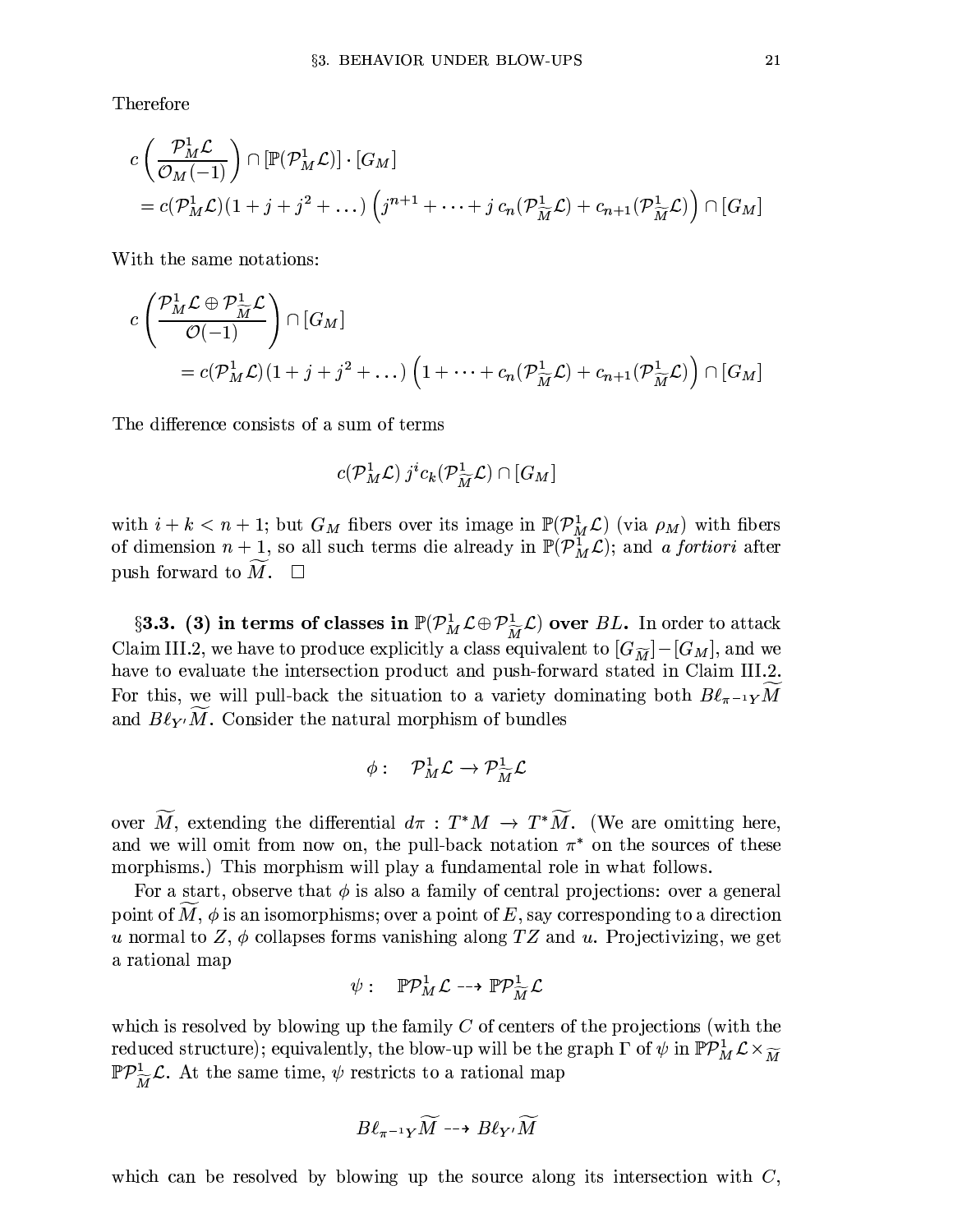obtaining a variety  $BL$ . Equivalently,  $BL$  is the graph of this map, which sits in  $\Gamma$ .



Since BL maps to both  $B\ell_{\pi^{-1}Y}M$ ,  $B\ell_{Y'}M$ , note that on BL we have line bundles (obtained by pulling back)  $\mathcal{O}_M(-1) = \mathcal{O}(\mathcal{Y}_M), \mathcal{O}_{\widetilde{M}}(-1) = \mathcal{O}(\mathcal{Y}_{\widetilde{M}}).$ 

Now we can pull-back  $\mathbb{P}(\mathcal{P}_{M}^{1} \mathcal{L} \oplus \mathcal{P}_{\widetilde{M}}^{1} \mathcal{L})$  etc. to *BL*. The advantage of doing so is that the cycles playing the role of  $G_M^{\pi}$ ,  $G_{\widetilde{M}}$  have a nicer description: consider the following loci defined over  $BL$ :

$$
G_M = \mathbb{P}(\mathcal{O}_M(-1) \oplus \mathcal{P}_{\widetilde{M}}^1 \mathcal{L}) \subset \mathbb{P}(\mathcal{P}_M^1 \mathcal{L} \oplus \mathcal{P}_{\widetilde{M}}^1 \mathcal{L})
$$

$$
G_{\widetilde{M}} = \mathbb{P}(\mathcal{P}_M^1 \mathcal{L} \oplus \mathcal{O}_{\widetilde{M}}(-1)) \subset \mathbb{P}(\mathcal{P}_M^1 \mathcal{L} \oplus \mathcal{P}_{\widetilde{M}}^1 \mathcal{L})
$$

then the reader will verify that these  $G_M$ ,  $G_{\widetilde{M}}$  push forward to the loci with the same name over  $\widetilde{M}$  (the reason is that  $\mathbb{P}(\mathcal{O}_M(-1)) \subset \mathbb{P}(\mathcal{P}_M^1 \mathcal{L})$  realizes the embedding of  $B\ell_{\pi^{-1}Y}M$  in  $\mathbb{P}P^1_M\mathcal{L}$  etc.).

It follows that we can adopt Claim III.2, taking the bundle and cycles in the *statement to live now over BL*, with the above positions.

§3.4. The graph construction. The loci  $G_M$ ,  $G_{\widetilde{M}}$  are now projectivizations of rank- $(n+2)$  subbundles of  $\mathcal{P}_{M}^{1}\mathcal{L}\oplus\mathcal{P}_{\widetilde{M}}^{1}\mathcal{L}$  over BL. It is natural to interpolate them by considering the span of the graph of

$$
\frac{1}{\lambda}\phi: \quad \mathcal{P}_{M}^{1}\mathcal{L} \rightarrow \mathcal{P}_{\widetilde{M}}^{1}\mathcal{L}
$$

and  $0 \oplus \mathcal{O}_{\widetilde{M}}(-1)$  in  $\mathcal{P}_{M}^{1}\mathcal{L} \oplus \mathcal{P}_{\widetilde{M}}^{1}\mathcal{L}$ : let  $G_{\lambda}$  denote this span (thus  $G_{\lambda}$  is a rank- $(n+2)$ subbundle of  $\mathcal{P}_M^1 \mathcal{L} \oplus \mathcal{P}_{\widetilde{M}}^1 \mathcal{L}$  for all  $\lambda \neq 0$ .

Notice that as  $1/\lambda \to 0$ ,  $G_{\lambda}$  projectivizes to the locus  $G_{\widetilde{M}}$  defined above. In fact  $G_{\lambda}$  can be realized (for  $\lambda \neq 0$ ) as the element in  $Grass_{n+2}(\mathcal{P}_{M}^{1} \mathcal{L} \oplus \mathcal{P}_{\widetilde{M}}^{\perp} \mathcal{L})$  determined by the graph of

$$
(\text{(*)}) \qquad \mathcal{P}_{M}^{1} \mathcal{L} \xrightarrow{\frac{1}{\lambda} \phi} \mathcal{P}_{\widetilde{M}}^{1} \mathcal{L} \to \frac{\mathcal{P}_{\widetilde{M}}^{1} \mathcal{L}}{\mathcal{O}_{\widetilde{M}}(-1)}
$$

a point of  $Grass_{n+1}(\mathcal{P}_{M}^{1}\mathcal{L}\oplus(\mathcal{P}_{\widetilde{M}}^{1}\mathcal{L}/\mathcal{O}_{\widetilde{M}}(-1)))$ . Over general points of BL, the kernel of the composition (\*) is the fiber of  $\mathcal{O}_M(-1)$ ; it follows from general considerations about the graph construction ([BFM]; also [Kwiecinski], I.7, p. 56) that the flat limit of  $G_{\lambda}$  as  $1/\lambda \rightarrow \infty$  will consist of several components, one of which will *precisely* projectivize to the locus  $G_M$  defined above. This will also be recovered later on, by a coordinate computation.

Let  $Z_{\infty}$  denote the *other* (that is, distinct from  $G_M$ ) components of the projectivization of  $\lim_{1/\lambda \mapsto \infty} G_{\lambda}$ .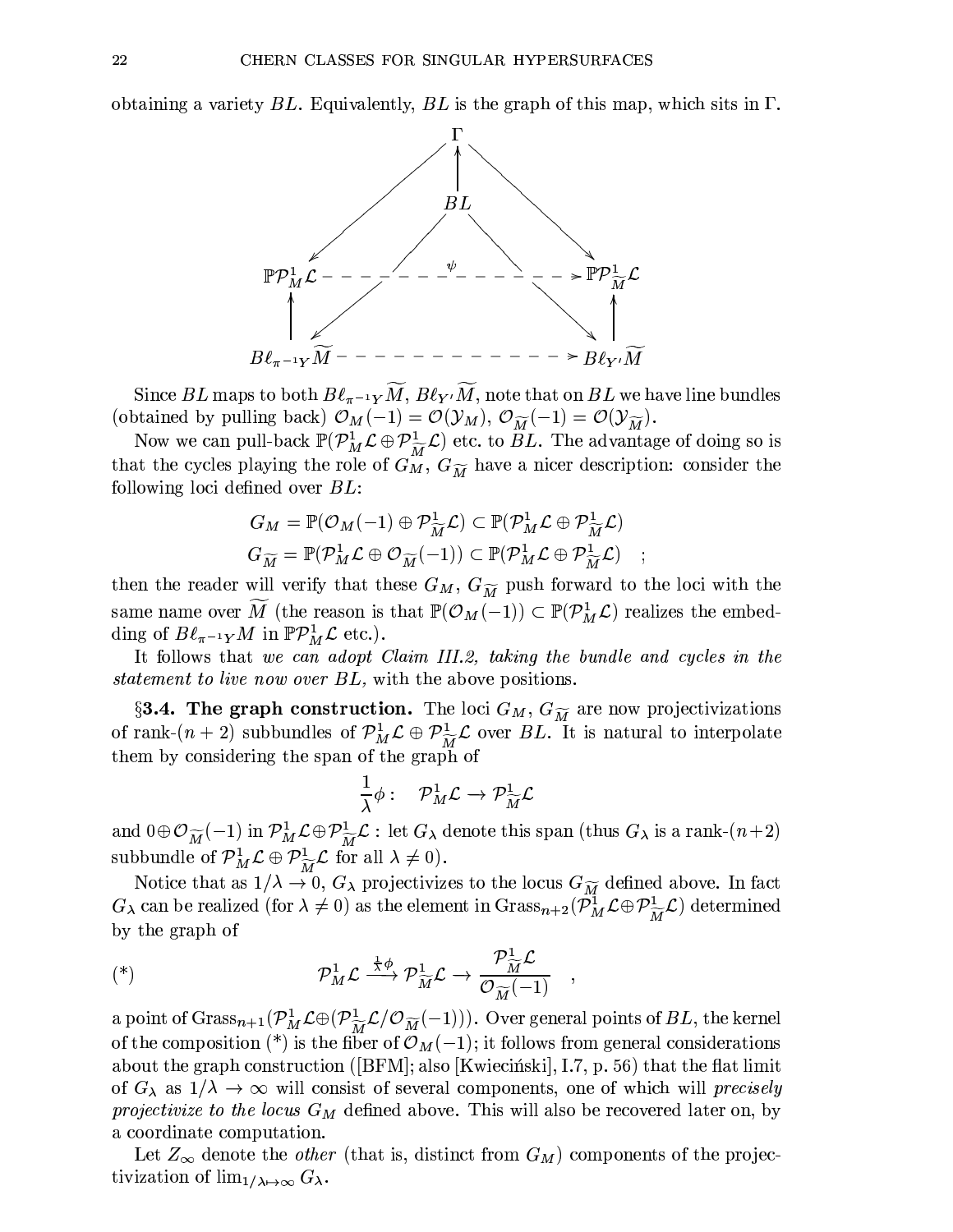CLAIM III.3. In order to prove  $(3)$ , it suffices to show that

$$
c\left(\frac{\mathcal{P}_{M}^{1}\mathcal{L}\oplus\mathcal{P}_{\widetilde{M}}^1\mathcal{L}}{\mathcal{O}(-1)}\right)\cap[Z_{\infty}]
$$

pushes forward to  $0$  in  $M$ .

**PROOF.** The construction gives an explicit rational equivalence between  $[G_{\widetilde{M}}]$  =  $[\lim_{1/\lambda \mapsto 0} \mathbb{P}(G_{\lambda})]$  and  $[\lim_{1/\lambda \mapsto \infty} \mathbb{P}(G_{\lambda})] = [G_M] + [Z_{\infty}]$ .  $\Box$ 

§3.5. Coordinate set-up in BL. Fortunately  $\lim_{\lambda\to 0} G_{\lambda}$  (and therefore  $Z_{\infty}$ ) can be analyzed most explicitly by a coordinate computation; however, this requires studying BL more carefully and introducing if possible yet more notations.

The variety BL contains (inverse images of) divisors E,  $\mathcal{Y}_M$ ,  $\mathcal{Y}_{\widetilde{M}}$ ; in fact we already observed that the line bundles for the latter two are respectively  $\mathcal{O}_M(-1)$ ,  $\mathcal{O}_{\widetilde{M}}(-1)$ . Also, as BL arises by blowing up  $B\ell_{\pi^{-1}Y}M$  along a certain locus (called C in the above), it contains a corresponding exceptional divisor  $\mathcal{E}_M$ . Further, note that the rational map  $\psi$  defined above is birational; so we can think of BL as the resolution of indeterminacies of  $\psi^{-1}$ , which realizes it as a blow-up of  $B\ell_{Y'}\tilde{M}$ . Call  $\mathcal{E}_{\widetilde{M}}$  the exceptional divisor of this blow-up. (Note:  $\mathcal{E}_M$ ,  $\mathcal{E}_{\widetilde{M}}$  are restrictions of analogous exceptional divisors from  $\Gamma$ .)

The intersection of C and  $B\ell_{\pi^{-1}Y}M$  can be computed easily. The reader may wish to check that it is the residual to  $\mathcal{Y}_M$  of the scheme-theoretic inverse image of  $Y'$  in  $B\ell_{\pi^{-1}Y}M$ . Similarly, it is not hard to see that the center of the blow-up of  $B\ell_{Y'}\widetilde{M}$  producing BL is the residual to  $\mathcal{Y}_{\widetilde{M}}$  in the (scheme theoretic) union of E and the inverse image of Y in  $B\ell_{Y'}M$ .

To get a feeling for the situation, the reader may also wish to check that the residual to Y in Y' is supported on the intersection of E and the proper transform  $\widetilde{X}$  of X in  $\widetilde{M}$ . In fact,  $E \cap Y'$  is precisely this intersection, while  $E \cap Y$  is supported 'just' on the points at which  $\widetilde{X}$  is tangent to the fibers of E over Z.

LEMMA III.2. With the above notations:

$$
\mathcal{E}_M + \mathcal{E}_{\widetilde{M}} = E
$$
  

$$
\mathcal{Y}_M + \mathcal{E}_M = \mathcal{Y}_{\widetilde{M}}
$$

as divisors of  $BL.$ 

**PROOF.** These equalities follow easily from the considerations immediately preceding this statement. For example, the ideal of  $\mathcal{E}_M$  is the pull-back of the ideal of C, hence it is the residual to  $\mathcal{Y}_M$  in  $\mathcal{Y}_{\widetilde{M}}$ : this gives the second equality. By the same token,  $\mathcal{E}_{\widetilde{M}}$  is the residual to  $\mathcal{Y}_{\widetilde{M}}$  in  $\widetilde{\mathcal{Y}}_M + E$ : that is,

$$
\mathcal{Y}_M + E = \mathcal{Y}_{\widetilde M} + \mathcal{E}_{\widetilde M}
$$

and the first equality follows.  $\Box$ 

Lemma III.2 will be used in a moment, when we choose functions on BL to write entries for a matrix whose row-span is  $G_{\lambda}$ . First, we have to choose local coordinates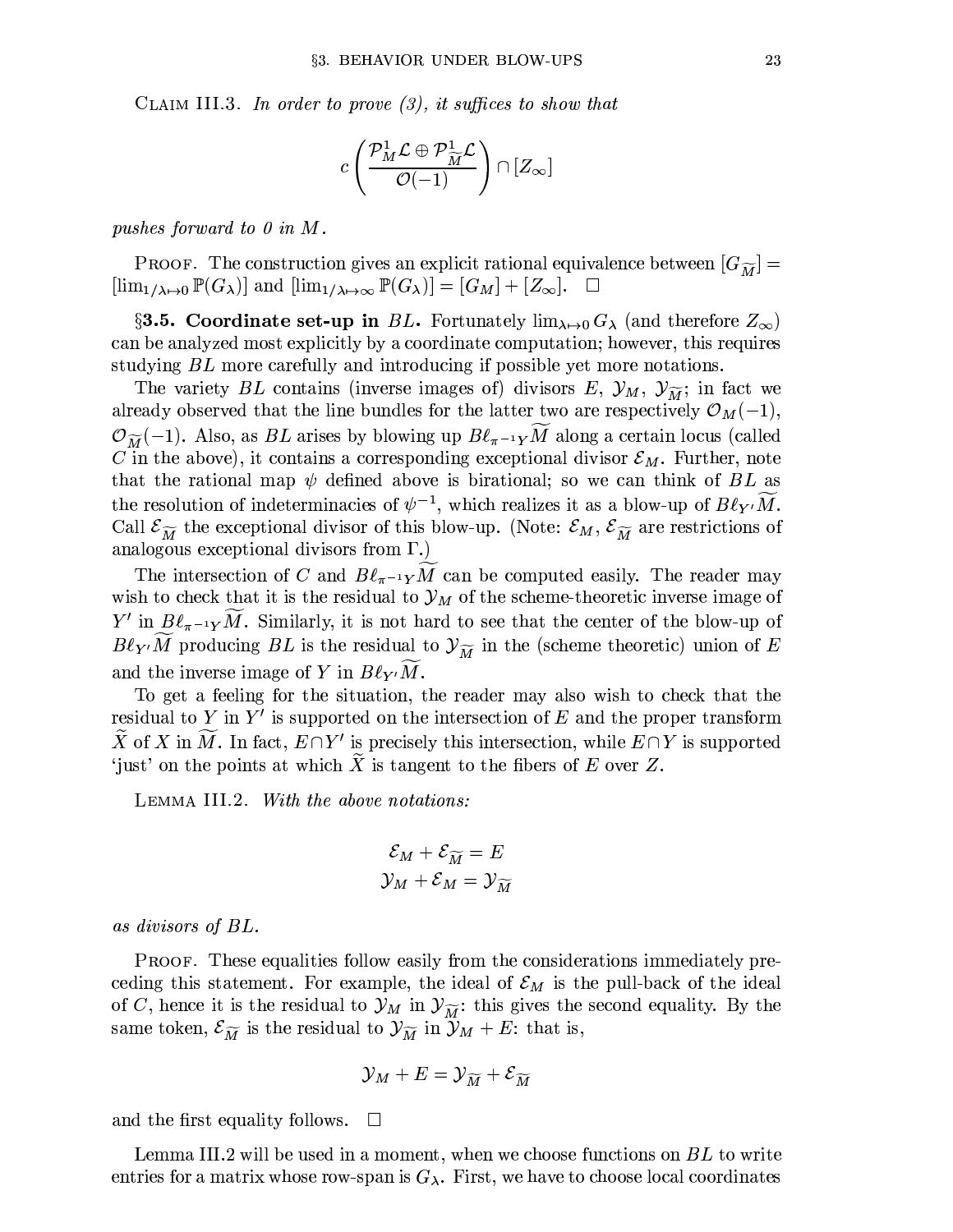in  $\mathcal{P}_M^1 \mathcal{L}$  and  $\mathcal{P}_{\widetilde{M}}^1 \mathcal{L}$ . Choose local parameters  $x_1, \ldots, x_n$  in M and  $\tilde{x}_1, \ldots, \tilde{x}_n$  in  $\widetilde{M}$ so that Z has ideal  $(x_1, \ldots, x_d)$  and the blow-up map  $\widetilde{M} \to M$  is given by

$$
\begin{cases}\nx_1 = \tilde{x}_1 \\
x_2 = \tilde{x}_1 \tilde{x}_2 \\
\dots \\
x_d = \tilde{x}_1 \tilde{x}_d \\
x_{d+1} = \tilde{x}_{d+1} \\
\dots \\
x_n = \tilde{x}_n\n\end{cases}
$$

Keeping in mind the sequences

$$
0 \to \mathcal{T}^*M \otimes \mathcal{L} \to \mathcal{P}_M^1 \mathcal{L} \to \mathcal{L} \to 0
$$

$$
0 \to \mathcal{T}^*\widetilde{M} \otimes \mathcal{L} \to \mathcal{P}_{\widetilde{M}}^1 \mathcal{L} \to \mathcal{L} \to 0
$$

and working locally, we use  $(s, v_1, \ldots, v_n)$  to denote the jet in  $\mathcal{P}_M^1 \mathcal{L}$  mapping to s in the fibers of  $\mathcal L$  and with differential  $v_1dx_1 + \cdots + v_n dx_n$ . Similarly  $(s, \tilde{v}_1, \ldots, \tilde{v}_n)$ <br>in  $\mathcal P_{\widetilde{M}}^1\mathcal L$  maps to s in  $\mathcal L$  and has differential  $\tilde{v}_1d\tilde{x}_1 + \cdots + \tilde{v}_nd\tilde{x}_n$ . The morphism

$$
\phi:\quad {\cal P}_M^1{\cal L}\to {\cal P}_{\widetilde{M}}^1{\cal L}
$$

defined above has then matrix

|              |                |                |                               | $0 \quad 0 \quad 0 \quad \cdots \quad 0$                  |                 | 0            | $\mathbf{r}$ , $\mathbf{r}$ , $\mathbf{r}$ , $\mathbf{r}$ | $0\setminus$   |
|--------------|----------------|----------------|-------------------------------|-----------------------------------------------------------|-----------------|--------------|-----------------------------------------------------------|----------------|
|              |                |                |                               | 0 1 $\tilde{x}_2$ $\tilde{x}_3$                           | $\tilde{x}_d=0$ |              | $\ddotsc$                                                 | $\overline{0}$ |
| $\mathbf{0}$ |                |                | $0 \quad \tilde{x}_1 \quad 0$ | $\sim 1000$                                               | $\overline{0}$  | $0 -$        | $\cdots$                                                  | $\theta$       |
| $\mathbf{0}$ |                |                |                               | $0 \quad 0 \quad \tilde{x}_1 \quad \cdots \quad 0$        |                 | 0            | $\mathbf{r} \leftarrow \mathbf{r}$                        | $\overline{0}$ |
|              |                |                |                               |                                                           |                 |              |                                                           |                |
| 0            | $\overline{0}$ | $\mathbf{0}^-$ | $\vert 0 \vert$               | $\mathbf{r}$ , $\mathbf{r}$ , $\mathbf{r}$ , $\mathbf{r}$ | $\tilde{x}_1=0$ |              | $\ddotsc$                                                 | 0              |
| $\mathbf{0}$ | $\mathbf{0}$   | $0^-$          |                               | $0 \cdots$                                                | $\overline{0}$  | $\mathbf{1}$ | $\sim 100$ km s $^{-1}$                                   | 0              |
|              |                |                |                               |                                                           |                 |              |                                                           |                |
| \ 0          | $\mathbf{0}$   | $\mathbf 0$    | $\vert 0 \vert$               | $\sim 100$                                                | $\mathbf{0}$    | $0 -$        | $\epsilon \rightarrow \infty$                             | 1/             |
|              |                |                |                               |                                                           |                 |              |                                                           |                |

in these coordinates. Also, the embeddings

$$
B\ell_{\pi^{-1}Y}M\subset \mathcal{P}_M^1\mathcal{L}
$$

$$
B\ell_{Y'}\widetilde{M}\subset \mathcal{P}_{\widetilde{M}}^1\mathcal{L}
$$

are obtained by projectivizing (and closing) the image of the sections

$$
p \mapsto \left(F(p), \frac{\partial F}{\partial x_1}|_p, \dots, \frac{\partial F}{\partial x_n}|_p\right)
$$

$$
p \mapsto \left(F(p), \frac{\partial F}{\partial \tilde{x}_1}|_p, \dots, \frac{\partial F}{\partial \tilde{x}_n}|_p\right)
$$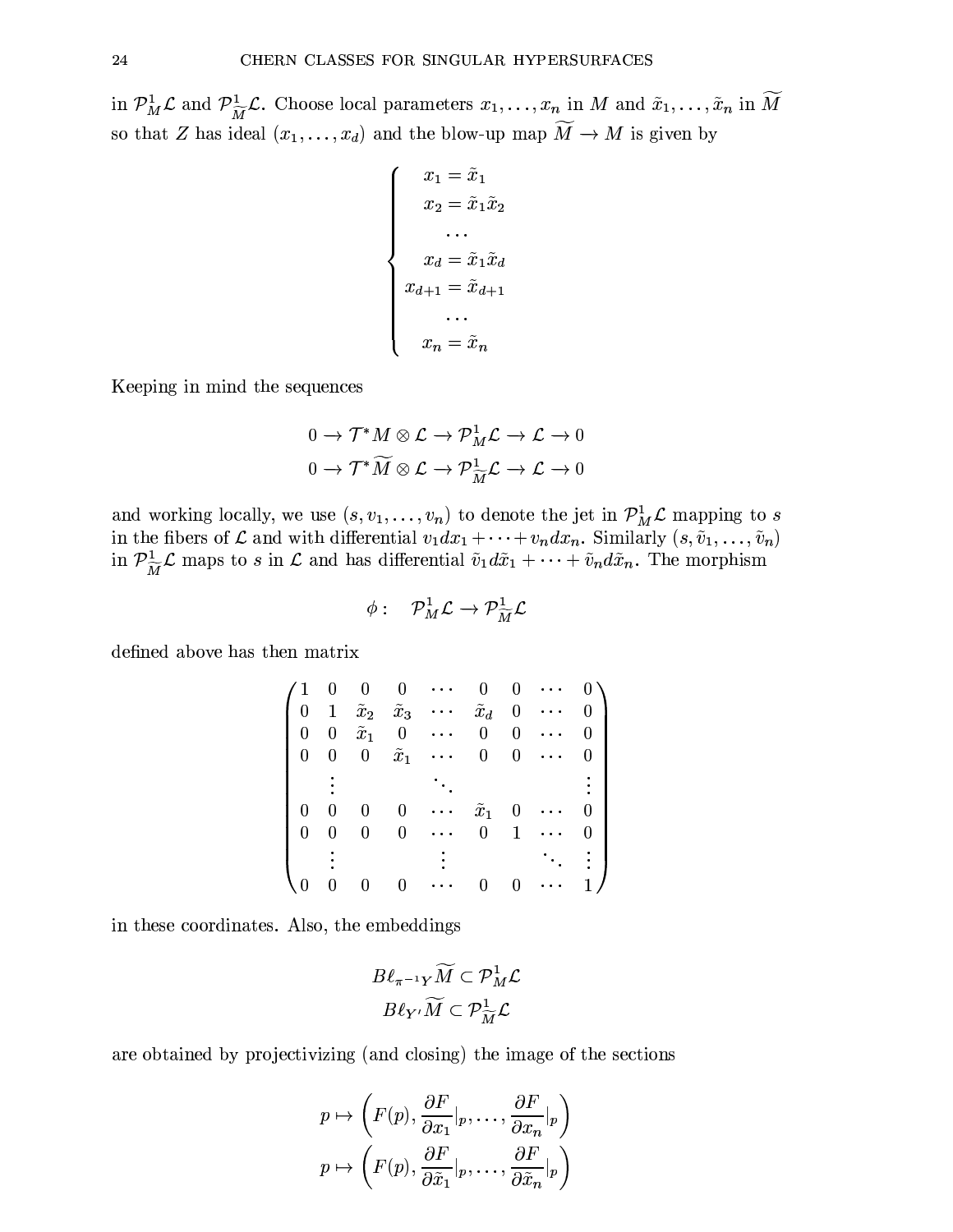Here F is the section of  $\mathcal L$  giving the original hypersurface X, pulled-back to  $\overline M$  to give the hypersurface  $X'$ . If X has multiplicity m along Z, F will be a multiple of  $\tilde{x}_1^m$  on M.

With these notations and over points at which F or some of its partials  $\frac{\partial F}{\partial \tilde{x}_i}$  do not vanish (that is, away from Y'), the subbundle  $G_{\lambda} \subset \mathcal{P}_{M}^{1} \mathcal{L} \oplus \mathcal{P}_{\widetilde{M}}^{1} \mathcal{L}$  defined above is spanned by the  $(n+1)$  rows of

| $\lambda \rightarrow 0$ |                |     |                                                                                                               |  |                       |  |                          |                | $0\quad 0\quad \cdots\quad 0\quad 0\quad \cdots\quad 0\quad  1\quad 0\quad 0\quad 0\quad \cdots\quad 0\quad 0\quad \cdots\quad 0\ \rangle$                   |                |    |                            |  |
|-------------------------|----------------|-----|---------------------------------------------------------------------------------------------------------------|--|-----------------------|--|--------------------------|----------------|--------------------------------------------------------------------------------------------------------------------------------------------------------------|----------------|----|----------------------------|--|
|                         |                |     |                                                                                                               |  |                       |  |                          |                | $\begin{pmatrix} 0 & \lambda & 0 & 0 & \cdots & 0 & 0 & \cdots & 0 &  0 & 1 & 0 & 0 & \cdots \end{pmatrix}$                                                  | $\overline{0}$ |    | $0 \cdots 0$               |  |
|                         |                |     | $0 \quad 0 \quad \lambda \quad 0 \quad \cdots \quad 0 \quad 0 \quad \cdots \quad 0 \quad 0 \quad \tilde{x}_2$ |  |                       |  |                          |                | $\tilde{x}_1$ 0 $\cdots$ 0                                                                                                                                   |                |    | $0 \cdots 0$               |  |
|                         |                |     |                                                                                                               |  |                       |  |                          |                | $0 \quad 0 \quad 0 \quad \lambda \quad \cdots \quad 0 \quad 0 \quad \cdots \quad 0 \quad 0 \quad \tilde{x}_3 \quad 0 \quad \tilde{x}_1 \quad \cdots \quad 0$ |                |    | $0 \cdots 0$               |  |
|                         |                |     |                                                                                                               |  |                       |  |                          |                |                                                                                                                                                              |                |    |                            |  |
| $0\quad 0$              |                | - 0 |                                                                                                               |  |                       |  |                          |                |                                                                                                                                                              |                |    |                            |  |
| $0\quad 0$              |                |     |                                                                                                               |  |                       |  |                          |                | $0 \quad 0 \quad \cdots \quad 0 \quad \lambda \quad \cdots \quad 0 \quad 0 \quad 0 \quad 0 \quad 0 \quad \cdots \quad 0 \quad 1 \quad \cdots \quad 0$        |                |    |                            |  |
|                         |                |     |                                                                                                               |  |                       |  |                          |                |                                                                                                                                                              |                |    |                            |  |
| \ 0                     | $\overline{0}$ | -0  | $0 \cdots 0$                                                                                                  |  | $0 \cdots \lambda  0$ |  | $\overline{\phantom{0}}$ | $\overline{0}$ | $0 \cdots 0$                                                                                                                                                 |                | -0 | $\sim$ 100 $\pm$ 100 $\pm$ |  |

together with the row vector

$$
\begin{array}{ccccccccccccccccc}\n(0 & 0 & 0 & 0 & \cdots & 0 & 0 & \cdots & 0 & F & \frac{\partial F}{\partial \tilde{x}_1} & \cdots & \frac{\partial F}{\partial \tilde{x}_n}\n\end{array}
$$

(accounting for the  $0 \oplus \mathcal{O}_{\widetilde{M}}(-1)$  factor). The reason why we introduced the variety BL above is to be able to extend this description to points of  $Y'$ . Still working locally, give names to the sections corresponding to the various divisors on  $BL$ . We have:

 $-E$ , with local generator  $\tilde{x}_1$  (borrowing its name from  $\tilde{M}$ , from which the generator is pulled back);

—the exceptional divisors  $\mathcal{Y}_M$ ,  $\mathcal{Y}_{\widetilde{M}}$ ; the ideals of these are the pull-backs of  $\mathcal{I}_{\pi^{-1}Y}, \mathcal{I}_{Y'}$ , and we will call local generators for these (principal) ideals  $y_M, y_{\widetilde{M}}$ respectively;

—the exceptional divisors  $\mathcal{E}_M$ ,  $\mathcal{E}_{\widetilde{M}}$ ; local generators for these will be called  $e_M$ ,  $e_{\widetilde{M}}$  respectively.

Lemma III.2 gives the following relations among these terms:

$$
\tilde{x}_1 = e_M e_{\widetilde{M}} \quad , \quad y_{\widetilde{M}} = y_M e_M
$$

(so that also  $y_{\widetilde{M}}e_{\widetilde{M}} = y_M\tilde{x}_1$ ).

Since  $\mathcal{I}_{Y'}$  pulls back to  $(y_{\widetilde{M}})$ , there must be (local)  $a_0, \ldots, a_n$  over BL so that

$$
F = a_0 y_{\widetilde{M}} \quad , \quad \frac{\partial F}{\partial \tilde{x}_1} = a_1 y_{\widetilde{M}} \quad , \quad \dots \quad , \quad \frac{\partial F}{\partial \tilde{x}_n} = a_n y_{\widetilde{M}}
$$

By the same token, there must be  $b_0, \ldots, b_n$  such that

$$
F = b_0 y_M \quad , \quad \frac{\partial F}{\partial x_1} = b_1 y_M \quad , \quad \dots \quad , \quad \frac{\partial F}{\partial x_n} = b_n y_M
$$

Further, both ideals  $(a_0, \ldots, a_n)$  and  $(b_0, \ldots, b_n)$  equal (1).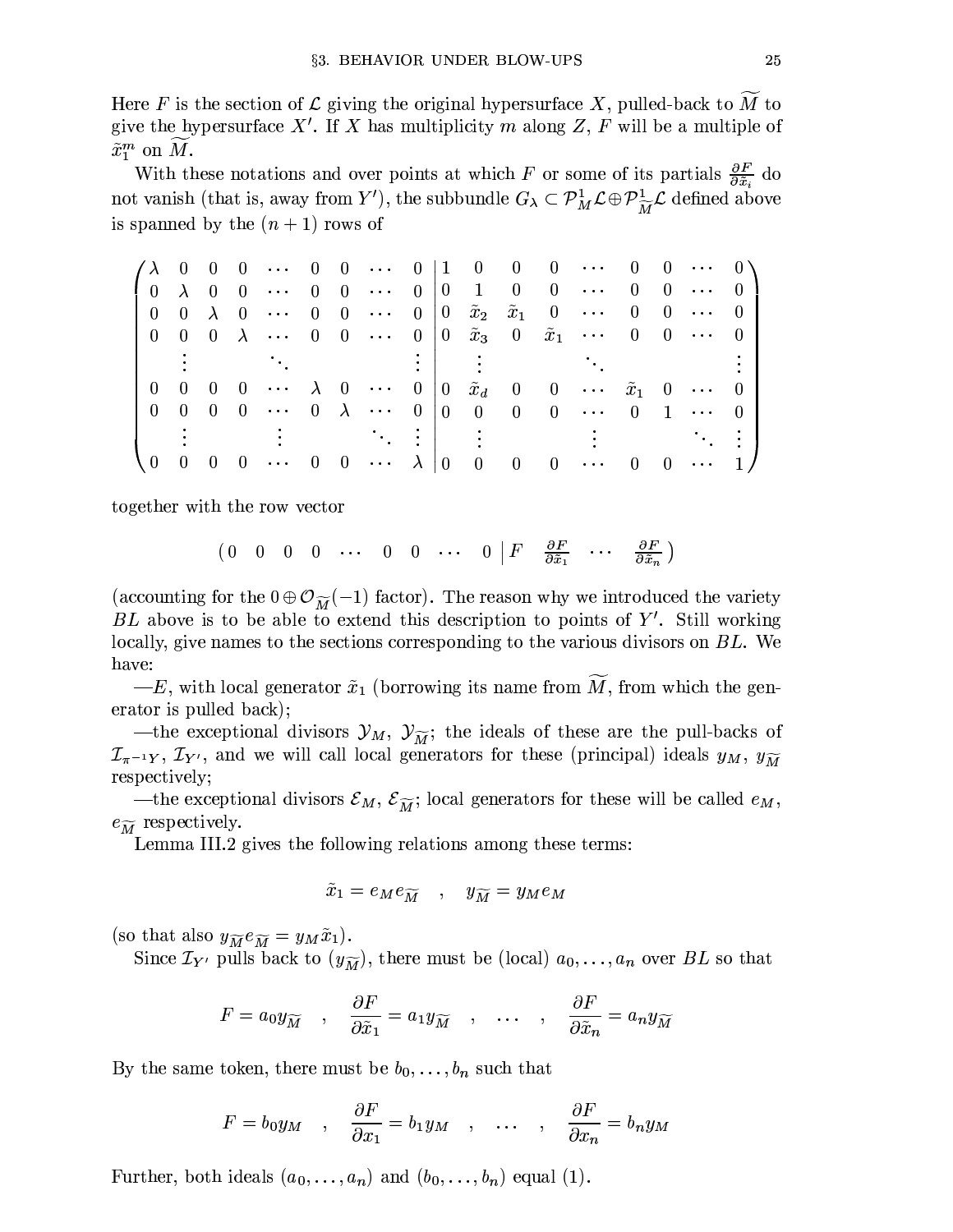**Now** 

$$
\frac{\partial F}{\partial \tilde{x}_1} = \frac{\partial F}{\partial x_1} + \tilde{x}_2 \frac{\partial F}{\partial x_2} + \dots + \tilde{x}_d \frac{\partial F}{\partial x_d}
$$
\n
$$
\frac{\partial F}{\partial \tilde{x}_2} = \tilde{x}_1 \frac{\partial F}{\partial x_2}, \qquad \dots \qquad , \frac{\partial F}{\partial \tilde{x}_d} = \tilde{x}_1 \frac{\partial F}{\partial x_d}
$$
\n
$$
\frac{\partial F}{\partial \tilde{x}_{d+1}} = \frac{\partial F}{\partial x_{d+1}}, \qquad \dots \qquad , \frac{\partial F}{\partial \tilde{x}_n} = \frac{\partial F}{\partial x_n}
$$

which translates into

$$
a_0 y_{\widetilde{M}} = b_0 y_M, \quad a_1 y_{\widetilde{M}} = b_1 y_M + \widetilde{x}_2 b_2 y_M + \cdots + \widetilde{y}_d b_d y_M
$$

$$
a_2 y_{\widetilde{M}} = \widetilde{x}_1 b_2 y_M, \quad \dots \quad, a_d y_{\widetilde{M}} = \widetilde{x}_1 b_d y_M
$$

$$
a_{d+1} y_{\widetilde{M}} = b_{d+1} y_M, \quad \dots \quad, a_n y_{\widetilde{M}} = b_n y_M
$$

and therefore

$$
b_0 = a_0 e_M, \quad b_1 = a_1 e_M - \tilde{x}_2 b_2 - \dots - \tilde{x}_d b_d
$$

$$
a_2 = b_2 e_{\widetilde{M}}, \quad \dots \quad, a_d = b_d e_{\widetilde{M}}
$$

$$
b_{d+1} = a_{d+1} e_M, \quad \dots \quad, b_n = a_n e_M
$$

This means that we can throw away half of the  $a$ 's and  $b$ 's; from the data of

$$
\{a_0,a_1,b_2,\ldots,b_d,a_{d+1},\ldots,a_n\}
$$

(which again locally generate (1)) we can obtain explicit coordinates in  $\mathbb{P} \mathcal{P}^1_M \mathcal{L}$ ,  $\mathbb{P} \mathcal{P}^1_{\widetilde{M}} \mathcal{L}$  for the image of a point of  $BL$ :

$$
(a_0e_M: a_1e_M-\tilde{x}_2b_2-\cdots-\tilde{x}_db_d:b_2:\cdots:b_d:a_{d+1}e_M:\cdots:a_ne_M),
$$
  

$$
(a_0:a_1:b_2e_{\widetilde{M}}:\cdots:b_de_{\widetilde{M}}:a_{d+1}:\cdots:a_n)
$$

With this understood, the rows of the  $(n + 2) \times (2n + 2)$ -matrix

do span  $G_{\lambda}$  for all  $\lambda \neq 0$ .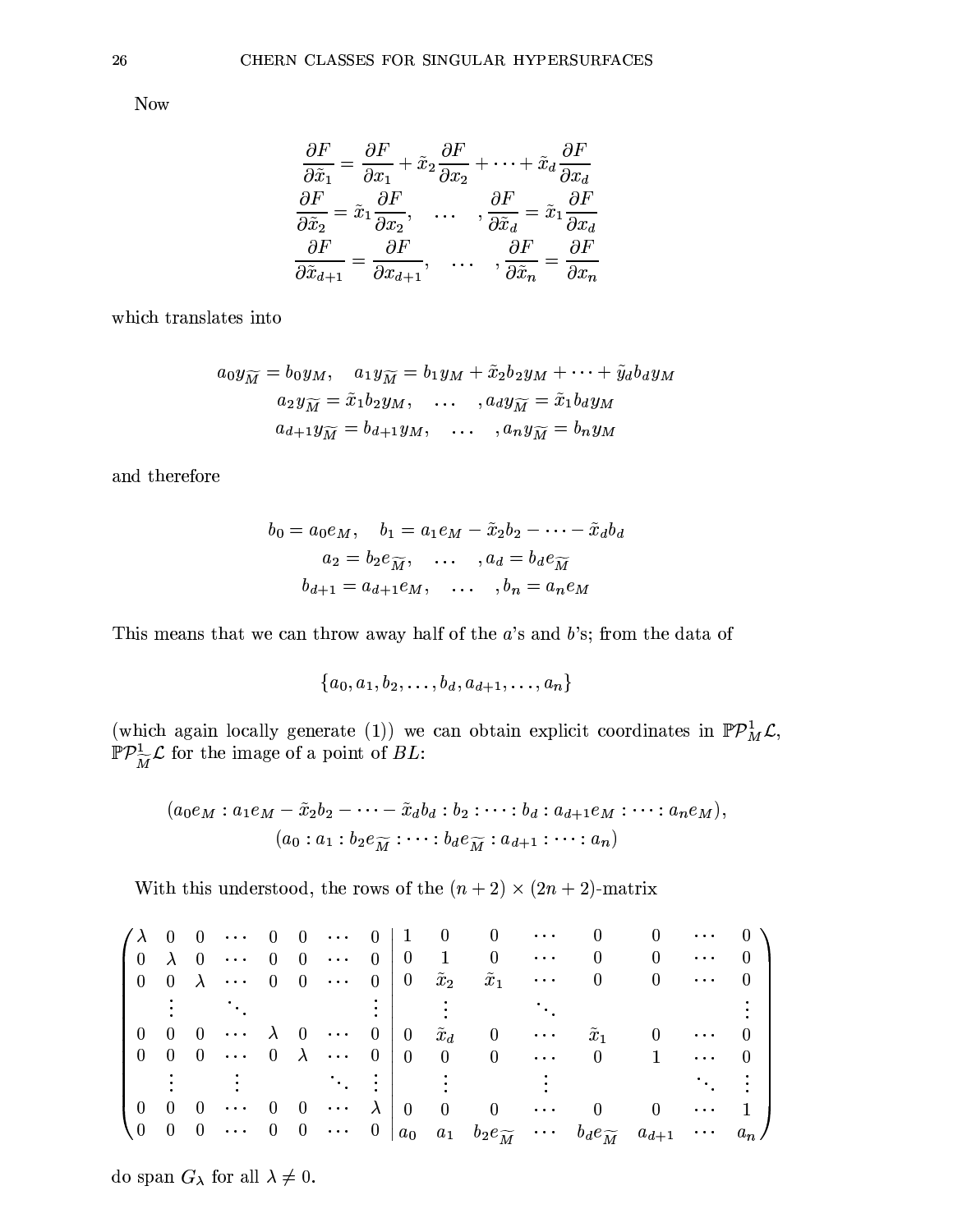**§3.6. Three lemmas.** The following lemmas will not be used till the final step of our proof; but this seems the best place to include them, as they use the notations we just introduced. Consider again the coordinates for a point in  $B\ell_{\pi^{-1}Y}M \subset$  $\mathbb{P} \mathcal{P}_M^1 \mathcal{L}$  obtained above:

$$
\left(\boxed{a_0e_M} : a_1e_M - \tilde{x}_2b_2 - \cdots - \tilde{x}_db_d : b_2 : \cdots : b_d : \boxed{a_{d+1}e_M : \cdots : a_ne_M}
$$

The entries here are (local) components of a vector spanning  $\mathcal{O}_M(-1)$  in  $\mathcal{P}_M^1 \mathcal{L}$ . It is clear that the boxed entries vanish along  $\mathcal{E}_M$  (as  $e_M = 0$  is an equation for the latter). To express this more intrinsically, consider the natural projection

$$
\rho_Z: \quad {\mathcal P}^1_M {\mathcal L} \oplus {\mathcal P}^1_{\widetilde{M}} {\mathcal L} \to {\mathcal P}^1_M {\mathcal L} \to {\mathcal P}^1_Z {\mathcal L}
$$

killing the second factor and projecting the first onto the bundle of principal parts of  $\mathcal L$  over  $Z$ ; then the above observation is that

LEMMA III.3.  $\rho_Z(\mathcal{O}_M(-1) \oplus 0) = 0$  along  $\mathcal{E}_M$ .

This vanishing will be an important ingredient at the final step of the proof, in §3.8. The two lemmas that follow are also important, and they are less evident. First, observe that as  $\mathcal{E}_{\widetilde{M}}$  maps injectively into  $B\ell_{\pi^{-1}}M$ , its components either

- (i) dominate  $E \subset M$ , or
- (ii) dominate components in  $E \subset B\ell_{\pi^{-1}}\widetilde{M}$  which contract in  $\widetilde{M}$ .

LEMMA III.4.  $\rho_Z(\mathcal{O}_M(-1) \oplus 0) = 0$  along components of  $\mathcal{E}_{\widetilde{M}}$  of type (i).

PROOF. To see this, it suffices to check that, at points of  $\mathcal{E}_{\widetilde{M}}$  mapping to general points of  $E \subset M$ , necessarily  $e_{\widetilde{M}}$  divides  $a_0$  and  $a_{d+1}, \ldots, a_n$ . Assume X has multiplicity  $m \geq 1$  along Z, and write (locally)  $F = \tilde{x}_1^m \tilde{F}$  (that is, let  $(\tilde{F})$  be the ideal of the proper transform  $\tilde{X}$  of X). Then computing partials gives the ideal of  $\pi^{-1}Y$ :

$$
(\mathbf{A}) \quad \mathcal{I}_{\pi^{-1}Y} = \tilde{x}_1^{m-1} \left( \tilde{x}_1 \tilde{F}, m \tilde{F} + \tilde{x}_1 \frac{\partial \tilde{F}}{\partial \tilde{x}_1}, \frac{\partial \tilde{F}}{\partial \tilde{x}_2}, \dots, \frac{\partial \tilde{F}}{\partial \tilde{x}_d}, \tilde{x}_1 \frac{\partial \tilde{F}}{\partial \tilde{x}_{d+1}}, \dots, \tilde{x}_1 \frac{\partial \tilde{F}}{\partial \tilde{x}_n} \right)
$$

This ideal pulls back to  $(y_M)$  in BL. Now  $\widetilde{F} \neq 0$  at a general point of  $E \subset \widetilde{M}$ , and hence at a general point p of the component of  $\mathcal{E}_{\widetilde{M}}$  we are considering. Then at such points  $(*)$  gives

$$
{\cal I}_{\pi^{-1}Y}=(\tilde{x}_1^{m-1})\quad:
$$

that is,  $y_M = \tilde{x}_1^{m-1}$  in  $BL$ ; with the positions made in §3.5:

$$
a_0 e_M = \tilde{x}_1 \tilde{F}, a_{d+1} e_M = \tilde{x}_1 \frac{\partial \tilde{F}}{\partial \tilde{x}_{d+1}}, \dots, a_n e_M = \tilde{x}_1 \frac{\partial \tilde{F}}{\partial \tilde{x}_n}
$$

that is

$$
a_0 = \widetilde{F}e_{\widetilde{M}}, a_{d+1} = \frac{\partial \widetilde{F}}{\partial \widetilde{x}_{d+1}} e_{\widetilde{M}}, \dots, a_n = \frac{\partial \widetilde{F}}{\partial \widetilde{x}_n} e_{\widetilde{M}} \quad :
$$

 $a_0$  and  $a_{d+1}, \ldots, a_n$  are multiples of  $e_{\widetilde{M}}$  near p, as we needed.  $\overline{\phantom{a}}$ 

The story for components of type (ii) is a little different: the boxed entries above do *not* vanish identically along these components. However, let  $\mathcal{E}'_{\widetilde{M}}$  be such a component, and let Z' be the subvariety of Z that  $\mathcal{E}'_{\widetilde{M}}$  dominates; also, let

$$
{\mathcal{P}}^1_M{\mathcal{L}}\oplus {\mathcal{P}}^1_{\widetilde{M}}{\mathcal{L}}\xrightarrow{\rho_{Z'}} {\mathcal{P}}^1_{Z'}{\mathcal{L}}
$$

denote the natural projection. Then: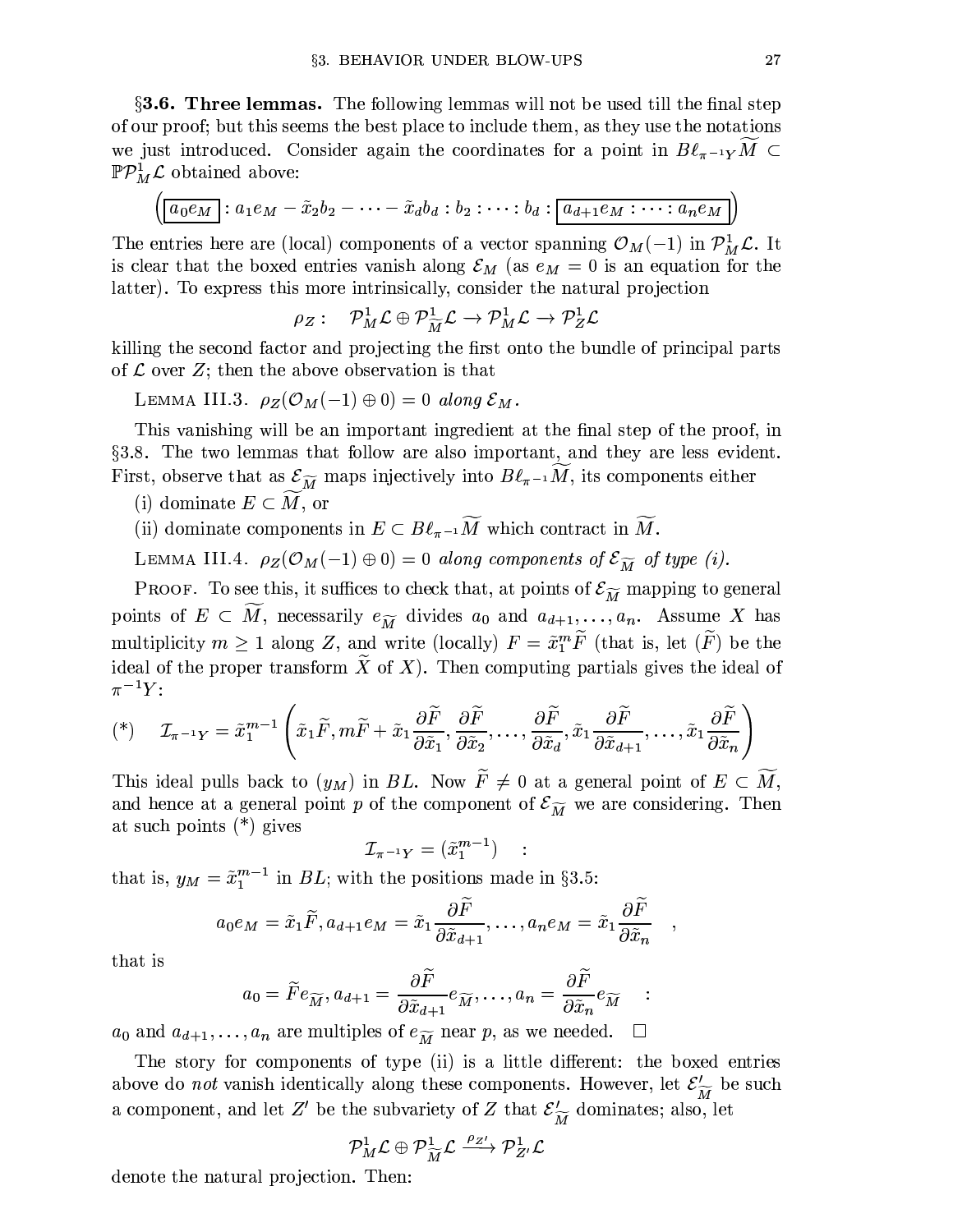LEMMA III.5.  $\rho_{Z'}(\mathcal{O}_M(-1) \oplus 0) = 0$  along  $\mathcal{E}'_{\widetilde{M}}$ .

PROOF. Again, it suffices to show this at the general point p of  $\mathcal{E}'_{\widetilde{M}}$ . Let then  $\tilde{y}_M$  denote a local equation for  $\mathcal{E}'_{\widetilde{M}}$  at p.  $\mathcal{E}'_{\widetilde{M}}$  dominates a component contained in  $E \subset B\ell_{\pi^{-1}}\widetilde{M}$  of the exceptional divisor of the blow-up of  $\widetilde{M}$  along  $\pi^{-1}Y$ . Thus  $\mathcal{E}'_{\widetilde{M}}$  is, aside of a multiple of E, the inverse image of  $\pi^{-1}Y$  in BL (near p), and we may assume that the ideal of the latter (again, aside of the factor  $\tilde{x}_1^{m-1}$ ) contains  $\tilde{x}_1$ : from (\*) above, we see that  $(\tilde{y}_M)$  is the pull-back of

$$
\mathcal{J}=\left(\tilde{x}_1,\widetilde{F},\frac{\partial\widetilde{F}}{\partial\tilde{x}_2},\ldots,\frac{\partial\widetilde{F}}{\partial\tilde{x}_d}\right)
$$

near p, and (since  $\tilde{x}_1^{m-1} \mathcal{J} = \mathcal{I}_{\pi^{-1}Y}$  pulls back to  $(y_M)$ ) we have

$$
y_M = \tilde{x}_1^{m-1} \tilde{y}_M
$$

up to units at  $p$ .

Since  $\tilde{x}_1 \in \mathcal{J}$  and  $\tilde{F} \in \mathcal{J}$ , we have

$$
\tilde{x}_1 = c_x \tilde{y}_M \quad , \quad \tilde{F} = c_F \tilde{y}_M
$$

for some  $c_x, c_F$ . By the positions made in §3.5:

$$
y_M a_0 e_M = F = \tilde{x}_1^m \widetilde{F}
$$

that is

$$
\tilde{y}_M a_0 e_M = \tilde{x}_1 \widetilde{F}
$$

and therefore

$$
a_0e_M=c_xc_F\tilde{y}_M
$$

The left-hand-side is the first boxed entry listed at the beginning of this subsection, and the right-hand-side shows that this vanishes along  $\mathcal{E}'_{\widetilde{M}}$  (as  $\widetilde{y}_M = 0$  is an equation for the latter). Behind the notational smoke, the reader should be able to see that this simply works because both  $\tilde{x}_1$  and  $\tilde{F}$  vanish along the subscheme defined by  $\mathcal J$  in  $\widetilde{M}$ ; the first boxed entry is controlled by  $\tilde x_1\tilde F$ , so it vanishes to higher order. The above computation simply formalizes this observation.

Now we want to argue similarly for the other entries. For  $i = d + 1, \ldots, n$  we have (from  $\S 3.5$ )

$$
y_M a_i e_M = \frac{\partial F}{\partial \tilde{x}_i} = \tilde{x}_1^m \frac{\partial \tilde{F}}{\partial \tilde{x}_i}
$$

and therefore

$$
\tilde{y}_M a_i e_M = \tilde{x}_1 \frac{\partial \tilde{F}}{\partial \tilde{x}_i}
$$

$$
a_i e_M = c_x \frac{\partial \widetilde{F}}{\partial \tilde{x}_i} \quad ; \quad
$$

or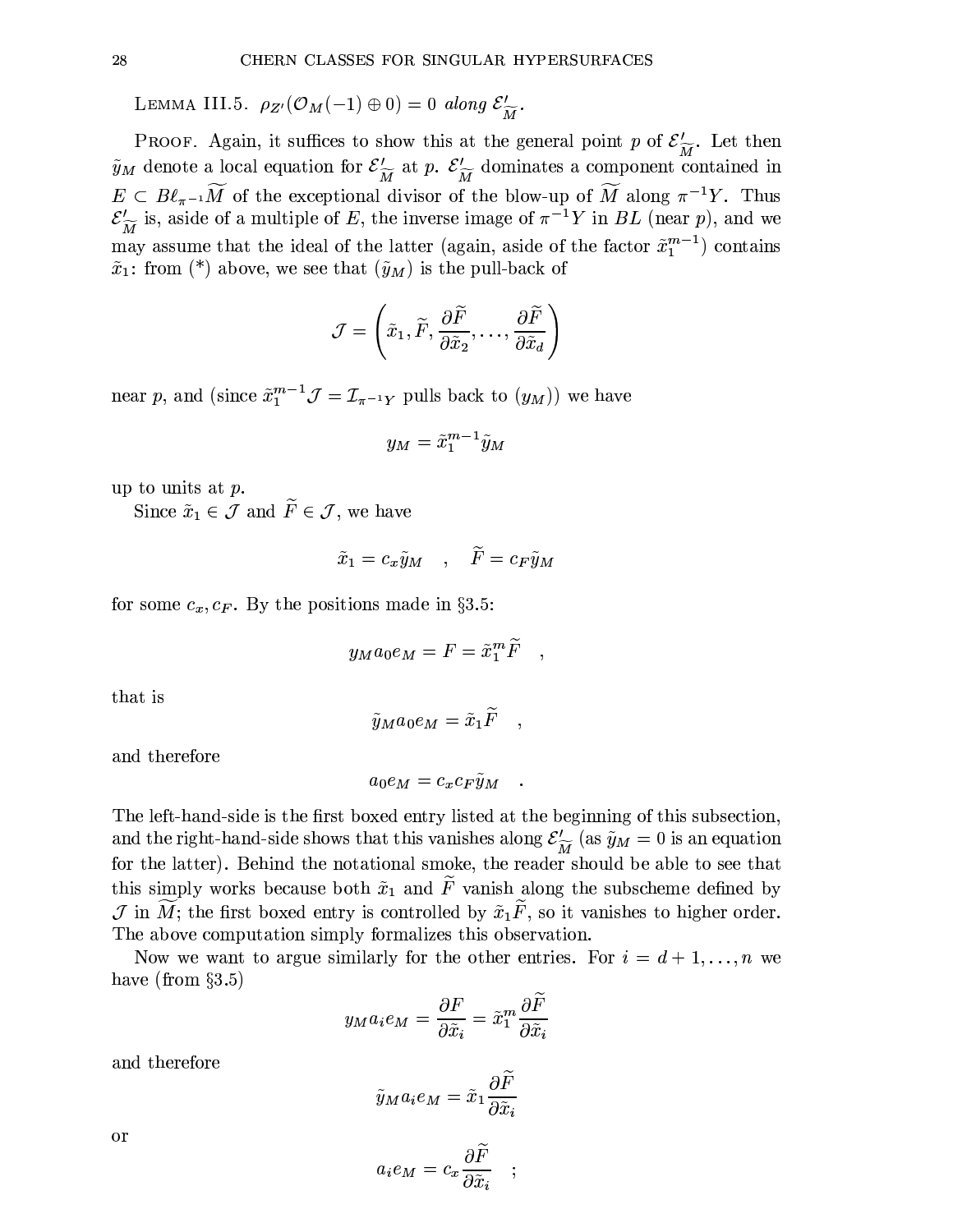the vanishing of  $a_i e_M$  along  $\mathcal{E}'_{\widetilde{M}}$  follows for  $i > d+1$  if  $\frac{\partial \widetilde{F}}{\partial \widetilde{x}_i}$  vanishes along the subset  $S \subset \widetilde{M}$  dominated by  $\mathcal{E}'_{\widetilde{M}}$ .

Recall we are denoting by  $Z' \subset Z$  the image of  $\mathcal{E}'_{\widetilde{M}}$  (hence of S). The image of p will be a general, hence nonsingular point q of  $Z'$ . Choose the local parameters  $\tilde{x}_{d+1}, \ldots, \tilde{x}_n$  on Z so that Z' has equations  $\tilde{x}_{d+1} = \cdots = \tilde{x}_s = 0$  in Z near q. Now Z' is the image of  $S \subset \tilde{F}$ : the tangent space to  $\tilde{F}$  at a general point of S must dominate the tangent space to Z'. This means that  $\frac{\partial \tilde{F}}{\partial \tilde{x}_i} = 0$  along S for  $i = s + 1, \ldots, n$ , and this implies the vanishing of the corresponding entries  $a_i e_M$  along  $\mathcal{E}'_{\widetilde{M}}$ , as observed above. Intrinsically, this amounts to the vanishing of  $\rho_{Z'}(\mathcal{O}_M(-1) \oplus 0)$ , and we are done.  $\Box$ 

EXAMPLE. The case considered in Lemma III.5 occurs when the hypersurface is nonsingular away from  $Z$ , and 'cuspidal' along some subset  $Z'$  of  $Z$ . For an example that may help fixing ideas, consider the surface with equation

$$
x_2^2 + x_1^2(x_1 + x_3) = 0
$$

in  $\mathbb{A}^3$ . This is singular (and equimultiple) along the line  $x_1 = x_2 = 0$ ; the singularity has transversal branches at all points with  $x_3 \neq 0$ , but is cuspy at the origin. In the blow-up, the proper transform of the surface intersects each fiber of the exceptional divisor in two points; these collide into one point, say  $r$ , in the fiber over the origin. In the above terminology,  $S = \{r\}$ ; so blowing up  $\pi^{-1}Y$  in  $\widetilde{M}$  amounts to blowing up r in this case. Since  $r \in E$ , this will produce a component of  $E \subset B\ell_{\pi^{-1}Y}M$ contracting into  $\overline{M}$ , that is a component of type (ii) in  $\mathcal{E}_{\widetilde{M}}$ . In this example  $Z'$ would be the origin.

**Computing**  $Z_{\infty}$ . In order to determine the limit of  $G_{\lambda}$  as  $\lambda \mapsto 0$  $\S3.7.$ we consider the matrix given in §3.5 as defining a rational map  $BL \times \mathbb{P}^1 \longrightarrow$ Grass<sub>n+2</sub>( $\mathcal{P}_{M}^{1}\mathcal{L} \oplus \mathcal{P}_{\widetilde{M}}^{1}\mathcal{L}$ ), by sending (for  $\lambda \neq 0$ )  $(p, (\lambda : 1))$  to the fiber of  $G_{\lambda}$  over p. The plan is to resolve the indeterminacies of this map, and determine  $Z_{\infty}$  as the image of specific loci via the resolved map.

The base locus of the map is determined (using Plücker coordinates for  $Grass_{n+2}$ ) by the ideal of  $(n+2) \times (n+2)$  minors of the matrix of row-vectors given in §3.5. In terms of the  $\frac{\partial F}{\partial \tilde{x}_i}$ 's, this turns out to be the ideal

$$
\lambda^{d}\left(F, \frac{\partial F}{\partial \tilde{x}_{1}}, \dots, \frac{\partial F}{\partial \tilde{x}_{n}}\right) \n+ \lambda^{d-1}\left(\tilde{x}_{1}F, \tilde{x}_{1}\frac{\partial F}{\partial \tilde{x}_{1}}, \frac{\partial F}{\partial \tilde{x}_{2}}, \dots, \frac{\partial F}{\partial \tilde{x}_{d}}, \tilde{x}_{1}\frac{\partial F}{\partial \tilde{x}_{d+1}}, \dots, \tilde{x}_{1}\frac{\partial F}{\partial \tilde{x}_{n}}\right) \n+ \dots \n+ \lambda \tilde{x}^{d-2}\left(\tilde{x}_{1}F, \tilde{x}_{1}\frac{\partial F}{\partial \tilde{x}_{1}}, \frac{\partial F}{\partial \tilde{x}_{2}}, \dots, \frac{\partial F}{\partial \tilde{x}_{d}}, \tilde{x}_{1}\frac{\partial F}{\partial \tilde{x}_{d+1}}, \dots, \tilde{x}_{1}\frac{\partial F}{\partial \tilde{x}_{n}}\right)
$$

Pulling back to *BL* this is written

$$
\lambda y_{\widetilde{M}}\left(\lambda^{d-1},\lambda^{d-2}e_{\widetilde{M}},\lambda^{d-3}e_{M}e_{\widetilde{M}}^{2},\ldots,e_{M}^{d-2}e_{\widetilde{M}}^{d-1}\right)
$$

and resolving the map amounts to making the ideal in () principal.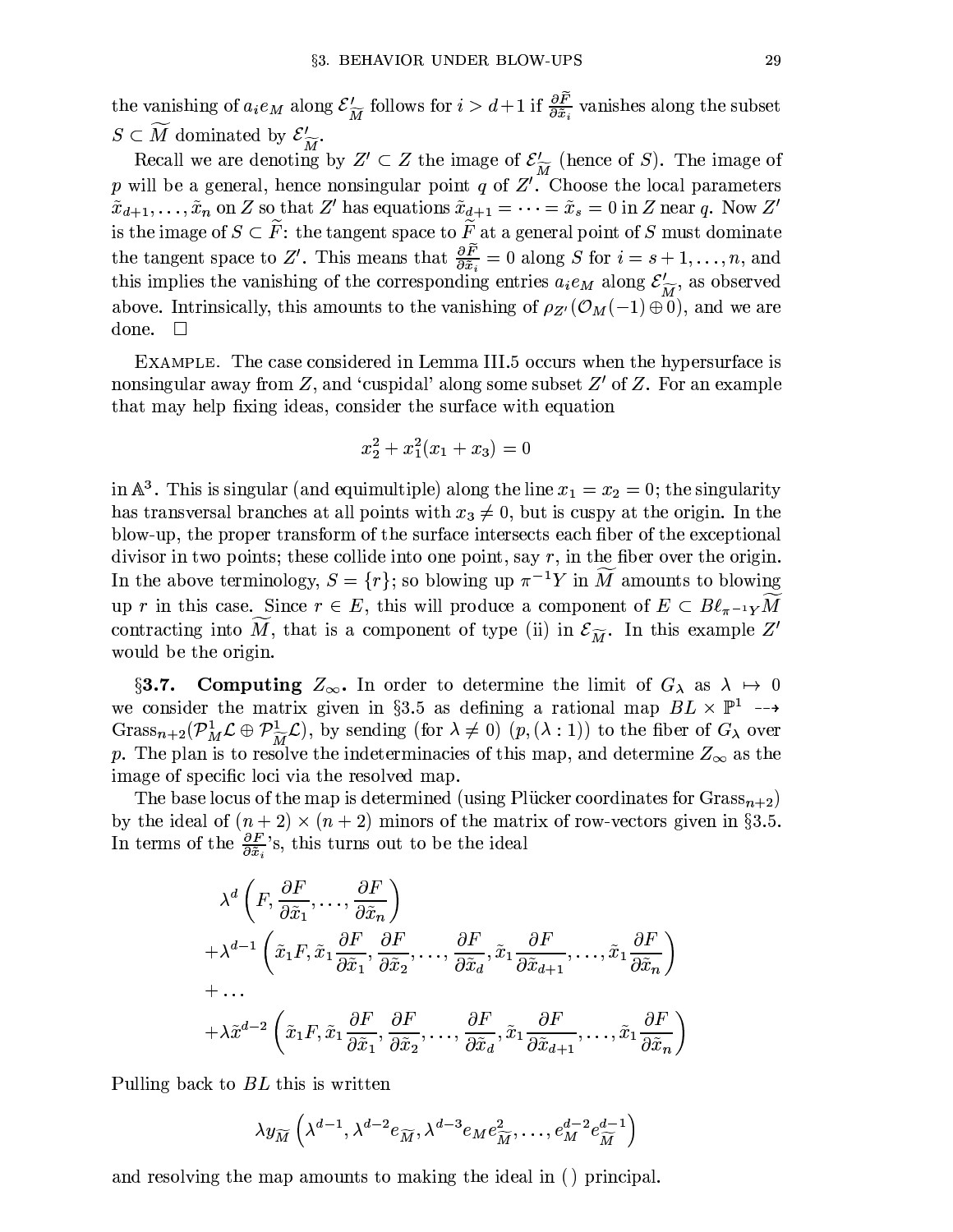By our good fortune, this is easy to accomplish: it suffices to blow-up  $BL \times \mathbb{P}^1$ twice, first along  $\mathcal{E}_{\widetilde{M}} \subset \Lambda$ , where  $\Lambda$  is the copy  $BL \times \{(0 : 1)\}\$  of  $BL$ , and then along the proper transform of  $\mathcal{E}_M \subset \Lambda$ . In terms of ideals, first we blow-up along  $(\lambda, e_{\widetilde{M}})$ ; the interesting chart (we leave to the reader checking that nothing goes wrong on the other charts) is

$$
\left\{ \begin{array}{l} \lambda = \tilde{\lambda} \tilde{e}_{\widetilde{M}} \\ e_{\widetilde{M}} = \tilde{e}_{\widetilde{M}} \end{array} \right.
$$

 $\ddot{,}$ 

so the ideal pulls back to

$$
\left(\tilde{\lambda}^{d-1}\tilde{e}^{d-1}_{\widetilde{M}}, \tilde{\lambda}^{d-2}\tilde{e}^{d-1}_{\widetilde{M}}, \tilde{\lambda}^{d-3}\tilde{e}^{d-1}_{\widetilde{M}}e_M, \ldots, \tilde{e}^{d-1}_{\widetilde{M}}e^{d-2}_M\right) = \tilde{e}^{d-1}_{\widetilde{M}}(\tilde{\lambda}, e_M)^{d-2}
$$

then along  $(\tilde{\lambda}, e_M)$ . It is clear that the pull-back of the ideal will then be principal, as claimed.

Now we have to do this on the matrix whose rows span the  $G_{\lambda}$ 's. Again, we show what happens on one interesting chart of the result, and leave the others to the reader. We change coordinates according to

$$
\begin{cases}\n\lambda = st \\
e_{\widetilde{M}} = t\n\end{cases}, \qquad\n\begin{cases}\n s = uv \\
e_M = v\n\end{cases}
$$

that is

$$
\begin{cases}\n\lambda = uvt \\
e_M = v \\
e_{\widetilde{M}} = t \\
\widetilde{x}_1 = vt\n\end{cases}
$$

and the matrix becomes

| $\sqrt{u}$ | $\theta$ | $\theta$ | $\sim$ $\sim$ $\sim$ | $\cup$   | $\theta$ | $\cdots$                         | $\cup$   | п              | O             | $\cup$         | $\cdots$             |          | 0                     | $\cdots$             |          |
|------------|----------|----------|----------------------|----------|----------|----------------------------------|----------|----------------|---------------|----------------|----------------------|----------|-----------------------|----------------------|----------|
| $\bf{0}$   | uvt      | 0        | $\cdots$             | $\Omega$ | 0        | $\cdots$                         | 0        | $\mathbf{0}$   |               | $\Omega$       | $\cdots$             | 0        | $\Omega$              | $\cdots$             |          |
|            | 0        | uvt      | $\cdots$             | $\Omega$ | 0        | $\cdots$                         | $\Omega$ | $\overline{0}$ | $\tilde{x}_2$ | vt             | $\sim$ $\sim$ $\sim$ | 0        | $\theta$              | $\cdots$             | $\left($ |
|            |          |          |                      |          |          |                                  |          |                |               |                |                      |          |                       |                      |          |
| $\Omega$   | $\Omega$ | $\theta$ | $\sim$ $\sim$ $\sim$ | uvt      | U        | $\cdots$                         | $\Omega$ | $\overline{0}$ | $\tilde{x}_d$ | $\theta$       | $\sim$ $\sim$ $\sim$ | vt       | $\Omega$              | $\cdots$             | $\left($ |
| $\Omega$   | 0        | $\Omega$ | $\cdots$             | $\Omega$ | uvt      | $\bullet$ .<br><br><br>$\bullet$ | 0        | $\Omega$       | $\mathbf{0}$  | $\overline{0}$ | $\sim$ $\sim$ $\sim$ | 0        |                       | $\cdots$             |          |
|            |          |          |                      |          |          |                                  |          |                |               |                |                      |          |                       |                      |          |
|            | 0        | $\Omega$ | $\cdots$             |          | $\cup$   | $\cdots$                         | uvt      | $\Omega$       | $\Omega$      | $\Omega$       | $\cdots$             | $\Omega$ | $\Omega$              | $\cdots$             |          |
|            | 0        | $\theta$ | $\cdots$             | 0        | 0        | $\cdots$                         | $\theta$ | $a_0$          | $a_1$         |                | $b_2t$               |          | $b_d t \quad a_{d+1}$ | $\sim$ $\sim$ $\sim$ | $a_n$    |

At general points, this has the same span as

| $\sqrt{u}$ | $\theta$ | $\Omega$ | $\sim$ $\sim$ $\sim$ | $\qquad \qquad 0$ | $\overline{\phantom{0}}$            | $\sim$ $\sim$ $\sim$    | 0              | - 1            | $\Omega$                 | $\overline{\mathbf{0}}$ | $\sim 100$ km s $^{-1}$ |          | 0                     | $\sim$ $\sim$ $\sim$             |         |
|------------|----------|----------|----------------------|-------------------|-------------------------------------|-------------------------|----------------|----------------|--------------------------|-------------------------|-------------------------|----------|-----------------------|----------------------------------|---------|
| 0          | uvt      | $\theta$ | $\sim$ $\sim$ $\sim$ | $\theta$          | $\theta$                            | $\sim$ $\sim$ $\sim$    | $\theta$       | $\Omega$       | $\mathbf{1}$             | $\Omega$                | $\sim$ $\sim$ $\sim$    | 0        |                       | $\sim$ $\sim$ $\sim$             |         |
| 0          | $-x_2u$  |          | $u \cdots 0$         |                   | $\overline{0}$                      | $\sim$ 100 km s $^{-1}$ | $\Omega$       | $+0$           | $\overline{\phantom{0}}$ | -1                      | $\sim$ $\sim$ $\sim$    | 0        |                       | $\bullet$ .<br><br><br>$\bullet$ |         |
|            |          |          |                      |                   |                                     |                         |                |                |                          |                         |                         |          |                       |                                  |         |
|            | $-x_d u$ | - 0      | $\sim$ $\sim$ $\sim$ | $\boldsymbol{u}$  | $\theta$                            | $\sim$ $\sim$ $\sim$    | $\Omega$       | $\overline{0}$ | $\overline{0}$           | $\overline{0}$          | $\cdots$                |          |                       | $\cdots$                         |         |
| 0          | $\Omega$ |          |                      |                   | $0 \cdots 0 \quad uvt \quad \cdots$ |                         | $\Omega$       | $\overline{0}$ | $\overline{0}$           | $0 \cdots$              |                         | $\Omega$ | 1                     | $\sim$ $\sim$ $\sim$             |         |
|            |          |          |                      |                   |                                     |                         |                |                |                          |                         |                         |          |                       |                                  |         |
|            | $\Omega$ | 0        | $\sim$ $\sim$ $\sim$ | $\left($          | $\left($                            |                         | $\cdots$ uvt   | $\pm 0$        | $\mathbf{0}$             | $\bf{0}$                | $\sim$ $\sim$ $\sim$    |          |                       | $\cdots$                         |         |
|            | $\Omega$ | $\Omega$ | $\sim$ $\sim$ $\sim$ |                   | $\theta$                            | $\sim$ $\sim$ $\sim$    | $\overline{0}$ |                |                          | $a_0$ $a_1$ $b_2t$      |                         |          | $b_d t \quad a_{d+1}$ | $\sim$ $\sim$ $\sim$             | $a_n$ / |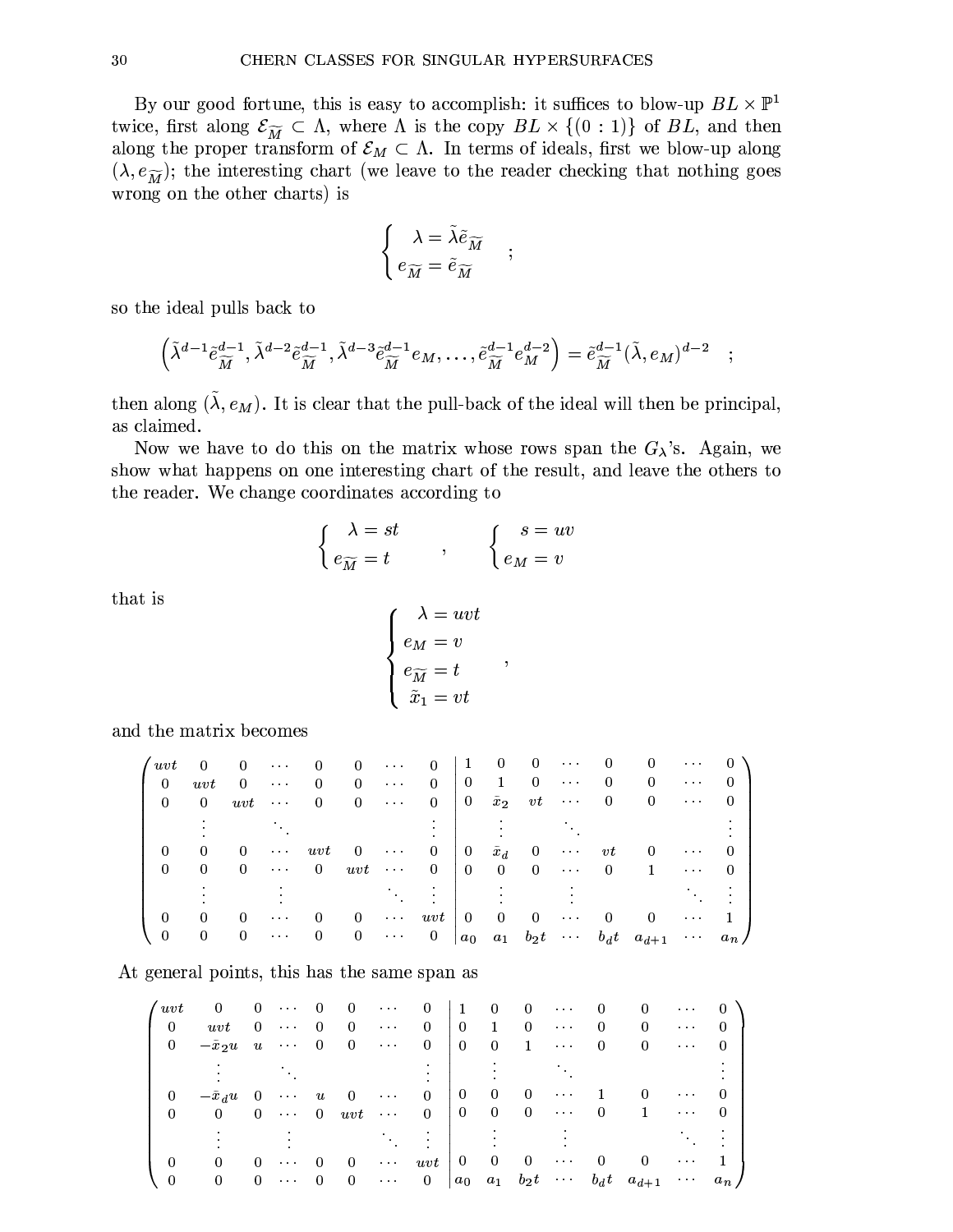hence as

| $^\prime\,wt$  |                                                                                   | $\begin{array}{c} 0 \end{array}$ | $\bullet$ .<br><br><br>$\bullet$ |              | $\left( \right)$ | $\cdots$             | $\overline{0}$ | $\begin{pmatrix} 1 & 0 \end{pmatrix}$ |                                            | $\overline{0}$ | $\sim$ $\sim$ $\sim$ $\sim$                 | $\Omega$         | $\overline{0}$ | $\sim$ 100 $\sim$ 100 $\sim$     | $\sim 0$ <sup><math>\lambda</math></sup> |
|----------------|-----------------------------------------------------------------------------------|----------------------------------|----------------------------------|--------------|------------------|----------------------|----------------|---------------------------------------|--------------------------------------------|----------------|---------------------------------------------|------------------|----------------|----------------------------------|------------------------------------------|
| $\overline{0}$ | uvt                                                                               | $\theta$                         | $\sim$ $\sim$ $\sim$             | $\theta$     | $\cup$           | $\sim$ $\sim$ $\sim$ | 0              |                                       | $0\quad 1$                                 | $\overline{0}$ | $\sim 100$ km s $^{-1}$                     | $\Omega$         | $\overline{0}$ | $\cdots$ 0                       |                                          |
| $\Omega$       | $-\tilde{x}_2u$                                                                   | $\boldsymbol{u}$                 | $\sim$ $\sim$ $\sim$             | $\theta$     | 0                | $\sim$ 100 $\sim$    | 0              | $\Omega$                              | $\begin{array}{c} 0 \end{array}$           | $\mathbf{1}$   | $\sim$ 100 km s $^{-1}$                     |                  |                | $0 \quad 0 \quad \cdots \quad 0$ |                                          |
|                |                                                                                   |                                  |                                  |              |                  |                      |                |                                       |                                            |                |                                             |                  |                |                                  |                                          |
|                | $-\tilde{x}_du$                                                                   | $\theta$                         | $\bullet$ .<br><br><br>$\bullet$ | u            |                  | $\cdots$             | $\Omega$       | $\overline{0}$                        | $\overline{0}$                             | $\overline{0}$ | $\sim$ $\sim$ $\sim$                        |                  | $\Omega$       | $\cdots$ 0                       |                                          |
| $\theta$       | $\Omega$                                                                          | $\Omega$                         | $\sim$ $\sim$ $\sim$             | $\mathbf{0}$ | uvt              | $\sim$ $\sim$        | $\overline{0}$ |                                       | $\begin{array}{ccc} 0 & 0 & 0 \end{array}$ |                | $\ldots$ .                                  |                  |                | $0 \quad 1 \quad \cdots \quad 0$ |                                          |
|                |                                                                                   |                                  |                                  |              |                  |                      |                |                                       |                                            |                |                                             |                  |                |                                  |                                          |
|                |                                                                                   | $\Omega$                         | $\cdots$                         | $\Omega$     | $\theta$         | $\sim$ $\sim$ $\sim$ | $uvt$ 0 0      |                                       |                                            | $\overline{0}$ | $\bullet$ .<br><br><br><br><br><br><br><br> | $\left( \right)$ | -0             | $\cdots$ .                       |                                          |
| $a_0v$         | $a_1v - \sum_2^d \tilde{x}_i b_i$ $b_2$ $\cdots$ $b_d$ $a_{d+1}v$ $\cdots$ $a_nv$ |                                  |                                  |              |                  |                      |                |                                       | $\begin{vmatrix} 0 & 0 & 0 \end{vmatrix}$  |                | $\sim$ $\sim$ $\sim$                        | $\mathbf{0}$     | $\overline{0}$ | $\cdots$ 0                       |                                          |

This matrix has maximal rank everywhere, as it ought to (this is because  $(a_0v, a_1v \sum_{2}^{d} \tilde{x}_{i} b_{i}, b_{2}, \dots, b_{d}, a_{d+1} v, \dots, a_{n} v$  = (1), cf. §3.5); so the corresponding map to Grass<sub>n+2</sub> is indeed defined everywhere. The  $\lim_{\lambda \to 0} G_{\lambda}$  is therefore determined by the image of  $\lambda = 0$ ; since  $\lambda = uvt$ , this breaks up the limit into three pieces:

—over  $u = 0$ , that is the component dominating  $BL \times \{(0:1)\}\)$ , this gives

|        |                                                                        |          | $\sim 100$ and $\sim 100$ | 0        | $\cup$   | $\sim 100$ km s $^{-1}$                       | $\cup$         |                 | $\begin{pmatrix} 1 & 0 & 0 \end{pmatrix}$ |                | $\cdots$ 0                  |          | $\overline{0}$ | $\cdots$ 0                   |          |
|--------|------------------------------------------------------------------------|----------|---------------------------|----------|----------|-----------------------------------------------|----------------|-----------------|-------------------------------------------|----------------|-----------------------------|----------|----------------|------------------------------|----------|
|        |                                                                        |          | $0 \cdots$                | $\Omega$ |          | $\sim$ $\sim$ $\sim$                          | $\overline{0}$ | $\overline{0}$  | $\blacksquare$                            | $\overline{0}$ | $\cdots$ 0                  |          | $\overline{0}$ | $\sim$ 100 $\sim$ 100 $\sim$ | $\Omega$ |
|        |                                                                        |          | $0 \cdots$                | $\theta$ | $\Omega$ | $\sim$ $\sim$ $\sim$                          | $\Omega$       | O               | $\overline{0}$                            |                | $1 \cdots 0$                |          |                | $0 \cdots$                   |          |
|        |                                                                        |          |                           |          |          |                                               |                |                 |                                           |                |                             |          |                |                              |          |
|        |                                                                        |          | $\sim$ $\sim$ $\sim$      | $\Omega$ |          | $\cdots$                                      | $\mathbf{0}$   | $\overline{0}$  | $\overline{0}$                            | $\overline{0}$ | $\sim 100$ km s $^{-1}$     | -1       | -0             | $\sim$ $\sim$ $\sim$         |          |
|        |                                                                        | $\Omega$ | $\cdots$ 0                |          | $\theta$ | $\bullet$ , $\bullet$ , $\bullet$ , $\bullet$ | $\overline{0}$ | $\Omega$        | $\overline{0}$                            |                |                             |          |                | $0 \cdots 0 1 \cdots 0$      |          |
|        |                                                                        |          |                           |          |          |                                               |                |                 |                                           |                |                             |          |                |                              |          |
|        |                                                                        | $\Omega$ | $\sim$ $\sim$ $\sim$      | $\Omega$ |          | $\sim$ $\sim$ $\sim$                          | $\overline{0}$ | $\overline{0}$  | - 0                                       | $\overline{0}$ | $\sim$ $\sim$ $\sim$ $\sim$ | $\theta$ | -0             | $\cdots$                     |          |
| $a_0v$ | $a_1v-\sum_2^d\tilde{x}_ib_i$ $b_2$ $\cdots$ $b_d$ $a_{d+1}v$ $\cdots$ |          |                           |          |          |                                               | $a_n v$        | $\vert 0 \vert$ | $0\quad 0$                                |                | $\cdots$ 0                  |          | $\overline{0}$ | $\cdots$ 0                   |          |

which projectivizes to  $[\mathbb{P}(\mathcal{O}_M(-1) \oplus \mathcal{P}_{\widetilde{M}}^1 \mathcal{L})] = [G_M]$  (as we promised in §3.4,  $G_M$ ) had to appear as one component in the limit);

—over  $v = 0$ , which dominates  $\mathcal{E}_M \times \{(0:1)\}\$ :

|                                     |                                                                                                                                              |                          | $0 \cdots$                                                               | $\overline{0}$   |                |                                     |                           |  |                                                        |                | $0 \cdots 0 \mid 1 \mid 0 \mid 0 \cdots 0 \mid 0 \cdots 0$                                                 |  |
|-------------------------------------|----------------------------------------------------------------------------------------------------------------------------------------------|--------------------------|--------------------------------------------------------------------------|------------------|----------------|-------------------------------------|---------------------------|--|--------------------------------------------------------|----------------|------------------------------------------------------------------------------------------------------------|--|
|                                     | $\overline{0}$                                                                                                                               | 0                        | $\bullet$ , $\bullet$ , $\bullet$ , $\bullet$                            | $\overline{0}$   | 0              |                                     |                           |  |                                                        |                | $\cdots$ 0 0 1 0 $\cdots$ 0 0 $\cdots$ 0                                                                   |  |
| $\begin{matrix} 1 & 0 \end{matrix}$ | $-\tilde{x}_2u$                                                                                                                              |                          | $u$                                                                      |                  |                |                                     |                           |  |                                                        |                | $0 \quad 0 \quad \cdots \quad 0 \quad 0 \quad 0 \quad 1 \quad \cdots \quad 0 \quad 0 \quad \cdots \quad 0$ |  |
|                                     |                                                                                                                                              |                          |                                                                          |                  |                |                                     |                           |  |                                                        |                |                                                                                                            |  |
|                                     | $-\tilde{x}_du$                                                                                                                              | 0                        | $\bullet$ .<br><br>$\bullet$                                             | $\boldsymbol{u}$ | $\overline{0}$ | $\bullet$ , $\bullet$ , $\bullet$ . | $0\parallel 0\parallel 0$ |  |                                                        |                | $0 \cdots 1 0 \cdots 0$                                                                                    |  |
| $\Omega$                            | $\overline{0}$                                                                                                                               | 0                        | $\mathbf{z}$ , $\mathbf{z}$ , $\mathbf{z}$ , $\mathbf{z}$ , $\mathbf{z}$ | $\overline{0}$   | $\overline{0}$ |                                     |                           |  |                                                        |                | $\cdots$ 0 0 0 0 $\cdots$ 0 1 $\cdots$ 0                                                                   |  |
|                                     |                                                                                                                                              |                          |                                                                          |                  |                |                                     |                           |  |                                                        |                |                                                                                                            |  |
|                                     | 0                                                                                                                                            | $\overline{\phantom{0}}$ | $\bullet$ . $\bullet$                                                    | $\Omega$         | $\overline{0}$ | $\cdots$ .                          | $0+$                      |  | $\begin{bmatrix} 0 & 0 & 0 & \cdots & 0 \end{bmatrix}$ | $\overline{0}$ | $\cdots$ 1.                                                                                                |  |
|                                     | $\begin{pmatrix} 0 & -\sum_2^d \tilde{x}_ib_i & b_2 & \cdots & b_d & 0 & \cdots & 0 & 0 & 0 & 0 & \cdots & 0 & 0 & \cdots & 0 \end{pmatrix}$ |                          |                                                                          |                  |                |                                     |                           |  |                                                        |                |                                                                                                            |  |

—and over  $t = 0$ , which dominates  $\mathcal{E}_{\widetilde{M}} \times \{(0:1)\}\$ :

|               |                                                                                   | 0        | $\sim$ $\sim$ $\sim$ | O        | $\cup$         | $\cdots$                    | U              |                |                                           |                 |                                                           |                |          | $\begin{pmatrix} 1 & 0 & 0 & \cdots & 0 & 0 & \cdots & 0 \end{pmatrix}$ |  |
|---------------|-----------------------------------------------------------------------------------|----------|----------------------|----------|----------------|-----------------------------|----------------|----------------|-------------------------------------------|-----------------|-----------------------------------------------------------|----------------|----------|-------------------------------------------------------------------------|--|
|               |                                                                                   |          | $0 \cdots$           | $\Omega$ | $\theta$       | $\cdots$ .                  | $\overline{0}$ |                | $0\quad1$                                 | $\vert 0 \vert$ | $\sim$ 100 km s $^{-1}$                                   | $\theta$       |          | $0 \cdots 0$                                                            |  |
| $\Omega$      | $-\tilde{x}_2u$                                                                   |          | $u \cdots$           | $\Omega$ | $\theta$       | $\sim 1000$                 | $\theta$       | $\Omega$       | $\Omega$                                  | $\mathbf{1}$    | $\cdots$ 0                                                |                |          | $0 \cdots 0$                                                            |  |
|               |                                                                                   |          |                      |          |                |                             |                |                |                                           |                 |                                                           |                |          |                                                                         |  |
|               | $-\tilde{x}_du$                                                                   | 0        | $\cdots$             | u        |                | $\sim$ $\sim$ $\sim$        | $0^-$          | $\Omega$       | $\Box$ 0                                  | - 0             | $\sim$ $\sim$ $\sim$                                      |                | -0       | $\sim$ $\sim$ $\sim$                                                    |  |
|               |                                                                                   |          | $0 \cdots 0$         |          | $\overline{0}$ | $\sim$ $\sim$ $\sim$ $\sim$ | $0^-$          |                | $0\quad 0$                                |                 |                                                           |                |          | $0 \cdots 0 1 \cdots 0$                                                 |  |
|               |                                                                                   |          |                      |          |                |                             |                |                |                                           |                 |                                                           |                |          |                                                                         |  |
|               |                                                                                   | $\Omega$ | $\sim$ $\sim$ $\sim$ | $\Omega$ | -0             | $\sim$ $\sim$ $\sim$        | $\overline{0}$ | $\overline{0}$ | $\sim 0$                                  | - 0             | $\bullet$ , $\bullet$ , $\bullet$ , $\bullet$ , $\bullet$ | $\theta$       | $\Omega$ | $\sim$ $\sim$ $\sim$                                                    |  |
| $\sqrt{a_0v}$ | $a_1v - \sum_2^d \tilde{x}_i b_i$ $b_2$ $\cdots$ $b_d$ $a_{d+1}v$ $\cdots$ $a_nv$ |          |                      |          |                |                             |                |                | $\begin{bmatrix} 0 & 0 & 0 \end{bmatrix}$ |                 | $\sim$ 100 $\pm$ 100 $\pm$                                | $\overline{0}$ |          | $0 \cdots 0$                                                            |  |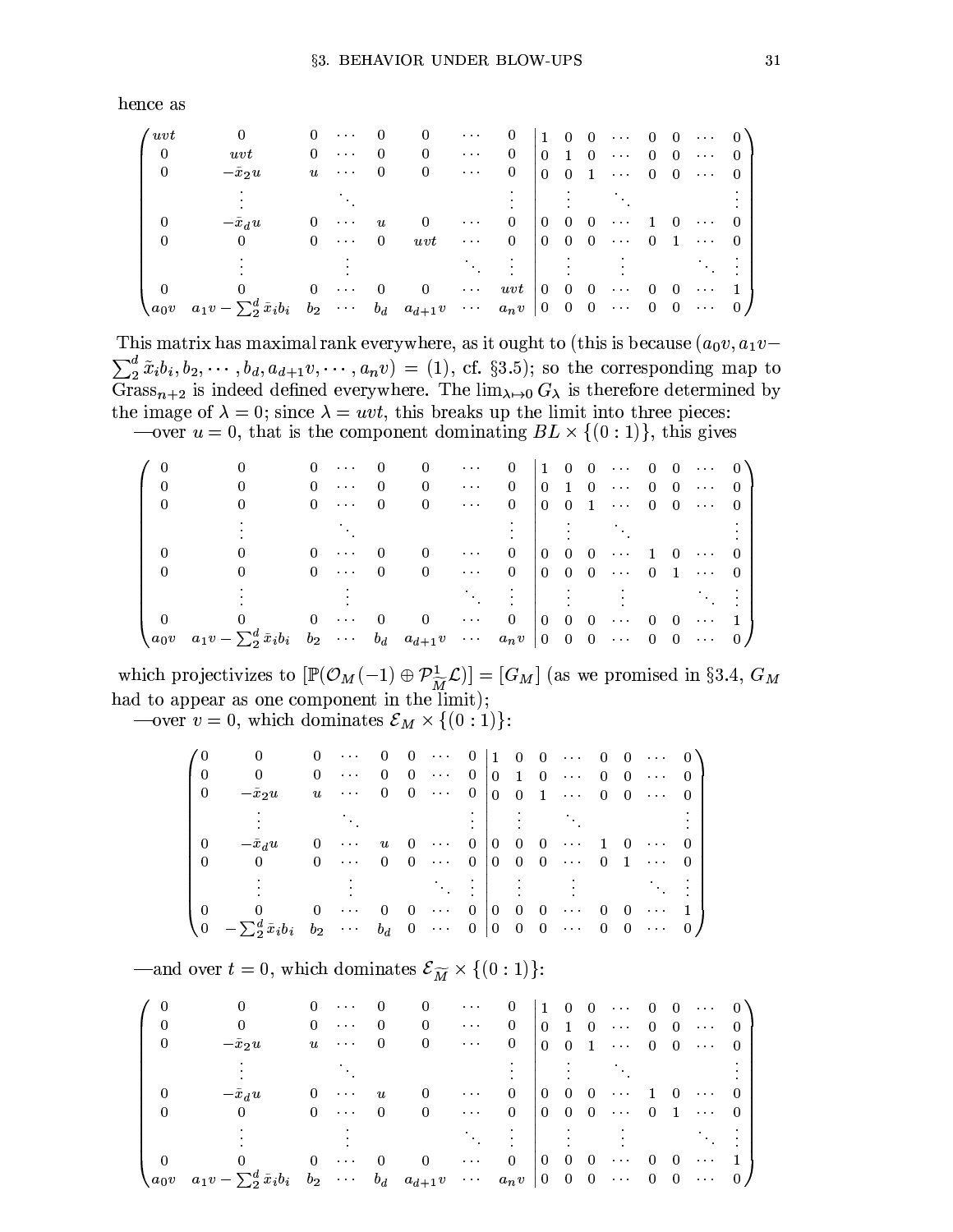These last two loci make up  $Z_{\infty}$  (by definition of the latter as residual of  $G_M$  in the limit). We have to study these loci, aiming toward computing the class of the statement of Claim III.3.

§3.8. End of the proof of (3). Summarizing, we have determined  $Z_{\infty}$  as the image of two loci defined over a double blow-up of  $BL \times \mathbb{P}^1$ . They both sit in (the pull-back of)  $\mathbb{P}(\mathcal{P}_{M}^{1} \mathcal{L} \oplus \mathcal{P}_{\widetilde{M}}^{1} \mathcal{L})$ , and they dominate respectively the second and first exceptional divisors (equations  $v = 0, t = 0$ ), which we will name  $\mathcal{D}_M$ ,  $\mathcal{D}_{\widetilde{M}}$ ; these in turn dominate resp.  $\mathcal{E}_M$ ,  $\mathcal{E}_{\widetilde{M}}$ . The loci can be written as projectivizations  $F_M = \mathbb{P} \mathcal{F}_M, F_{\widetilde{M}} = \mathbb{P} \mathcal{F}_{\widetilde{M}}$  of rank- $(n+2)$  subbundles  $\mathcal{F}_M, \mathcal{F}_{\widetilde{M}}$  of  $\mathcal{P}_M^1 \mathcal{L} \oplus \mathcal{P}_{\widetilde{M}}^1 \mathcal{L}$  over resp.  $\mathcal{D}_M$ ,  $\mathcal{D}_{\widetilde{M}}$ , determined by the last two matrices written above. The following is our final reformulation of  $(3)$ :

CLAIM III.4. In order to prove  $(3)$ , it suffices to show that

$$
c\left(\frac{\mathcal{P}_{M}^{1}\mathcal{L}\oplus\mathcal{P}_{\widetilde{M}}^{1}\mathcal{L}}{\mathcal{O}(-1)}\right)\cap[F_{M}] \quad , \quad c\left(\frac{\mathcal{P}_{M}^{1}\mathcal{L}\oplus\mathcal{P}_{\widetilde{M}}^{1}\mathcal{L}}{\mathcal{O}(-1)}\right)\cap[F_{\widetilde{M}}]
$$

vanish after push-forward to  $M$ .

**PROOF.** Via the map of bundles

$$
\mathbb{P}(\mathcal{P}_{M}^{1} \mathcal{L} \oplus \mathcal{P}_{\widetilde{M}}^{1} \mathcal{L}) \longrightarrow \mathbb{P}(\mathcal{P}_{M}^{1} \mathcal{L} \oplus \mathcal{P}_{\widetilde{M}}^{1} \mathcal{L})
$$
\ndouble blow-up of 
$$
BL \times \mathbb{P}^{1} \longrightarrow BL
$$

the cycle  $[F_M] + [F_{\widetilde{M}}]$  (which lives in the top-left spot) pushes forward to  $[Z_{\infty}]$  (in the top-right spot). So the claim follows directly from Claim III.3.

Finally, we are ready to complete the proof of (3), and therefore of the main Theorem:

**PROOF OF**  $(3)$ **. Observe that** 

$$
c\left(\frac{\mathcal{P}_{M}^{1}\mathcal{L}\oplus\mathcal{P}_{\widetilde{M}}^{1}\mathcal{L}}{\mathcal{O}(-1)}\right)\cap[F_{M}]=c\left(\frac{\mathcal{P}_{M}^{1}\mathcal{L}\oplus\mathcal{P}_{\widetilde{M}}^{1}\mathcal{L}}{\mathcal{F}_{M}}\right)\,c\left(\frac{\mathcal{F}_{M}}{\mathcal{O}(-1)}\right)\cap[F_{M}]
$$

pushes forward to

$$
(†)\qquad c\left(\frac{\mathcal{P}_{M}^{1}\mathcal{L}\oplus\mathcal{P}_{\widetilde{M}}^{1}\mathcal{L}}{\mathcal{F}_{M}}\right)\cap\left[\mathcal{D}_{M}\right]
$$

on the double blow-up of  $BL \times \mathbb{P}^1$ : indeed,  $\mathcal{O}(-1)$  restricts to the universal line bundle in  $\mathcal{F}_M$ , so  $c(\mathcal{O}(-1))^{-1} \cap [F_M]$  pushes forward to  $c(\mathcal{F}_M)^{-1} \cap [\mathcal{D}_M]$ . Similarly

$$
c\left(\frac{\mathcal{P}_{M}^{1}\mathcal{L}\oplus\mathcal{P}_{\widetilde{M}}^{1}\mathcal{L}}{\mathcal{O}(-1)}\right)\cap[F_{\widetilde{M}}]
$$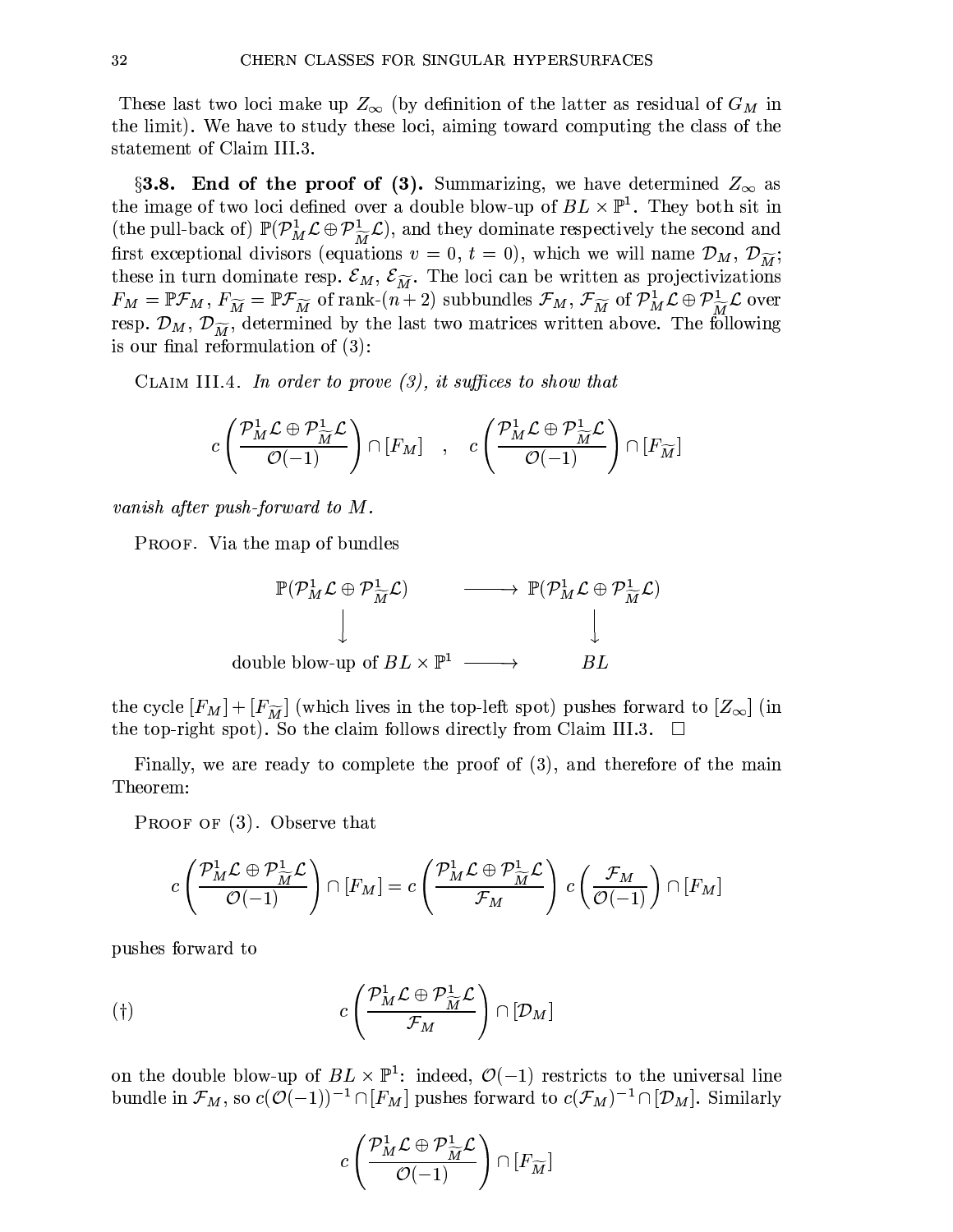pushes forward to

$$
(†\dagger) \qquad \qquad c \left( \frac{\mathcal{P}_{M}^{1} \mathcal{L} \oplus \mathcal{P}_{\widetilde{M}}^{1} \mathcal{L}}{\mathcal{F}_{\widetilde{M}}} \right) \cap [\mathcal{D}_{\widetilde{M}}]
$$

The reason why these classes  $(\dagger), (\dagger)$  vanish when pushed forward to M lies in the three Lemmas in §3.6. Arguing explicitly for  $(\dagger)$ , the key observation is that  $\mathcal{F}_M$  is contained in the kernel of the natural morphism  $\mathcal{P}_M^1 \mathcal{L} \oplus \mathcal{P}_M^1 \mathcal{L} \xrightarrow{\rho_Z} \mathcal{P}_Z^1 \mathcal{L}$ : this can be checked locally, and it is immediate from the matrix description given above, since in the chosen coordinates  $\rho_Z$  acts

$$
(v_0 \quad \ldots \quad v_n \mid \tilde{v}_0 \quad \cdots \quad \tilde{v}_n) \mapsto (v_0 \quad v_{d+1} \quad \cdots \quad v_n)
$$

Lemma III.3 in  $\S 3.6$  amounts to observing this vanishing for the last row of the matrix, as  $\mathcal{D}_M$  dominates  $\mathcal{E}_M$ ; the vanishing for the rest of the matrix is clear for  $(\dagger)$  as well as for  $(\dagger\dagger)$ .

Therefore we have an onto morphism

$$
\frac{\mathcal{P}_{M}^{1}\mathcal{L}\oplus\mathcal{P}_{\widetilde{M}}^{1}\mathcal{L}}{\mathcal{F}_{M}}\rightarrow\mathcal{P}_{Z}^{1}\mathcal{L}\rightarrow0\quad ;\quad
$$

if K denotes the kernel of this morphism, and  $\Pi$  denotes the projection to M, we get

$$
\Pi_*\left(c\left(\frac{\mathcal{P}_M^1 \mathcal{L} \oplus \mathcal{P}_{\widetilde{M}}^1 \mathcal{L}}{\mathcal{F}_M}\right) \cap [\mathcal{D}_M]\right) = c(\mathcal{P}_Z^1 \mathcal{L})\Pi_*(c(\mathcal{K}) \cap [\mathcal{D}_M])
$$

Now  $\mathcal{D}_M$  has dimension n ( $\mathcal{D}_M$  is a divisor in a blow-up of  $BL \times \mathbb{P}^1$ , and  $BL$  is birational to M) while K has rank  $(2n+2) - (n+2) - (n-d+1) = d-1$ , so that  $c(\mathcal{K}) \cap [\mathcal{D}_M]$  has no terms in dimension  $\leq \dim Z$ ; while  $\mathcal{D}_M$  dominates Z via  $\Pi$ :  $\mathcal{D}_M$  dominates  $\mathcal{E}_M$ , then E, then Z. This forces the last  $\Pi_*$  to vanish, as needed.

Concerning († † ), Lemma III.4 in §3.6 shows that  $\mathcal{F}_{\widetilde{M}}$  is in the kernel of  $\rho_Z$  along components dominating components 'of type (i)' of  $\mathcal{E}_{\widetilde{M}}$ , and the vanishing follows by the same argument as for  $(†)$ .

The situation is slightly more complicated over components 'of type (ii)'. By Lemma III.5 in §3.6 we know that, along such a component  $\mathcal{D}'_{\widetilde{M}}$ ,  $\mathcal{F}_{\widetilde{M}}$  is in the kernel of the epimorphism  $\rho_{Z'} : \mathcal{P}_{M}^1 \mathcal{L} \oplus \mathcal{P}_{\widetilde{M}}^1 \mathcal{L} \to \mathcal{P}_{Z'}^1 \mathcal{L}$  for the subvariety Z' of Z dominated by the component. Now pull-back the situation through the fiber square

$$
\begin{array}{ccc}\n\widetilde{\mathcal{D}}'_{\widetilde{M}} & \longrightarrow & \mathcal{D}'_{\widetilde{M}} \\
\downarrow & & \downarrow \\
\widetilde{Z}' & \longrightarrow & Z'\n\end{array}
$$

where the bottom row is the Nash-blow-up of Z': over  $\widetilde{Z}'$ , the pull-back of  $\mathcal{P}_{Z'}^1$ . surjects onto a locally free sheaf of rank  $1 + \dim Z'$ ; the above argument then gives that

$$
\left(c\left(\frac{\mathcal{P}_{M}^{1}\mathcal{L}\oplus\mathcal{P}_{\widetilde{M}}^{1}\mathcal{L}}{\mathcal{F}_{\widetilde{M}}}\right)\cap[\widetilde{\mathcal{D}}'_{\widetilde{M}}]\right)
$$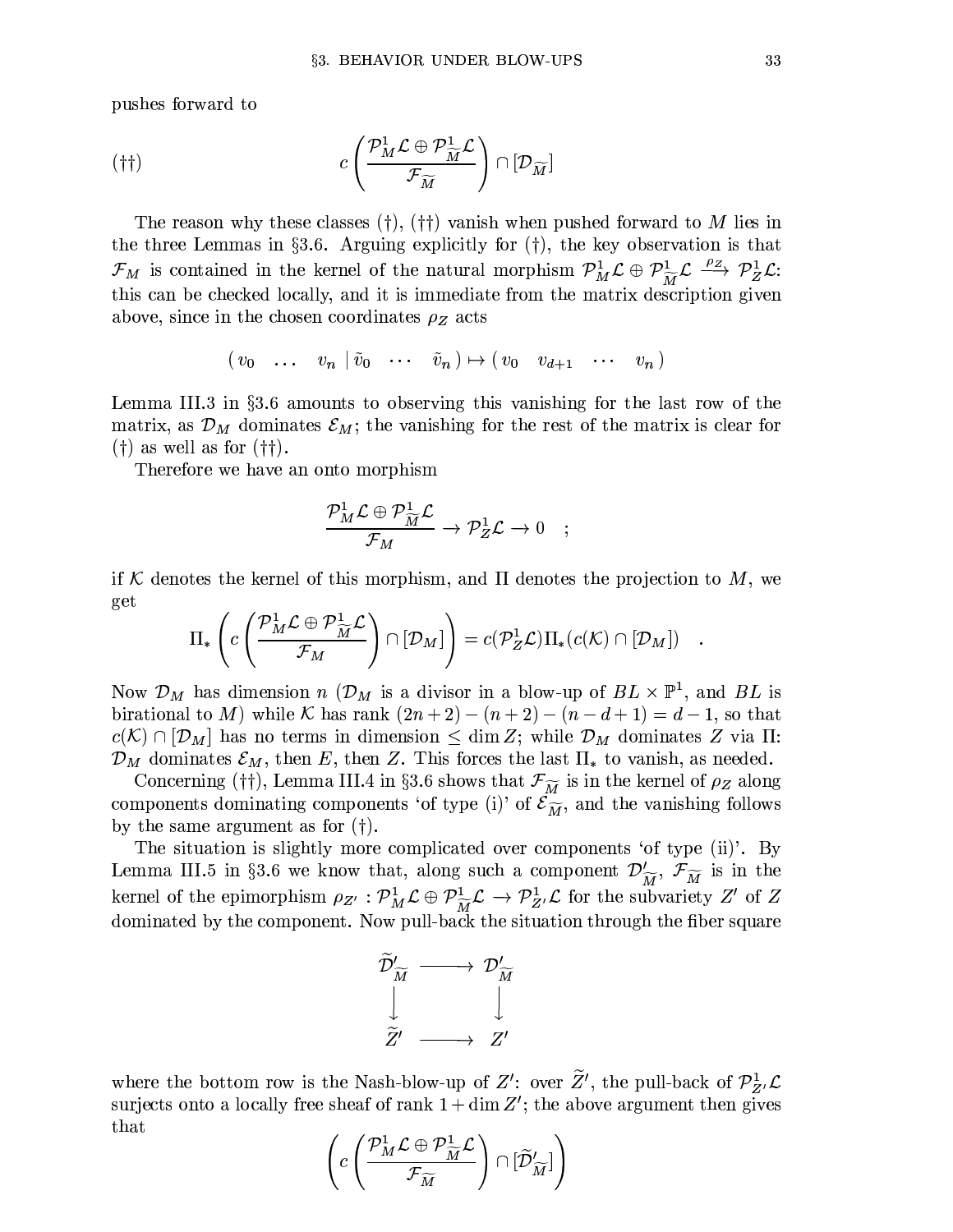vanishes after push-forward to  $\widetilde{Z}'$ , and this implies the vanishing of

$$
c\left(\frac{{\mathcal P}_M^1{\mathcal L}\oplus {\mathcal P}^1_{\widetilde{M}}{\mathcal L}}{{\mathcal F}_{\widetilde{M}}}\right)\cap [{\mathcal D}'_{\widetilde{M}}]
$$

after push-forward to  $Z' \subset M$ , as needed. This concludes the proof of (3), in the equivalent formulation stated in Claim III.4.  $\Box$ 

### §4. Remarks and examples

 $\S$ 4.1.  $\mu$ -class and Parusinski's Milnor number. Assuming X is complete and taking degrees in Theorem I.5 gives

$$
\int c_{\text{SM}}(X) = \int \frac{c(TM)}{c(\mathcal{L})} \cap [X] + \int c(\mathcal{L})^{\dim X} \cap (\mu_{\mathcal{L}}(Y)^{\vee} \otimes_M \mathcal{L})
$$

Now observe that the  $\int$  picks up the term of degree dim  $M = \dim X + 1$  in the last term. Thinking of  $c(\mathcal{L})^{\dim X}$  as  $c(\mathcal{L}^{\oplus \dim X})$  and using (an immediate generalization of)  $[A-F]$ :

$$
\int c(\mathcal{L})^{\dim X} \cap (\mu_{\mathcal{L}}(Y)^{\vee} \otimes \mathcal{L}) = \int c(\mathcal{L}^{\oplus \dim X} \otimes \mathcal{L}^{\vee}) \cap (\mu_{\mathcal{L}}(Y)^{\vee} \otimes \mathcal{L} \otimes \mathcal{L}^{\vee}) = \int \mu_{\mathcal{L}}(Y)^{\vee}
$$

Recalling that the degree of  $c_{SM}(X)$  equals the Euler characteristic of X, this proves:

PROPOSITION IV.1.

$$
(*) \qquad \int \mu_{\mathcal{L}}(Y) = (-1)^{\dim M} \left( \chi(X) - \int \frac{c(TM)}{c(\mathcal{L})} \cap [X] \right)
$$

Over C, the right-hand-side in this formula equals Parusing stiple generalization of Milnor's number ([Parusing isski]]; so this gives an alternative proof of Proposition 2.1 in [Aluffi1], and extends to arbitrary fields of characteristic 0 the interpretation of  $\int \mu_{\mathcal{L}}(Y)$  as a measure of the difference in the Euler characteristics of special vs. general sections of a line bundle (if  $\mathcal L$  has enough sections, the last term in (\*) gives  $\chi(X_g)$  for a general section  $X_g$  of  $\mathcal{L}$ ).

Conversely, at least if  $\mathcal L$  is ample enough, the formula in Proposition IV.1 suffices to prove Theorem I 'numerically', that is up to taking degrees with respect to  $\mathcal{L}$ . This is worked out in [Aluffi2].

For isolated singularities on strong local complete intersections, a statement analogous to Theorem I.5 has been proved by T. Suwa Suwa.

 $\S$ 4.2. Blowing up  $\mu$ -classes. The blow-up formula proved in  $\S$ 3 translates nicely in terms of  $\mu$ -classes.

Notations as in (3) from §2:  $Z \subset X \subset M$  is a nonsingular subvariety of codimension d in M (dim  $M = n$ ),  $\widetilde{M} = B\ell_Z M \to M$  denotes the blow-up of M along Z, and X' denotes the (scheme-theoretic) inverse image of X in  $\widetilde{M}$ . Also, Y, Y' are the singular schemes of X, X' respectively. If  $\mathcal L$  denotes the line bundle of X, note its pull-back is the line-bundle of  $X'$ . Then the equality (3) we proved in §3:

$$
\pi_*(c_*(X')) = c_*(X) + (d-1)c_*(Z)
$$

(with  $c_*$  as in §1) becomes, in terms of  $\mu$ -classes: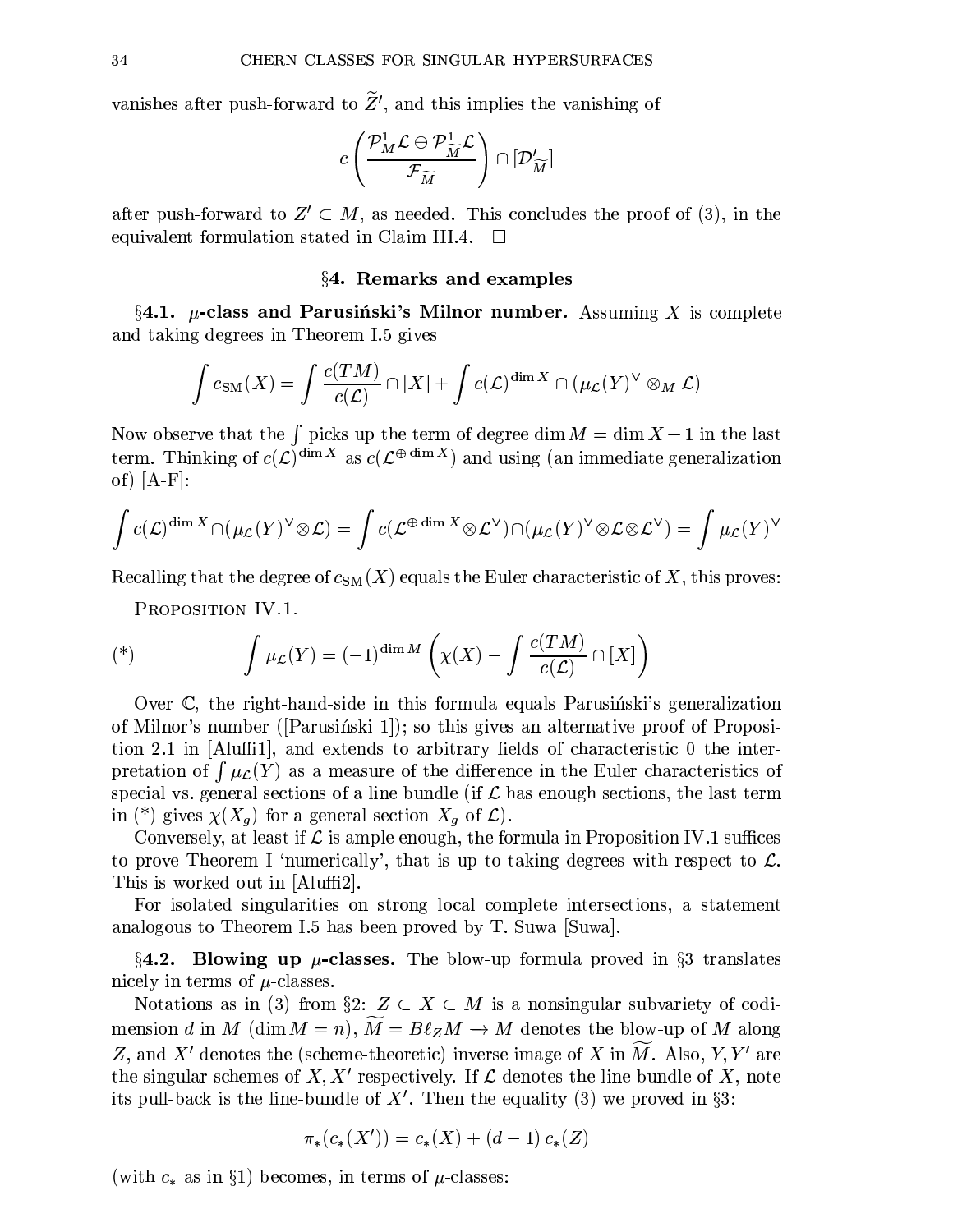PROPOSITION IV.2. With notations as above,

$$
\pi_*\mu_{\mathcal{L}}(Y') = \mu_{\mathcal{L}}(Y) + (-1)^d (d-1)\mu_{\mathcal{L}}(Z)
$$

in  $A_*X$ .

Note: it is reasonable to expect that this equality holds in  $A_*(Y \cup Z)$ .

**PROOF.** Since  $\mathcal{O}(X')$  is the pull-back of  $\mathcal{O}(X)$ :

$$
\pi_*(c(T\widetilde{M}) \cap s(X',\widetilde{M})) - c(TM) \cap s(X,M)
$$
  
= 
$$
\pi_*\left(c(T\widetilde{M}) \cap \frac{\pi^*[X]}{1+\pi^*X}\right) - c(TM) \cap \frac{[X]}{1+X}
$$
  
= 
$$
\left(\pi_*(c(T\widetilde{M}) \cap [\widetilde{M}]) - c(TM) \cap [M]\right) \cdot \frac{[X]}{1+X}
$$

Now we already observed in  $\S 3.1$  that

$$
\pi_* (c(T\widetilde{M}) \cap [\widetilde{M}]) - c(TM) \cap [M] = (d-1) c(TZ) \cap [Z] ;
$$

therefore (using the expression for  $c_*$  in Theorem I.5), (3) is equivalent to:

$$
\pi_*\left(c(\mathcal{L})^{n-1} \cap (\mu_{\mathcal{L}}(Y')^{\vee} \otimes \mathcal{L})\right) - c(\mathcal{L})^{n-1} \cap (\mu_{\mathcal{L}}(Y)^{\vee} \otimes \mathcal{L})
$$
  
=  $(d-1) c(TZ) \cap [Z] - (d-1) c(TZ) \cap [Z] \cdot \frac{[X]}{1+X}$ 

that is, to:

$$
\pi_*\left(c(\mathcal{L})^{n-1}\cap(\mu_{\mathcal{L}}(Y')^\vee\otimes\mathcal{L})\right)-c(\mathcal{L})^{n-1}\cap(\mu_{\mathcal{L}}(Y)^\vee\otimes\mathcal{L})=(d-1)\,\frac{c(TZ)}{c(\mathcal{L})}\cap[Z]
$$

Now we apply easy manipulations (see [Aluffi2],  $\S 2$ ):

—cap by  $c(\mathcal{L})^{-(n-1)}$ :

$$
\pi_*\mu_{\mathcal{L}}(Y')^{\vee} \otimes \mathcal{L} - \mu_{\mathcal{L}}(Y)^{\vee} \otimes \mathcal{L} = (d-1) \, \frac{c(TZ)}{c(\mathcal{L})^n} \cap [Z]
$$

 $-\otimes_M {\mathcal L}^\vee$ :

$$
\pi_*\mu_{\mathcal{L}}(Y')^{\vee} - \mu_{\mathcal{L}}(Y)^{\vee} = (d-1) c(\mathcal{L}^{\vee})^d \frac{c(TZ \otimes \mathcal{L}^{\vee})}{c(\mathcal{L} \otimes \mathcal{L}^{\vee})^n} \cap \frac{[Z]}{c(\mathcal{L}^{\vee})^d}
$$

-clean up, dualize, apply Corollary 1.8 from [Aluffi1]:

$$
\pi_*\mu(\Sigma Y') - \mu(\Sigma Y) = (-1)^d (d-1) c(T^*Z \otimes \mathcal{L}) \cap [Z] = (-1)^d (d-1) \mu(\Sigma)
$$

as needed.  $\Box$ 

The relation of  $\mu$ -classes stated above is of some independent interest. It is related to a result in [Parusinski1] (Lemma 2.2), which can be stated as the fact that (if  $X$  is complete) the zero-dimensional terms of the two sides have the same degree.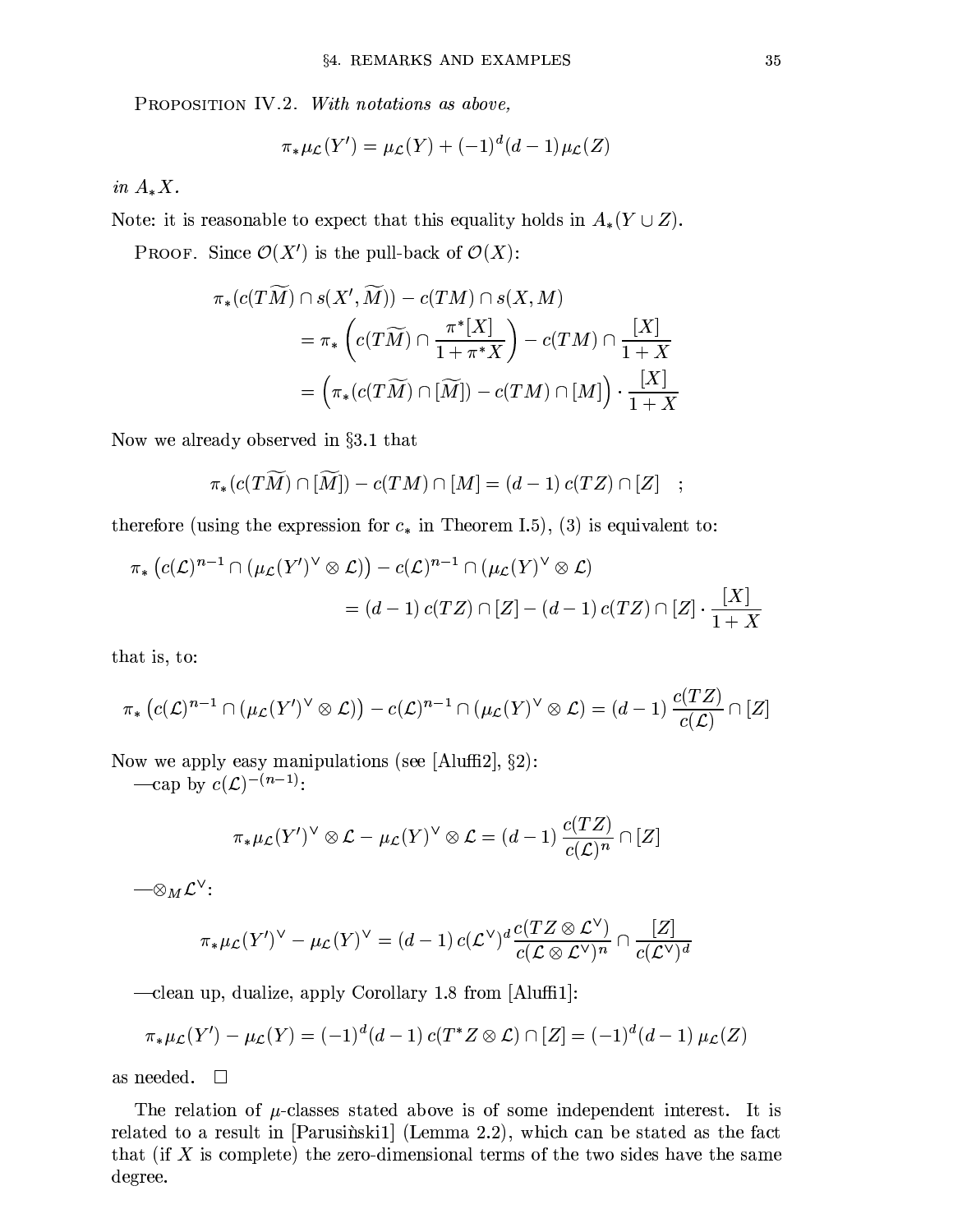**§4.3. Contact of two hypersurfaces.** Our proof of the main Theorem used very little of the good functoriality properties of  $c_{SM}(X)$ : we proved just enough of them for  $c_*(X)$  to force this to equal  $c_{SM}(X)$ . After the fact, however,  $c_*(X)$ inherits the full set from  $c_{SM}(X)$ , and this reflects into facts about Segre classes of singular schemes of hypersurfaces which we are not able to prove otherwise, or which would require substantially more work by more conventional techniques. While we plan to explore this elsewhere, we give a few such examples in this subsection.

Suppose  $M_1, M_2$  are distinct nonsingular hypersurfaces of a nonsingular ambient variety M. Then  $X = M_1 \cap M_2$  is a hypersurface of both  $M_1$  and  $M_2$ , with normal bundle  $\mathcal{L}_2 = \mathcal{O}(M_2)|_X$  in  $M_1$  and  $\mathcal{L}_1 = \mathcal{O}(M_1)|_X$  in  $M_2$ . The singular scheme Y of X is supported on the locus where  $M_1$  and  $M_2$  are tangent: we call Y the contact scheme of  $M_1$  and  $M_2$  in this case. What can be said in general about Y?

**PROPOSITION IV.3.** Under the above hypotheses (and with the notation introduced in  $\S 1.4$ ),

$$
c(Y,M_1)\otimes_{M_1}{\mathcal L}_1=s(Y,M_2)\otimes_{M_2}{\mathcal L}_2
$$

Again, while it is reasonable to expect that this equality holds in  $A_{*}Y$ , our argument only proves it in  $A_*X$ .

**PROOF.** By Theorem I.4, we can compute  $c_{SM}(X)$  by viewing it as a hypersurface of  $M_1$ :

$$
c_{\text{SM}}(X) = c(TM_1) \cap (s(X, M_1) + c(\mathcal{L}_2)^{-1} \cap (s(Y, M_1)^{\vee} \otimes_{M_1} \mathcal{L}_2))
$$

or as a hypersurface of  $M_2$ :

Š

$$
c_{\mathrm{SM}}(X) = c(TM_2) \cap (s(X, M_2) + c(\mathcal{L}_1)^{-1} \cap (s(Y, M_2)^{\vee} \otimes_{M_2} \mathcal{L}_1))
$$

It follows that the right-hand-side of these expressions are equal. The first summand in both is  $c_F(X)$ , so we get

$$
\frac{c(TM_1)}{c(\mathcal{L}_2)}\cap (s(Y,M_1)^\vee\otimes_{M_1}\mathcal{L}_2)=\frac{c(TM_2)}{c(\mathcal{L}_1)}\cap (s(Y,M_2)^\vee\otimes_{M_2}\mathcal{L}_1)
$$

Capping with the inverse Chern class of the virtual tangent bundle of  $X$  and dualizing:

$$
s(Y,M_1)\otimes_{M_1}{\mathcal L}_2^{\vee}=s(Y,M_2)\otimes_{M_2}{\mathcal L}_1^{\vee}
$$

Tensoring both sides by  $\mathcal{L}_1 \otimes \mathcal{L}_2$  gives the statement of the proposition.  $\Box$ 

We do not see any simple way to derive the result in Proposition IV.3 more directly. The result prompts us to define a class

$$
\mathcal{S}(Y,M)=s(Y,M_1)\otimes_{M_1}\mathcal{L}_1
$$

since we just showed that this is in a sense intrinsic to the contact scheme and to the ambient variety. It would be interesting to study properties of this class.

Next, observe that  $M_1 \cup M_2$  is a hypersurface of M, with line bundle  $\mathcal{O}(M_1) \otimes$  $\mathcal{O}(M_2)$ . The singular scheme  $\overline{X}$  of  $M_1 \cup M_2$  is supported on  $X = M_1 \cap M_2$ , but 'thicker' than  $X$  along  $Y$ . Now

$$
(*) \t\t cSM(M1 \cup M2) = cSM(M1) + cSM(M2) - cSM(M1 \cap M2)
$$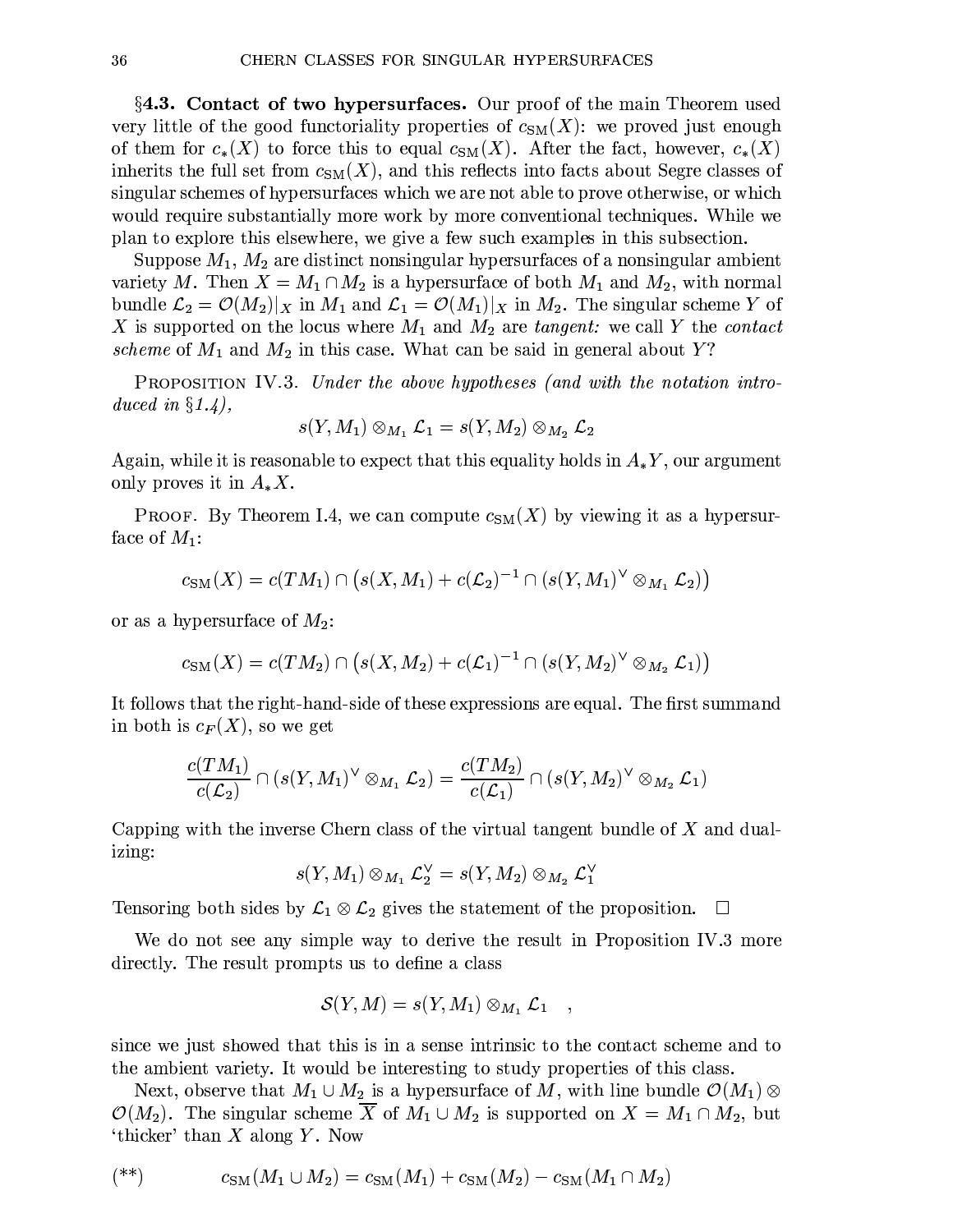(cf. the beginning of  $\S 2$ ). If the hypersurfaces involved are all divisors with normal crossings, we proved this relation 'by hand' in §2 for the class  $c_*$  defined in §1. As we have now proved that  $c_* = c_{SM}$ , we know that this equality must hold regardless of how the hypersurfaces meet. Using for example the expression for  $c_*$  given in Theorem I.4, this gives a nontrivial relation among  $s(X, M)$  (on the left-hand-side) and  $s(Y, M_i)$  (on the right-hand-side). Unraveling notations, the reader will check that this gives (in  $A_*(M_1 \cup M_2)$ )

PROPOSITION IV.4. 
$$
s(\overline{X}, M) = s(X, M) + c(N_XM)^{-1} \cap S(Y, M)
$$
.

This is a sort of 'residual intersection formula' (thinking of Y as the residual of X in  $X$ ), and as such it could probably be proved by judicious use of Proposition 9.2 in [Fulton], perhaps after blowing up M along X. If  $X \subset M_1$ , then standard residual intersection formulas can be applied to  $X \subset \overline{X} \subset M_1$  (as X is a divisor of  $M_1$ ), and do yield the formula stated in the proposition. However, in general  $\overline{X}$  is not contained in either  $M_1$  or  $M_2$ .

The above argument will work even if one of the hypersurfaces, say  $M_2$ , is singular. In such a case  $\overline{X}$  will be supported on  $X = M_1 \cap M_2$  and on  $W =$  the singular scheme of  $M_2$ . In terms of  $c_*$ , (\*\*) then says (all  $\otimes$  in M unless otherwise denoted)

$$
c(TM) \cap \left(\frac{[M_1] + [M_2]}{c(\mathcal{L}_1 \otimes \mathcal{L}_2)} + \frac{1}{c(\mathcal{L}_1 \otimes \mathcal{L}_2)} \cap (s(\overline{X}, M)^{\vee} \otimes \mathcal{L}_1 \otimes \mathcal{L}_2)\right)
$$
  
= 
$$
c(TM) \cap \left(\frac{[M_1]}{c(\mathcal{L}_1)} + \frac{[M_2]}{c(\mathcal{L}_2)} + \frac{1}{c(\mathcal{L}_2)} \cap (s(W, M)^{\vee} \otimes \mathcal{L}_2)\right)
$$

$$
- c(TM_1) \cap \left(\frac{[M_1] \cdot [M_2]}{c(\mathcal{L}_2)} - \frac{1}{c(\mathcal{L}_2)}(s(Y, M_1)^{\vee} \otimes M_1 \mathcal{L}_2)\right)
$$

(note: the last  $\vee$  is also taken in M, hence the change of sign in the last ()). The reader should have no difficulties (using [Aluffi2]) simplifying this expression to

PROPOSITION IV.5. With the above notations,

$$
s(\overline{X},M) - s(X,M) = \frac{1}{c(\mathcal{L}_1)} \cap (s(W,M) \otimes_M \mathcal{L}_1) + \frac{1}{c(\mathcal{L}_2)} \cap (s(Y,M_1) \otimes_M \mathcal{L}_1)
$$

(again, in  $A_*(M_1 \cup M_2)$ ). The residual intersection problem is in this case complicated enough that we were not able to prove this relation otherwise.

 $\S$ 4.4. A geometric application. If the singular scheme Y of a hypersurface X is nonsingular, then the class  $c_*(X)$  of §1 (and hence  $c_{SM}(X)$ ) has a particularly simple form:

PROPOSITION IV.6. Let X be a hypersurface in a nonsingular variety  $M$ , let  $\mathcal{L} = \mathcal{O}(X)$  and assume that the singular scheme Y of X is nonsingular. Then

$$
c_{\text{SM}}(X) = c_F(X) + (-1)^{\text{codim}_M Y} \frac{c(TY)}{c(\mathcal{L})} \cap [Y]
$$

**PROOF.** By [Aluffi1], Corollary 1.8, if Y is nonsingular then

$$
\mu_{\mathcal{L}}(Y) = c(T^*Y \otimes \mathcal{L}) \cap [Y] \quad ;
$$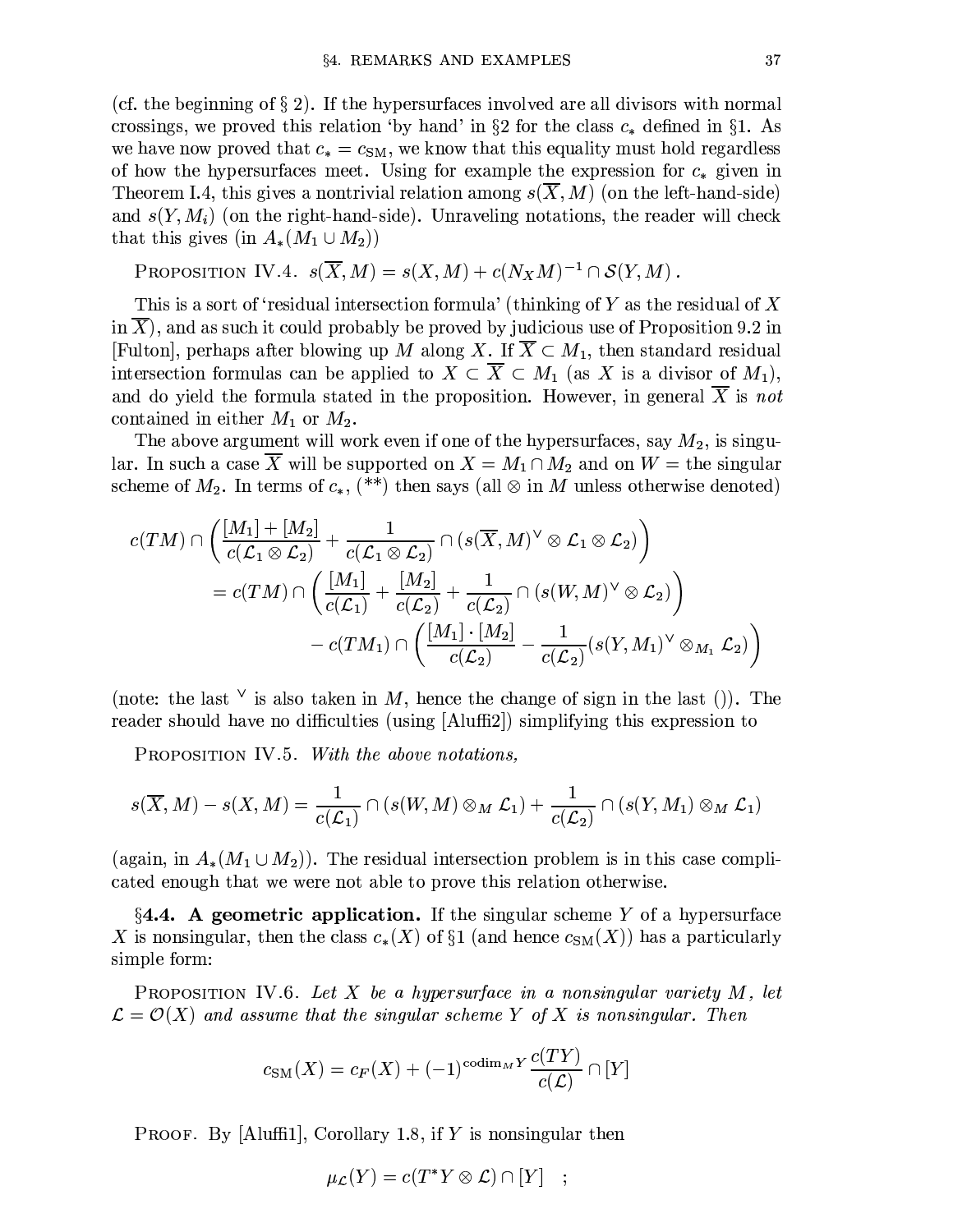hence by Theorem I.5

$$
c_{\text{SM}}(X) = c_F(X) + c(\mathcal{L})^{\dim X} \cap ((c(T^*Y \otimes \mathcal{L}) \cap [Y])^{\vee} \otimes_M \mathcal{L})
$$

Using [Aluffi2],  $\S$ 2:

$$
c(\mathcal{L})^{\dim X} \cap ((c(T^*Y \otimes \mathcal{L}) \cap [Y])^{\vee} \otimes_M \mathcal{L})
$$
  
=  $(-1)^{\operatorname{codim}_M Y} c(\mathcal{L})^{\dim X} ((c(TY \otimes \mathcal{L}^{\vee}) \cap [Y]) \otimes_M \mathcal{L})$   
=  $(-1)^{\operatorname{codim}_M Y} c(\mathcal{L})^{\dim X} \left( \frac{c(TY)}{c(\mathcal{L})^{\dim Y}} \cap \frac{[Y]}{c(\mathcal{L})^{\operatorname{codim}_M Y}} \right)$   
=  $(-1)^{\operatorname{codim}_M Y} \frac{c(TY)}{c(\mathcal{L})} \cap [Y]$ 

which yields the statement.  $\Box$ 

As an application, consider again the situation at the beginning of  $\S 4.3$ :  $M_1$ ,  $M_2$  are nonsingular hypersurfaces with contact scheme Y (=singular scheme of  $M_1 \cap M_2$ ). Proposition IV.3 in §4.3 spells out a constraint imposed on the situation; in the particular case when Y is nonsingular, Proposition IV.6 above allows us to rewrite this in a particularly simple form:

PROPOSITION IV.7. Assume  $M_1, M_2$  are nonsingular hypersurfaces in a nonsingular ambient variety, and let Y be their contact scheme. Assume Y is nonsingular; then

$$
M_1 \cdot Y = M_2 \cdot Y
$$

**PROOF.** Let  $X = M_1 \cap M_2$ . The last proposition can be used to compute  $c_{\text{SM}}(X)$  in two ways: considering X as a hypersurface in  $M_1$ , with normal bundle  $\mathcal{L}_2 = \mathcal{O}(M_2)|_X$ , or as a hypersurface in  $M_2$ , with normal bundle  $\mathcal{L}_1 = \mathcal{O}(M_1)|_X$ . This gives:

$$
c_F(X) + (-1)^{\operatorname{codim}_M Y} \frac{c(TY)}{c(\mathcal{L}_2)} \cap [Y] = c_F(X) + (-1)^{\operatorname{codim}_M Y} \frac{c(TY)}{c(\mathcal{L}_1)} \cap [Y]
$$

and hence

 $c(\mathcal{L}_1) \cap [Y] = c(\mathcal{L}_2) \cap [Y]$ 

from which the stated formula follows.  $\Box$ 

Again, the formula stated above should hold in  $A_*Y$ , although our argument only proves it in  $A_*(M_1 \cup M_2)$ . This suffices however for some concrete applications. For example, say the ambient variety is a projective space,  $d_i = \deg M_i$ , and the contact scheme Y of  $M_1$ ,  $M_2$  is nonsingular (as a scheme, not just as a set) and positive dimensional; then the statement is that necessarily  $d_1 = d_2$ . It is easy to produce examples of hypersurfaces of the same degree and having nonsingular contact *scheme*: for instance, the quadrics

$$
x^{2} + y^{2} + z^{2} + w^{2} = 0
$$
  

$$
x^{2} + y^{2} + z^{2} + 2w^{2} = 0
$$

in  $\mathbb{P}^3$  meet along a double conic, so have contact scheme equal to a nonsingular plane conic. Proposition IV.7 shows that no such example can be concocted with smooth hypersurfaces of *different* degrees.